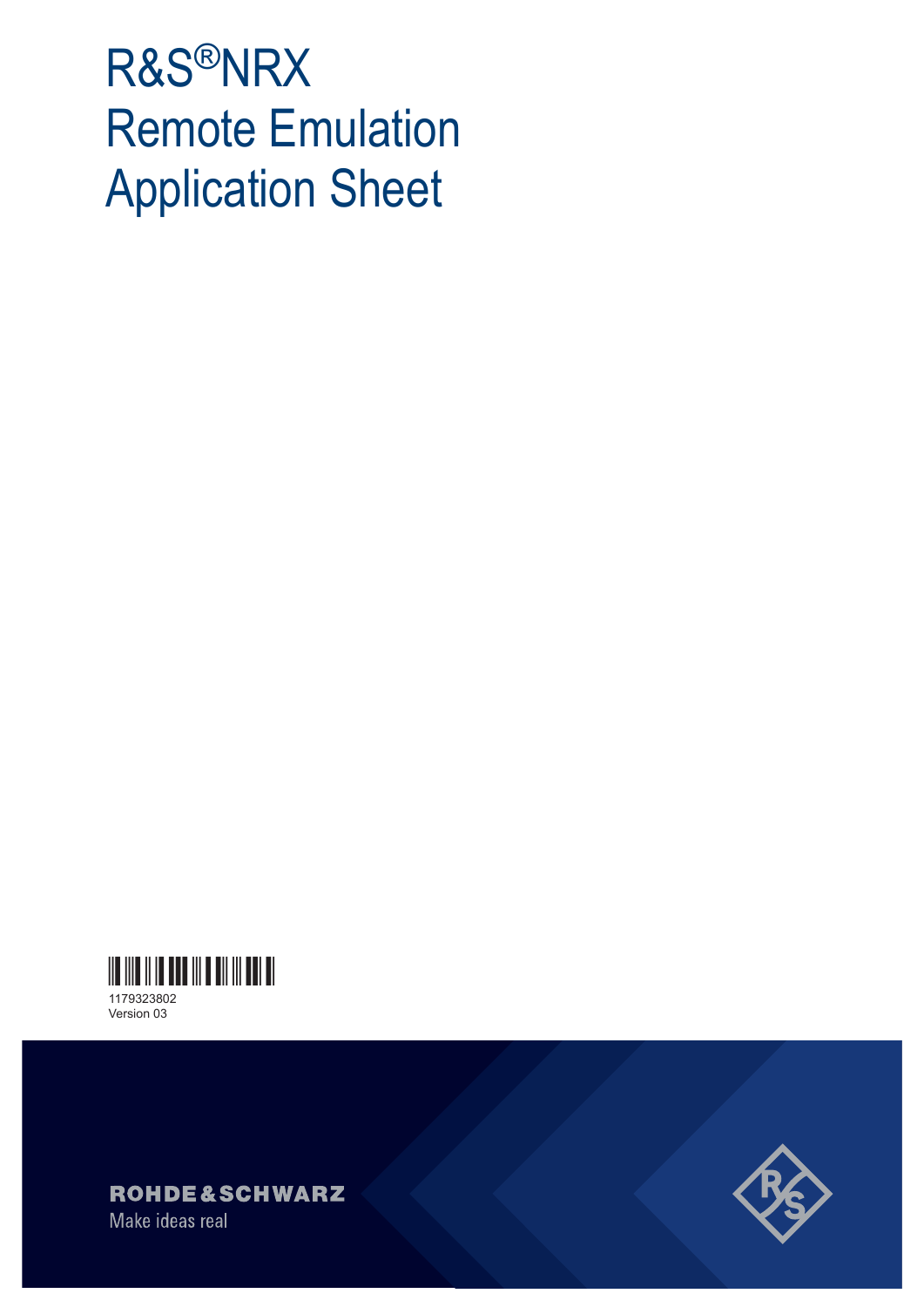# **Contents**

| 1                       |                                                                |  |
|-------------------------|----------------------------------------------------------------|--|
| $\overline{2}$          |                                                                |  |
| 3                       |                                                                |  |
| $\overline{\mathbf{4}}$ |                                                                |  |
| 4.1                     |                                                                |  |
| 4.2                     |                                                                |  |
| 4.2.1                   |                                                                |  |
| 4.2.2                   |                                                                |  |
| 4.3                     |                                                                |  |
| 4.4                     |                                                                |  |
| 5                       |                                                                |  |
| 5.1                     |                                                                |  |
| 6                       |                                                                |  |
| 7                       |                                                                |  |
| 8                       | Emulating the Keysight Technologies E4418B/E4419B 13           |  |
| 8.1                     |                                                                |  |
| 8.2                     |                                                                |  |
| 8.2.1                   |                                                                |  |
| 8.2.2                   |                                                                |  |
| 8.2.3                   |                                                                |  |
| 8.3                     | Differences between the emulated instrument and the R&S NRX 24 |  |
| 9                       |                                                                |  |
| 9.1                     |                                                                |  |
| 9.2                     |                                                                |  |
| 9.2.1                   |                                                                |  |
| 9.2.2                   |                                                                |  |
| 9.2.3                   |                                                                |  |
| 9.3                     | Differences between the emulated instrument and the R&S NRX 36 |  |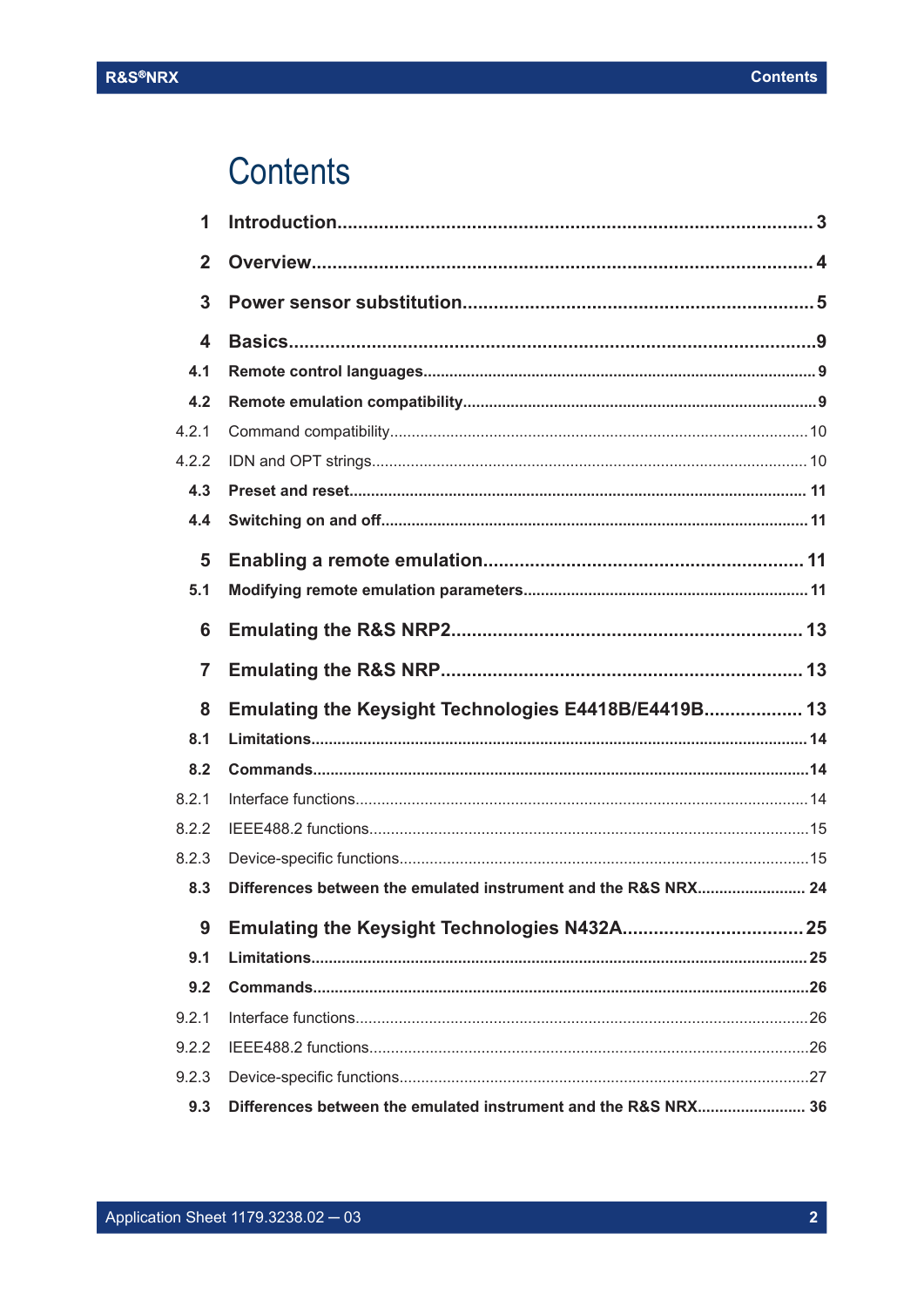<span id="page-2-0"></span>

| 10 Emulating the Keysight Technologies N1911A/N1912A 37             |  |
|---------------------------------------------------------------------|--|
|                                                                     |  |
|                                                                     |  |
|                                                                     |  |
|                                                                     |  |
|                                                                     |  |
| 10.3 Differences between the emulated instrument and the R&S NRX 52 |  |
|                                                                     |  |
|                                                                     |  |
|                                                                     |  |
|                                                                     |  |

# 1 Introduction

The R&S NRX power meter offers a remote emulation feature that makes it possible to control the instrument by commands other than the built-in native SCPI commands. This feature allows the user to replace power meters, e.g. from other manufacturers, with the R&S NRX power meter without having to change the remote control code.

This application sheet describes how to use the remote emulation feature in general. Furthermore, it describes in detail the remote emulation for each supported instrument, limitations of the individual emulations and the remaining differences between the emulated and the original commands.

| <b>Product short</b><br>name | <b>Product type</b> | <b>Manufacturer</b>   | For details, see                                                                  |
|------------------------------|---------------------|-----------------------|-----------------------------------------------------------------------------------|
| E4418B                       | Power meter         | Keysight Technologies | Chapter 8, "Emulating the Keysight"<br>Technologies E4418B/E4419B"<br>on page 13  |
| E4419B                       | Power meter         | Keysight Technologies | Chapter 8, "Emulating the Keysight"<br>Technologies E4418B/E4419B"<br>on page 13  |
| N432A                        | Power meter         | Keysight Technologies | Chapter 9, "Emulating the Keysight"<br>Technologies N432A", on page 25            |
| N1911A                       | Power meter         | Keysight Technologies | Chapter 10, "Emulating the Keysight"<br>Technologies N1911A/N1912A"<br>on page 37 |
| N <sub>1912</sub> A          | Power meter         | Keysight Technologies | Chapter 10, "Emulating the Keysight"<br>Technologies N1911A/N1912A"<br>on page 37 |

*Table 1-1: Abbreviated product names*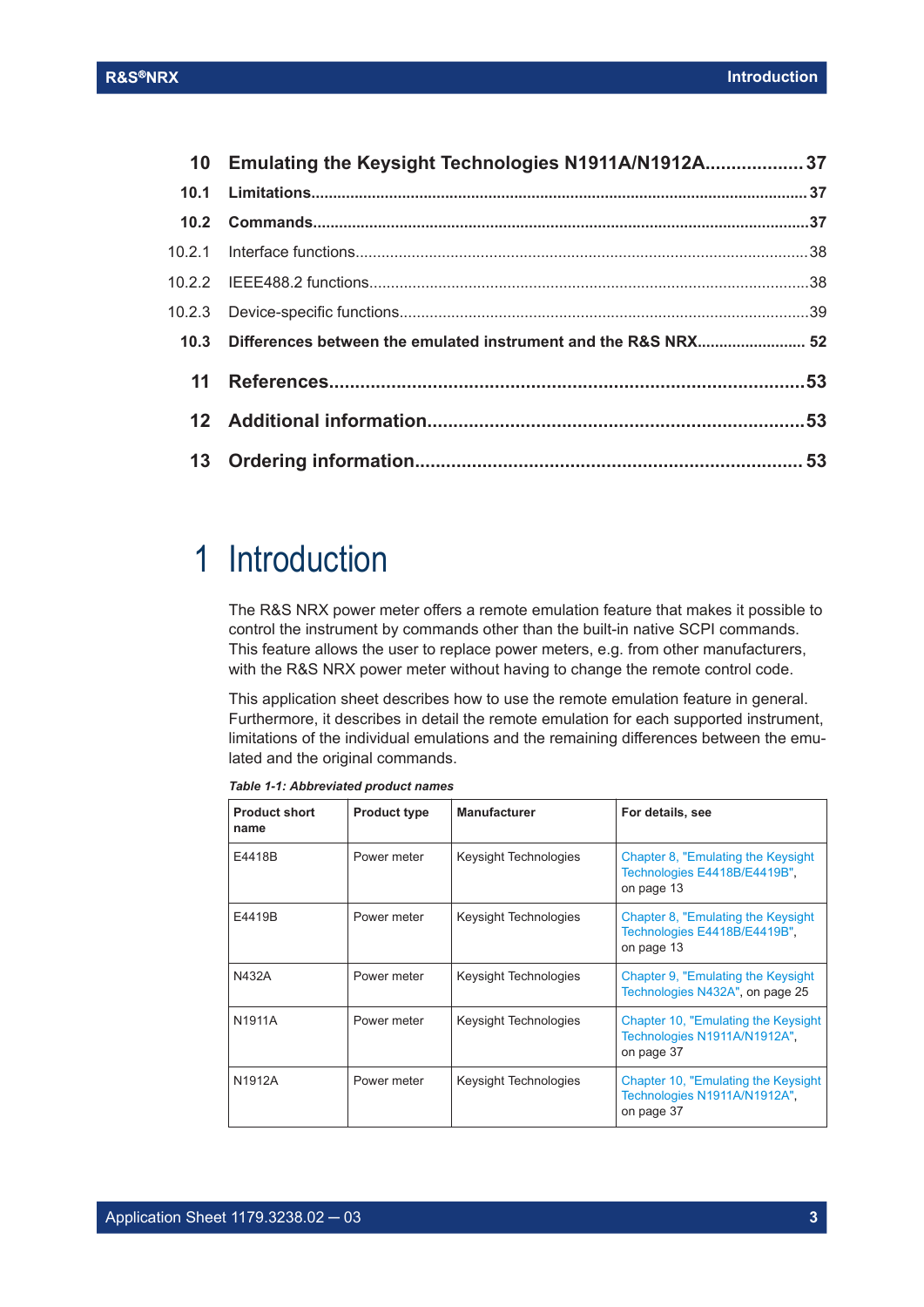<span id="page-3-0"></span>

| <b>Product short</b><br>name | <b>Product type</b> | <b>Manufacturer</b> | For details, see                                   |
|------------------------------|---------------------|---------------------|----------------------------------------------------|
| R&S NRX                      | Power meter         | Rohde & Schwarz     | This document and the R&S NRX<br>user manual       |
| R&S NRP2                     | Power meter         | Rohde & Schwarz     | Chapter 6, "Emulating the R&S"<br>NRP2" on page 13 |
| R&S NRP                      | Power meter         | Rohde & Schwarz     | Chapter 7, "Emulating the R&S<br>NRP" on page 13   |
| R&S NRP power<br>sensors     | Power sensor        | Rohde & Schwarz     | R&S NRPxxS(N)/T(N)/A(N) user<br>manuals            |
| R&S NRP-Zxx                  | Power sensor        | Rohde & Schwarz     | R&S NRP-Zxx operating manual                       |

# 2 Overview

Power meters are often used in automated test applications that are used for at least several years or even decades. Software written for such applications is often used without any or only few modifications during the entire lifetime. Any modification of these applications therefore requires special care to be taken. The replacement of instruments, e.g. due to malfunction, or a standard replacement with a similar instrument from another vendor/manufacturer requires 100 % compatibility, at least in:

- **Electrical features**
- **Functional features**
- Remote control features

To fulfill the last requirement, the R&S NRX offers the remote emulation feature.

This feature allows you to control the R&S NRX by using the exact same commands that were implemented in the original instrument. Therefore, the R&S NRX operates in the same way as the original instrument, e.g. a N1911A.

As a result, total costs for maintenance and service for those applications can decrease.

An overview of implemented remote emulations is given in Table 2-1.

| <b>Manufacturer</b>   | <b>Instrument</b> | Language    |
|-----------------------|-------------------|-------------|
| Rohde & Schwarz       | R&S NRP           | <b>SCPI</b> |
|                       | R&S NRX           | <b>SCPI</b> |
| Keysight Technologies | E4418B            | <b>SCPI</b> |
|                       | E4419B            | <b>SCPI</b> |
|                       | <b>N432A</b>      | <b>SCPI</b> |

*Table 2-1: Remote emulations in the R&S NRX*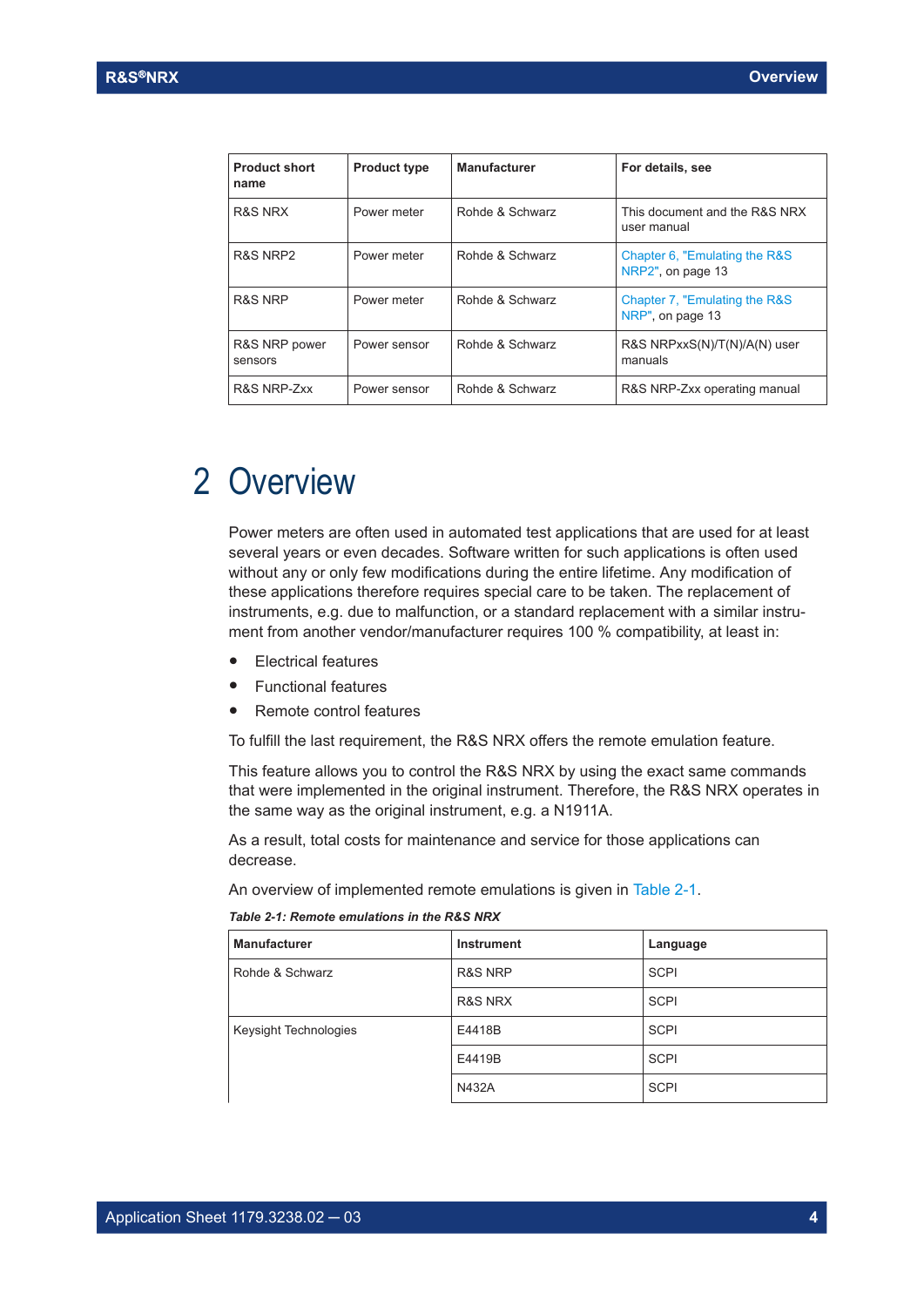<span id="page-4-0"></span>

| <b>Manufacturer</b> | Instrument | Language    |  |
|---------------------|------------|-------------|--|
|                     | N1911A     | <b>SCPI</b> |  |
|                     | N1912A     | <b>SCPI</b> |  |

# 3 Power sensor substitution

When a power meter is replaced with the R&S NRX, also the power sensor used along with the power meter needs to be replaced with an appropriate R&S power sensor. Since Rohde & Schwarz offers a comprehensive portfolio of state-of-the-art power sensors, the following tables serve as a guideline to make it easier to select a sensor. The tables give an overview of Keysight Technologies power sensors and propose R&S power sensors that could be used as an adequate substitute. Note that the proposed R&S power sensors do not exactly match the Keysight Technologies sensors in all their specifications. Therefore, we strongly recommend checking the data sheets of the proposed R&S power sensors to find the best substitute that fulfills the application requirements.

| <b>Keysight Technologies</b>                | Rohde & Schwarz                                    | <b>Note</b>                                                                                   |
|---------------------------------------------|----------------------------------------------------|-----------------------------------------------------------------------------------------------|
| 8481A                                       | R&S NRP18T<br><b>R&amp;S NRP-Z51</b>               | Max. power: +20 dBm                                                                           |
| 8482A                                       | R&S NRP18T<br><b>R&amp;S NRP-Z51</b>               | Max. power: +20 dBm                                                                           |
| 8483A                                       | $\overline{\phantom{0}}$                           | 75 ohm impedance                                                                              |
| 8485A                                       | R&S NRP33T<br><b>R&amp;S NRP-Z52</b>               | Max. power: +20 dBm, 3.5 mm connector                                                         |
| R8486A<br>Q8486A<br>V8486A<br><b>W8486A</b> | R&S NRP110TWG<br><b>R&amp;S NRP-Z58</b>            | WR10 connector<br>1 mm connector, waveguide adapter required                                  |
| 8487A                                       | R&S NRP50T<br><b>R&amp;S NRP-Z56</b>               | Max. power: +20 dBm, 2.4 mm connector                                                         |
| 8481H                                       | R&S NRP18T<br>R&S NRP18S<br><b>R&amp;S NRP-Z21</b> | Max. power: +20 dBm<br>Diode sensor, max. power: +23 dBm<br>Diode sensor, max. power: +23 dBm |
|                                             | <b>R&amp;S NRP18S-10</b><br><b>R&amp;S NRP-Z22</b> | Diode sensor, max. power: +33 dBm<br>Diode sensor, max. power: +33 dBm                        |
|                                             | <b>R&amp;S NRP18S-20</b><br><b>R&amp;S NRP-Z23</b> | Diode sensor, max. power: +42 dBm<br>Diode sensor                                             |

*Table 3-1: 8480 series thermocouple power sensors and their closest sensor substitutes*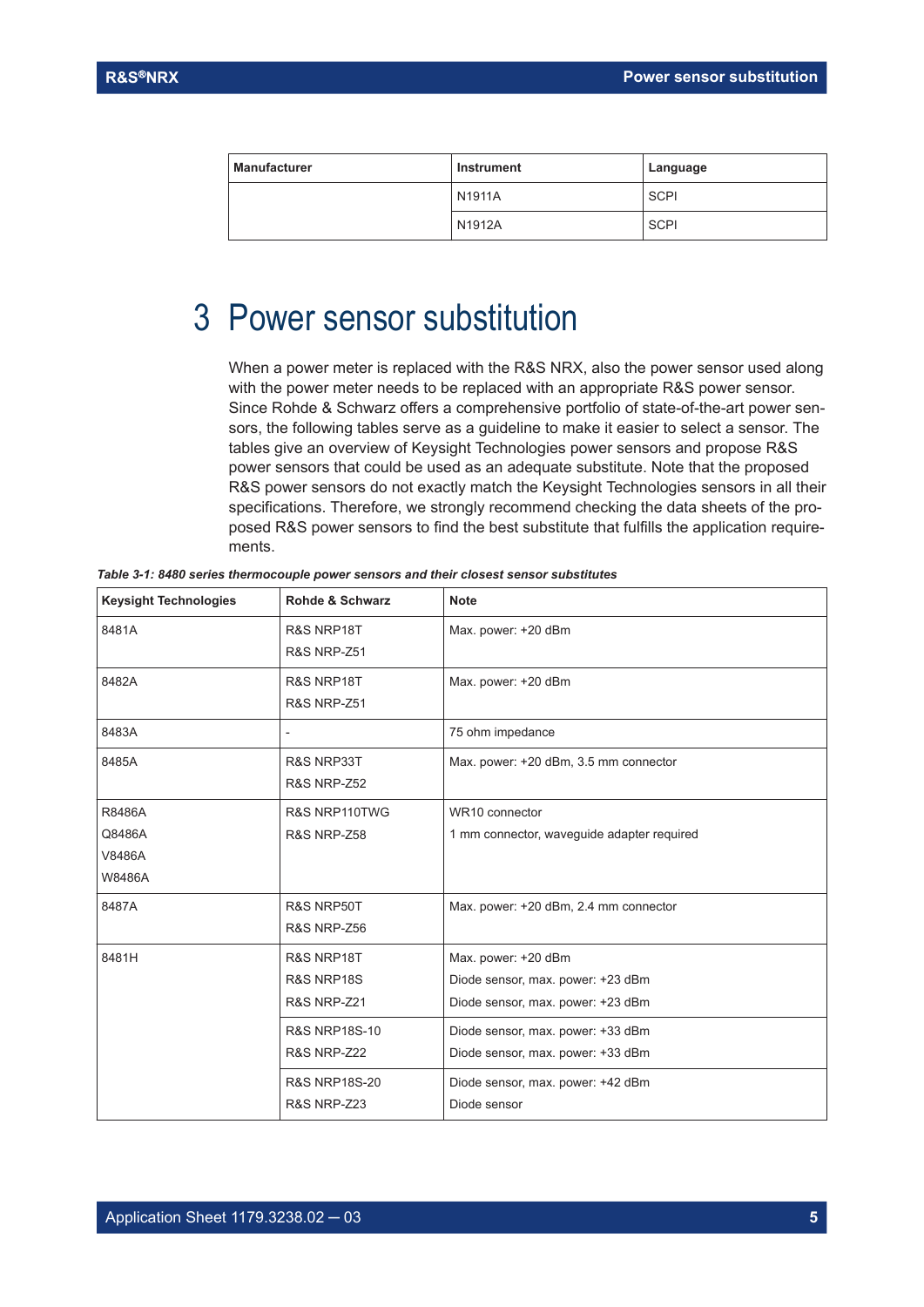| <b>Keysight Technologies</b> | Rohde & Schwarz          | <b>Note</b>                                        |
|------------------------------|--------------------------|----------------------------------------------------|
| 8482H                        | R&S NRP6A                | Diode sensor, max. power: +23 dBm                  |
|                              | <b>R&amp;S NRP-Z92</b>   | Diode sensor, max. power: +33 dBm                  |
| 8481B                        | <b>R&amp;S NRP18S-20</b> | Diode sensor, max. power: +42 dBm                  |
|                              | <b>R&amp;S NRP-Z23</b>   | Diode sensor, max. power: +42 dBm                  |
|                              | <b>R&amp;S NRP18S-25</b> | Diode sensor, max. power: +45 dBm                  |
|                              | <b>R&amp;S NRP-Z24</b>   | Diode sensor                                       |
| 8482B                        | <b>R&amp;S NRP18S-25</b> | Diode sensor, 10 MHz to 18 GHz, max. power +45 dBm |
|                              | <b>R&amp;S NRP-Z24</b>   | Diode sensor, min. frequency: 10 MHz               |
|                              | R&S NRP6A                | Diode sensor, 8 kHz to 6 GHz, max. power: +23 dBm  |
|                              | <b>R&amp;S NRP-Z92</b>   | Diode sensor, max. power: +33 dBm                  |

|  |  | Table 3-2: 8480 series diode power sensors and their closest sensor substitutes |
|--|--|---------------------------------------------------------------------------------|
|--|--|---------------------------------------------------------------------------------|

| <b>Keysight Technologies</b> | Rohde & Schwarz        | <b>Note</b>                                                   |
|------------------------------|------------------------|---------------------------------------------------------------|
| 8481D                        | R&S NRP8S              | Min. power: -70 dBm, max. frequency: 8 GHz                    |
|                              | <b>R&amp;S NRP-Z11</b> | Min. power: -67 dBm, max. frequency: 8 GHz                    |
|                              | R&S NRP18S             | Min. power: -70 dBm, max. frequency: 18 GHz                   |
|                              | <b>R&amp;S NRP-Z21</b> | Min. power: -67 dBm, max. frequency: 18 GHz                   |
| 8485D                        | R&S NRP33S             | Min. power: -70 dBm                                           |
|                              | <b>R&amp;S NRP-Z31</b> | Min. power: -67 dBm                                           |
| R8486D                       | R&S NRP110T            | Thermal sensor, 1 mm connector                                |
| Q8486D                       | R&S NRP110TWG          | Thermal sensor, WR10 connector                                |
|                              | <b>R&amp;S NRP-Z58</b> | Thermal sensor, 1 mm connector, waveguide adapter required    |
| 8487D                        | R&S NRP50T             | Thermal sensor, min. power -30 dBm, 2.4 mm connector          |
|                              | <b>R&amp;S NRP-Z56</b> | Thermal sensor, min. power: -35 dBm                           |
|                              | R&S NRP-Z85/86         | Wideband sensors, max. frequency: 40 GHz, min. power: -60 dBm |

#### *Table 3-3: E9300 series average power sensors and their closest sensor substitutes*

| <b>Keysight Technologies</b> | Rohde & Schwarz        | <b>Note</b>               |
|------------------------------|------------------------|---------------------------|
| E9300A                       | R&S NRP18A             |                           |
|                              | R&S NRP18S             |                           |
|                              | <b>R&amp;S NRP-Z21</b> |                           |
| E9301A                       | R&S NRP6A              | Max. frequency 6 GHz      |
|                              | R&S NRP18A             | Max. frequency 18 GHz     |
|                              | R&S NRP18S             |                           |
|                              | <b>R&amp;S NRP-Z11</b> |                           |
| E9304A                       | R&S NRP6A              | Frequency: 8 kHz to 6 GHz |
|                              | <b>R&amp;S NRP-Z91</b> | Frequency: 9 kHz to 6 GHz |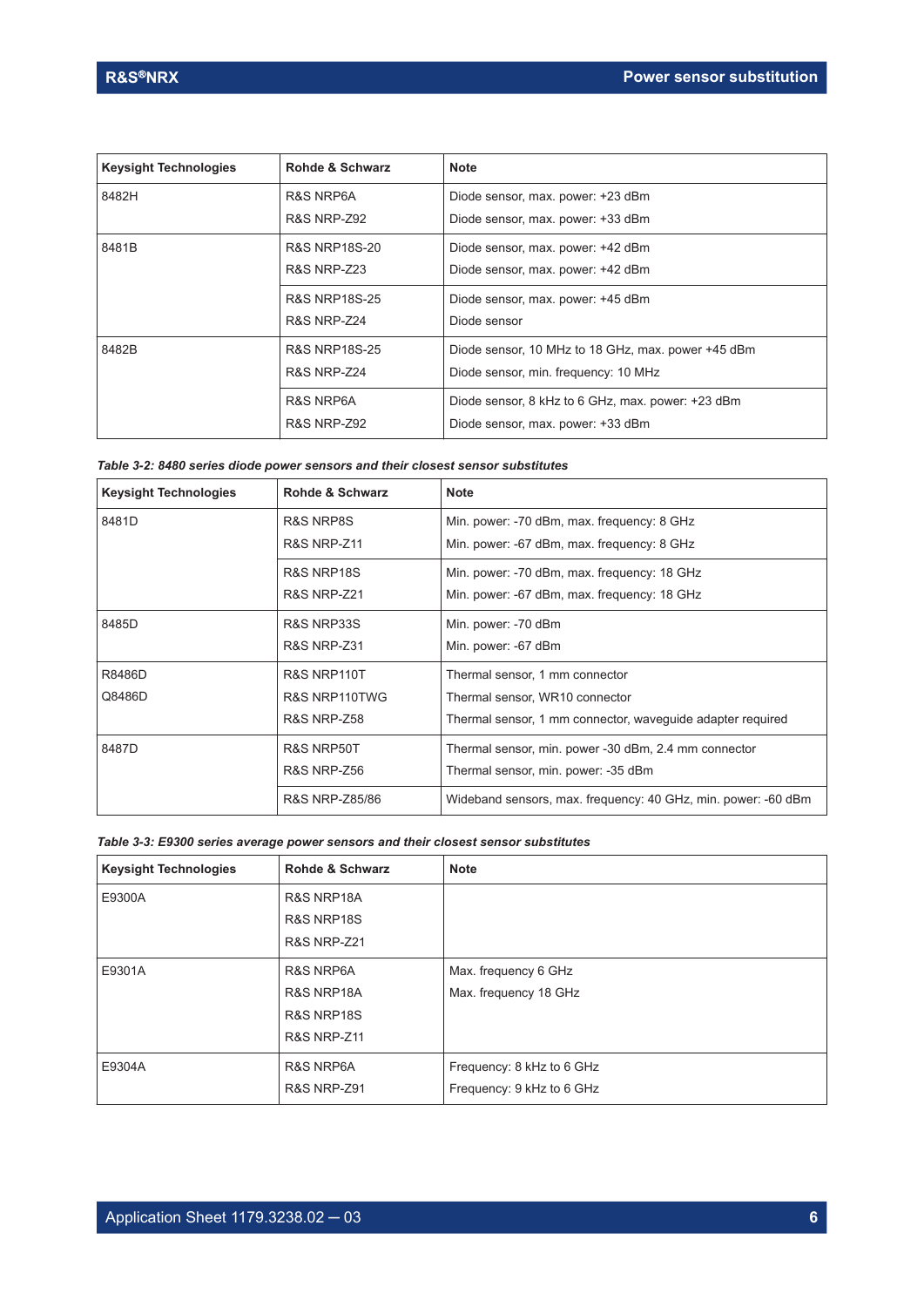| <b>Keysight Technologies</b> | Rohde & Schwarz          | <b>Note</b>                                   |
|------------------------------|--------------------------|-----------------------------------------------|
| E9300H                       | <b>R&amp;S NRP18S-20</b> | Max. power: +33 dBm                           |
|                              | <b>R&amp;S NRP-Z22</b>   |                                               |
| E9301H                       | R&S NRP6A                | Frequency 8 kHz to 6 GHz, max. power +20 dBm  |
|                              | <b>R&amp;S NRP-Z92</b>   | Frequency 9 kHz to 6 GHz, max. power +33 dBm  |
|                              | R&S NRP18A               | Max. power: +23 dBm                           |
|                              | R&S NRP18S               |                                               |
|                              | <b>R&amp;S NRP-Z11</b>   |                                               |
|                              | <b>R&amp;S NRP18S-10</b> | Max. power: +33 dBm                           |
|                              | <b>R&amp;S NRP-Z22</b>   |                                               |
| E9300B                       | <b>R&amp;S NRP18S-20</b> | Max. power: +42 dBm                           |
|                              | <b>R&amp;S NRP-Z23</b>   |                                               |
|                              | <b>R&amp;S NRP18S-25</b> | Max. power: +45 dBm                           |
|                              | R&S NRP-Z24              |                                               |
| E9301B                       | <b>R&amp;S NRP18S-20</b> | Max. power: +42 dBm                           |
|                              | <b>R&amp;S NRP-Z23</b>   |                                               |
|                              | <b>R&amp;S NRP18S-25</b> | Max. power: +45 dBm                           |
|                              | <b>R&amp;S NRP-Z24</b>   |                                               |
|                              | <b>R&amp;S NRP18S-10</b> | Max. power: +33 dBm                           |
|                              | R&S NRP6A                | Max. power: +20 dBm, frequency 8 kHz to 6 GHz |
|                              | <b>R&amp;S NRP-Z92</b>   | Max. power: +33 dBm, frequency 9 kHz to 6 GHz |

| Table 3-4: E9320 series peak and average power sensors and their closest sensor substitutes |
|---------------------------------------------------------------------------------------------|
|---------------------------------------------------------------------------------------------|

| <b>Keysight Technologies</b> | Rohde & Schwarz        | <b>Note</b>         |
|------------------------------|------------------------|---------------------|
| E9321A                       | <b>R&amp;S NRP-Z81</b> | Min. power: -60 dBm |
| E9322A                       | <b>R&amp;S NRP-Z81</b> |                     |
| E9323A                       | <b>R&amp;S NRP-Z81</b> |                     |
| E9325A                       | <b>R&amp;S NRP-Z81</b> | Min. power: -60 dBm |
| E9326A                       | <b>R&amp;S NRP-Z81</b> |                     |
| E9327A                       | <b>R&amp;S NRP-Z81</b> |                     |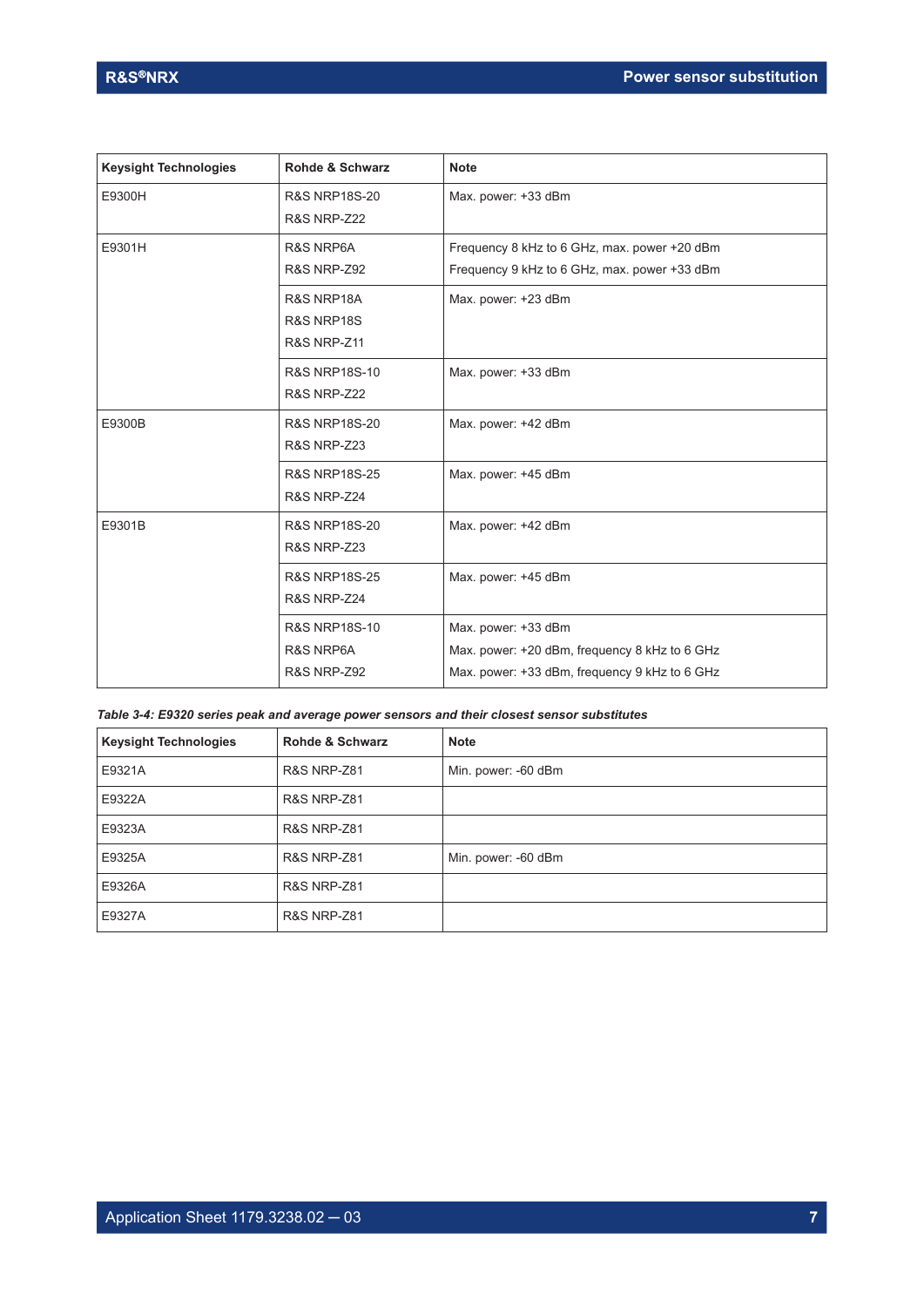| <b>Keysight Technologies</b> | <b>Rohde &amp; Schwarz</b> | <b>Note</b>                                                   |
|------------------------------|----------------------------|---------------------------------------------------------------|
| E4412A                       | R&S NRP18S                 | Min. power: -70 dBm, max. frequency: 18 GHz                   |
|                              | <b>R&amp;S NRP-Z21</b>     | Min. power: -67 dBm, max. frequency: 18 GHz                   |
|                              | R&S NRP8S                  | Min. power: -70 dBm, max. frequency: 8 GHz                    |
|                              | <b>R&amp;S NRP-Z11</b>     | Min. power: -67 dBm, max. frequency: 8 GHz                    |
| E4413A                       | R&S NRP33S                 | Min. power: -70 dBm, max. frequency: 33 GHz, 3.5 mm connector |
|                              | <b>R&amp;S NRP-Z31</b>     | Min. power: -67 dBm, max. frequency: 33 GHz, 3.5 mm connector |

*Table 3-5: E4410 series CW power sensors and their closest sensor substitutes*



Instead of the R&S NRP-Z11 and R&S NRP-Z21 three-path diode power sensors listed in the above tables, the corresponding R&S NRP-Z211 and R&S NRP-Z221 two-path diode power sensors (dynamic range: -60 dBm to +20 dBm) can be used alternatively.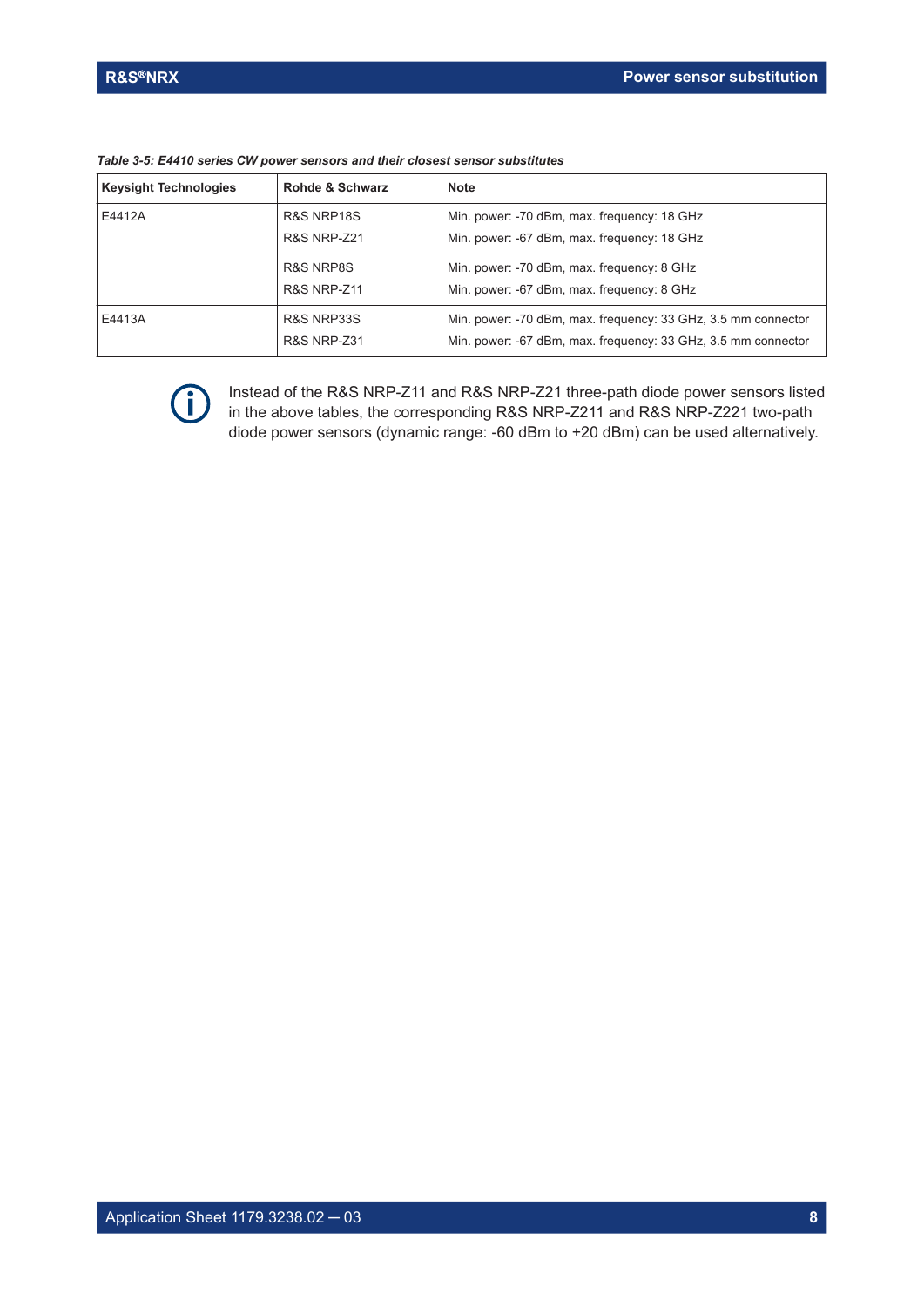# <span id="page-8-0"></span>4 Basics

## **4.1 Remote control languages**

Instruments implement different kinds of remote control languages. These languages are grouped into two basic categories:

- SCPI-compatible Commands are routed directly from the remote interface to the R&S NRX SCPI command processing unit; responses are routed in the reverse direction.
- Non-SCPI-compatible Older instruments often implement a simple, unstructured and non-SCPI-compatible language.



The R&S NRX offers a solution for SCPI-compatible languages only.

| <b>Function</b>                                           | <b>N1911A / N1911A SCPI</b>                                                  | <b>R&amp;S NRX SCPI</b>                                                       |
|-----------------------------------------------------------|------------------------------------------------------------------------------|-------------------------------------------------------------------------------|
| Resetting the instrument.                                 | $*$ RST                                                                      | $*$ RST                                                                       |
| Selecting manual range mode.                              | : SENS1: RANG 0<br>: SENS1: RANG: AUTO OFF                                   | : SENS1: RANG 0<br>: SENS1: RANG: AUTO OFF                                    |
| Selecting logarithmic units.                              | : UNIT1: POW DBM<br>: UNIT1: POW: RAT DB                                     | : UNIT1: POW DBM<br>: UNIT1: POW: RAT DB                                      |
| Triggering a measurement and<br>reading the result value. | :INIT1:CONT OFF<br>:TRIG1:SOUR BUS<br>:INIT1:IMM<br>:TRIG1:IMM<br>$:$ FETC1? | : INIT1: CONT OFF<br>:TRIG1:SOUR BUS<br>:INT1:IMM<br>:TRIG1:IMM<br>$:$ FETC1? |

#### *Table 4-1: Command examples*

## **4.2 Remote emulation compatibility**

An emulated instrument having fewer features than, or the same features as, the R&S NRX can be replaced without special care.

However, replacing an emulated instrument having more features than the R&S NRX or features that differ from those of the R&S NRX requires additional care. Do the following:

- Ensure that the R&S NRX complies with the functional requirements.
- Verify that the application code does not use features of the emulated instrument which are not available in R&S NRX.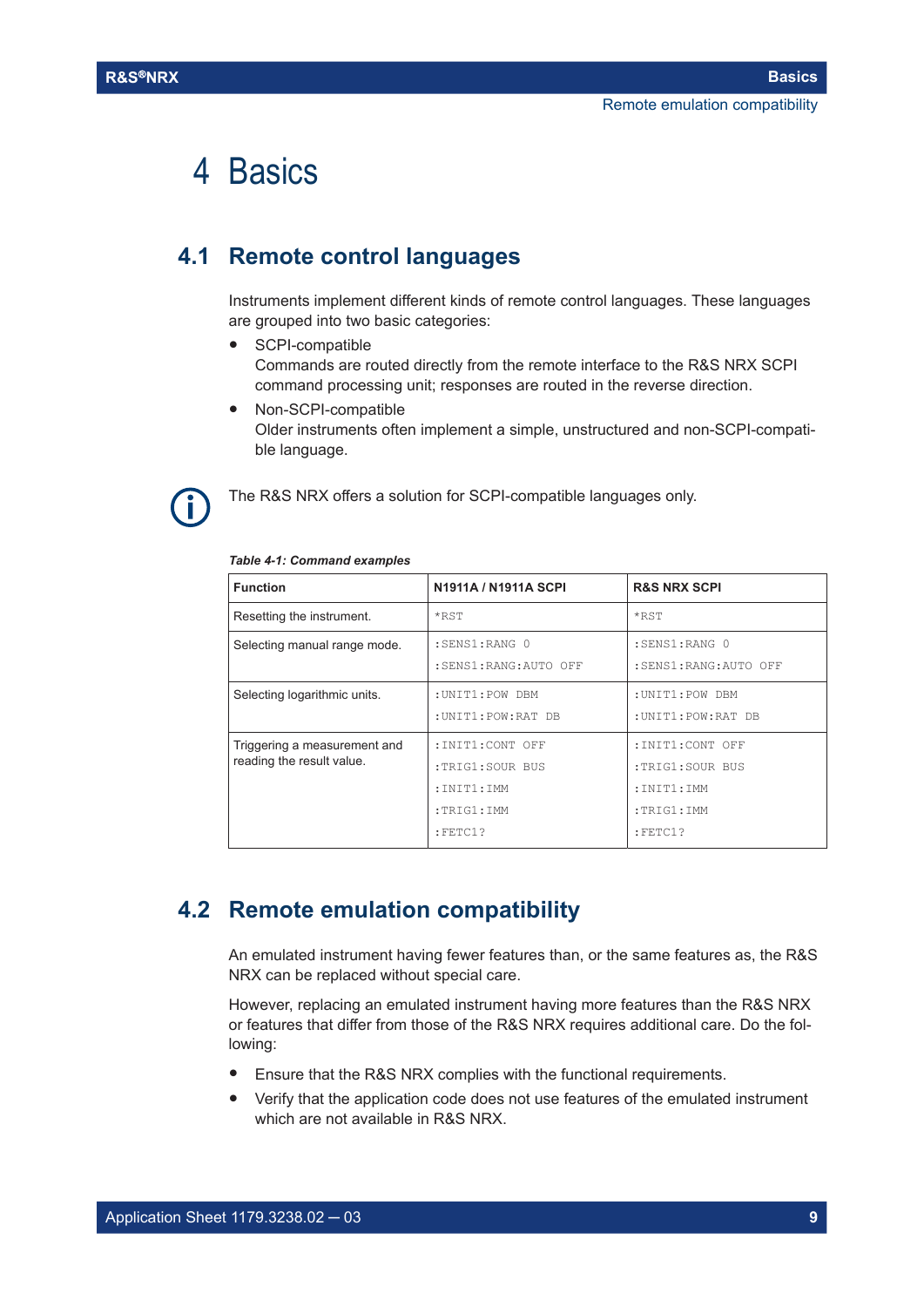#### <span id="page-9-0"></span>**4.2.1 Command compatibility**

In certain remote emulations, the R&S NRX acts as follows:

- Does not support all commands.
- Does not support all parameters of a command.
- Shows a different behavior for a command.

In the command tables of the different remote emulations, the status column gives compatibility information to a command.

|  | Table 4-2: Command compatibility status |
|--|-----------------------------------------|
|--|-----------------------------------------|

| <b>Status</b> | <b>Comment</b>                                                                                                                                                                                                                                                                                                                              |
|---------------|---------------------------------------------------------------------------------------------------------------------------------------------------------------------------------------------------------------------------------------------------------------------------------------------------------------------------------------------|
|               | Command implementation is fully compatible.                                                                                                                                                                                                                                                                                                 |
| See item n    | Command implementation is not fully compatible. The implementation in the R&S NRX is<br>as follows:<br>Does not support the same parameters as the emulated instrument does.<br>Has different functionality than the emulated instrument.<br>٠<br>Reports an invalid parameter or execution error if possible.                              |
| Ο             | Command is implemented without any functionality. The implementation in the R&S NRX<br>is as follows:<br>Ignores setting commands.<br>Returns default value in query commands.<br>٠<br>Does not report errors.<br>Does not change any operating mode of the instrument.<br>Does not change any system state of the instrument.<br>$\bullet$ |
|               | Command is not implemented. The implementation in the R&S NRX reports an unknown<br>command error if possible.                                                                                                                                                                                                                              |
|               | Command has been added to enhance the functionality of the emulated instrument.                                                                                                                                                                                                                                                             |

If the application software uses commands that are fully compatible, no special care has to be taken. The application software can be used as is.

If the application software uses commands that are not fully compatible, the application software must be verified and normally also modified. If the required modifications to the application software are infeasible, the R&S NRX cannot be used as replacement for another instrument.

#### **4.2.2 IDN and OPT strings**

The remote emulation provides user-defined responses to  $*$ IDN? and  $*$ OPT? queries. This feature is of informational character only and has no impact on the functionality of the R&S NRX.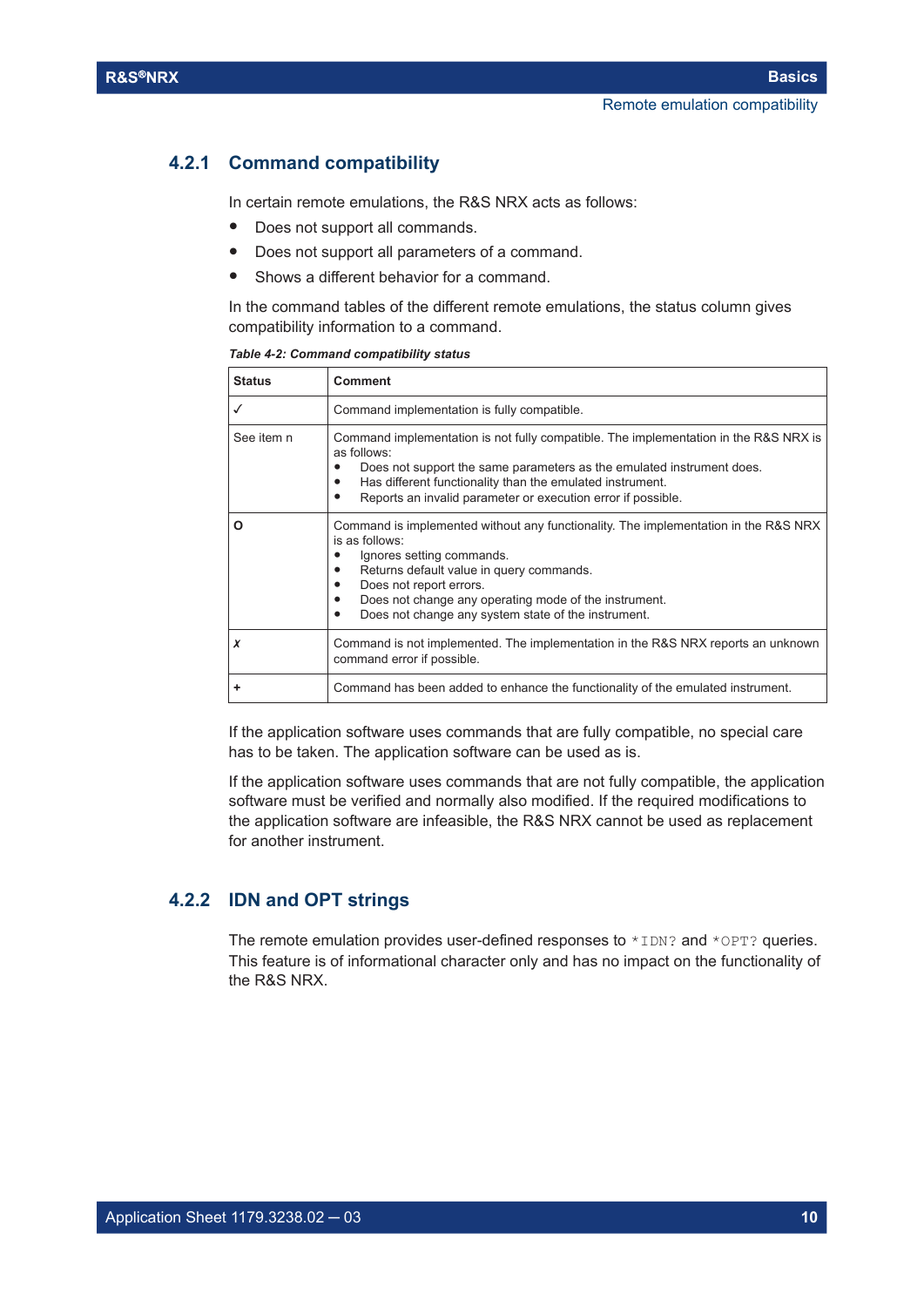## <span id="page-10-0"></span>**4.3 Preset and reset**

Changing the remote emulation does not automatically trigger a reset operation to the instrument. Therefore, execute a reset to the R&S NRX manually after changing the remote emulation. Apply the default state of a particular remote emulation as follows:

- Press the [Preset] key on the front panel of the R&S NRX.
- Send the corresponding command using the remote control interface, e.g. the \*RST command in SCPI-compatible languages.

## **4.4 Switching on and off**

The selected remote emulation and the user-defined response to  $*$  IDN? and  $*$ OPT? queries are saved when the R&S NRX is switched off.

When the R&S NRX is switched on again, it starts up with the same settings that were active before it was switched off.

# 5 Enabling a remote emulation

To use a specific remote emulation, you have to enable it first as follows:

- Manually at the R&S NRX front panel.
- Remotely using SCPI commands.

For a detailed description, refer to the R&S NRX user manual.

## **5.1 Modifying remote emulation parameters**

Use the following commands to modify the remote emulation parameters.

#### *Table 5-1: Commands to modify remote emulation-relevant settings*

| Command                             | Comment                                                                                                                      |
|-------------------------------------|------------------------------------------------------------------------------------------------------------------------------|
| SYSTem: IDN: ANSWer <value></value> | Sets the user-defined response to a $*$ IDN? query.                                                                          |
|                                     | The string-type parameter <value> allows up to 128 characters.<br/>Enclose the parameter in single or double quotes.</value> |
| SYSTem: IDN: ANSWer?                | Gets the user-defined response to a $*$ IDN? query.                                                                          |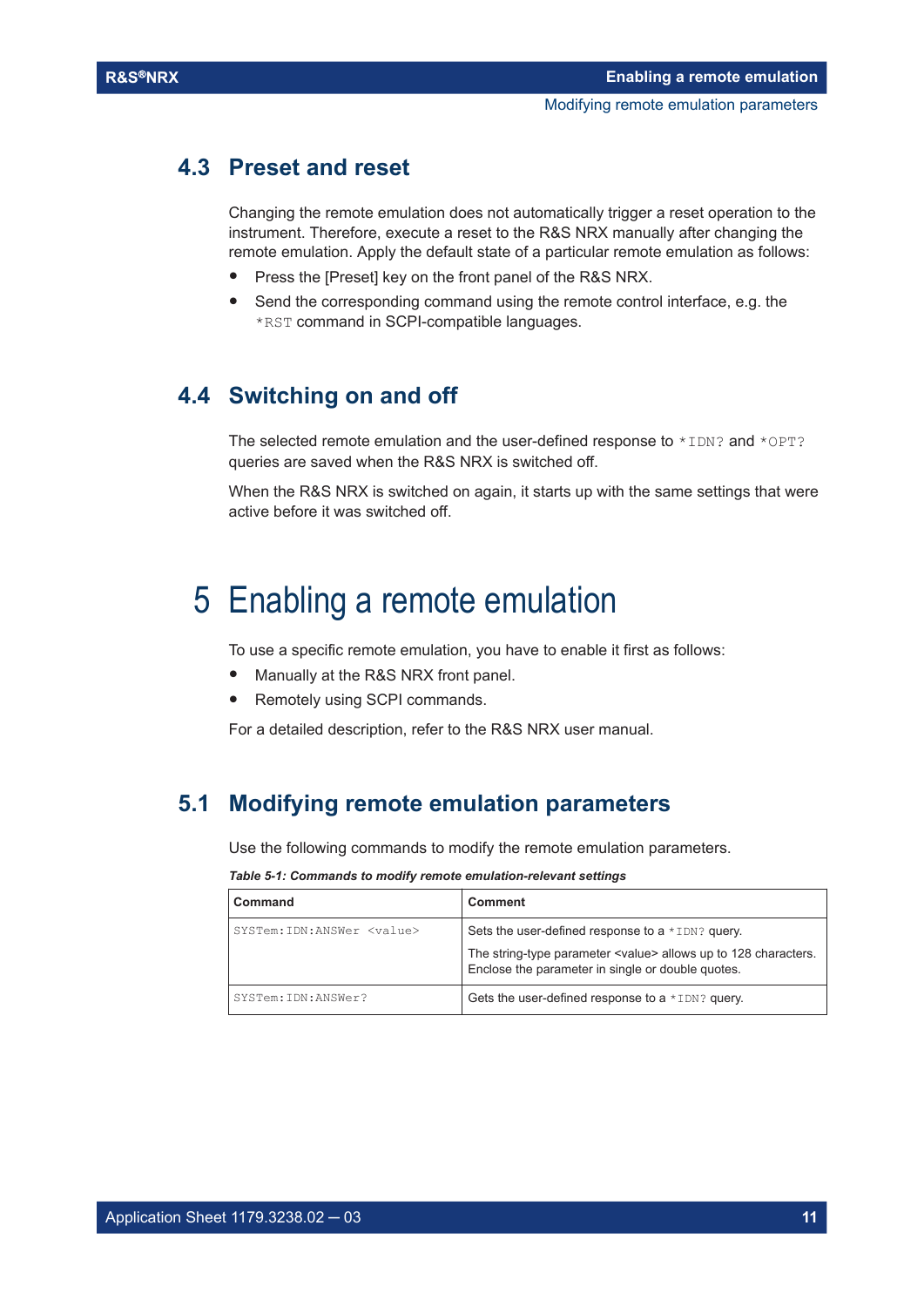#### Modifying remote emulation parameters

| SYSTem: IDN: AUTO <value></value>   | Sets the state of the user-defined response to a $*$ IDN? query.<br>If the user-defined response is enabled, the value provided with<br>the SYSTem: IDN <value> command is returned.<br/>If the user-defined response is disabled, the factory default set-<br/>ting is returned.<br/>The value range of the boolean-type parameter <value> is:</value></value>                                |
|-------------------------------------|------------------------------------------------------------------------------------------------------------------------------------------------------------------------------------------------------------------------------------------------------------------------------------------------------------------------------------------------------------------------------------------------|
|                                     | ON or 1<br>OFF or 0<br>$\bullet$                                                                                                                                                                                                                                                                                                                                                               |
| SYSTem: IDN: AUTO?                  | Gets the state of the user-defined response to a $*$ IDN? query.                                                                                                                                                                                                                                                                                                                               |
| SYSTem: OPT: ANSWer <value></value> | Sets the user-defined response to a $*$ OPT? query.<br>The string-type parameter <value> allows up to 128 characters.<br/>Enclose the parameter in single or double quotes.</value>                                                                                                                                                                                                            |
| SYSTem: OPT: ANSWer?                | Gets the user-defined response to a $*$ OPT? query.                                                                                                                                                                                                                                                                                                                                            |
| SYSTem: OPT: AUTO <value></value>   | Sets the state of the user-defined response to a $*$ OPT? query.<br>If the user-defined response is enabled, the value provided with<br>the SYSTem: OPT <value> command is returned.<br/>If the user-defined response is disabled, the factory default set-<br/>ting is returned.<br/>The value range of the boolean-type parameter <value> is:<br/>ON or 1<br/>OFF or 0<br/>٠</value></value> |
| :SYSTem:OPT:AUTO?                   | Gets the state of the user-defined response to a *OPT? query.                                                                                                                                                                                                                                                                                                                                  |
| SYSTem: LANGuage " <value>"</value> | Enables the remote emulation to be used for further communi-<br>cations.<br>The value range of the character-type parameter $\le$ value> is:<br><b>NRX</b><br>$\bullet$<br><b>NRP</b><br>$\bullet$<br>NRP2<br>E4418B<br>E4419B<br>N432A<br>٠<br>N1911A<br>N1912A<br>$\bullet$                                                                                                                  |
|                                     | <b>Attention:</b>                                                                                                                                                                                                                                                                                                                                                                              |
|                                     | The remote emulation is changed immediately after parsing this<br>command. Switching the language does not automatically per-<br>form a reset of the device.                                                                                                                                                                                                                                   |
|                                     | After sending this command, apply a delay of two seconds to<br>the application software before sending the next command.                                                                                                                                                                                                                                                                       |
| SYSTem: LANGuage?                   | Gets the current remote emulation.                                                                                                                                                                                                                                                                                                                                                             |

**Command Comment**



The upper-case and lower-case notation serves to distinguish between the long and the short form of a command. The instrument itself does not distinguish between upper-case and lower-case notation.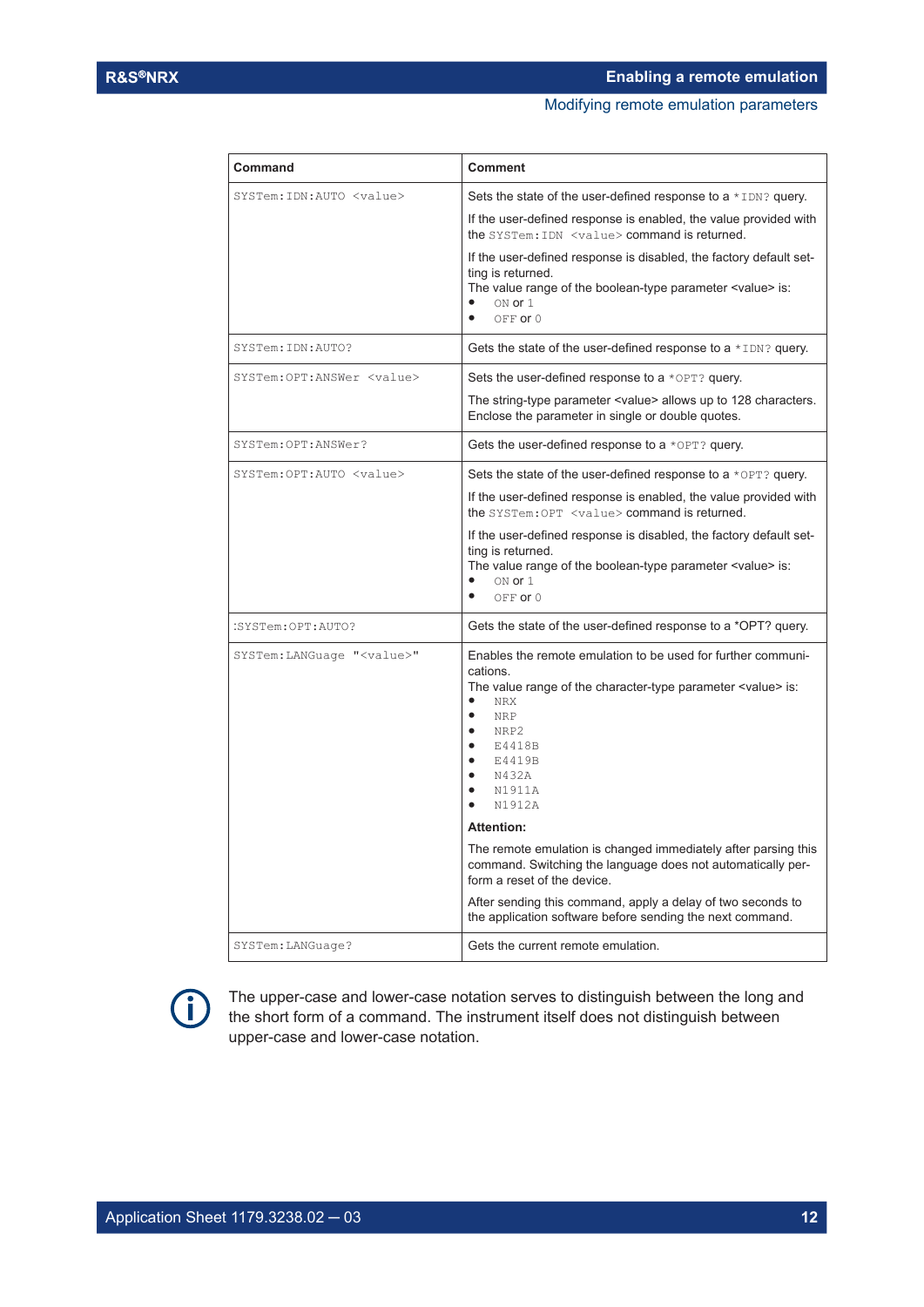# <span id="page-12-0"></span>6 Emulating the R&S NRP2

The R&S NRP2 command set is compatible to the original R&S NRX command set. For information about commands and parameters, refer to [\[2\]](#page-52-0).

However, there are some differences in detail, e.g. the interpretation of the SCPI suffix with INIT, TRIGGer and UNIT commands. Therefore, the R&S NRX must be switched to emulation mode anyway.

# 7 Emulating the R&S NRP

The R&S NRP command set is compatible to the original R&S NRX command set. For information about commands and parameters, refer to [\[1\]](#page-52-0).

However, there are some differences in detail, e.g. the interpretation of the SCPI suffix with INIT, TRIGger and UNIT commands. Therefore, the R&S NRX must be switched to emulation mode anyway.

# 8 Emulating the Keysight Technologies E4418B/E4419B

The remote emulation is based on the E4418B and E4419B firmware version A1.09.01 and A2.09.01.

One or two sensors connected to plug A or B are supported.

*Table 8-1: Sensor/connector mapping*

| E4418B   | <b>R&amp;S NRX</b> |
|----------|--------------------|
| Sensor A | Sensor A           |

#### *Table 8-2: Sensor/connector mapping*

| E4419B     | <b>R&amp;S NRX</b> |
|------------|--------------------|
| l Sensor A | Sensor A           |
| l Sensor B | Sensor B           |

#### *Table 8-3: Sensor/window mapping*

| E4418B / E4419B                  | <b>R&amp;S NRX</b> |
|----------------------------------|--------------------|
| Upper window / upper measurement | Window 1           |
| Upper window / lower measurement | Window 3           |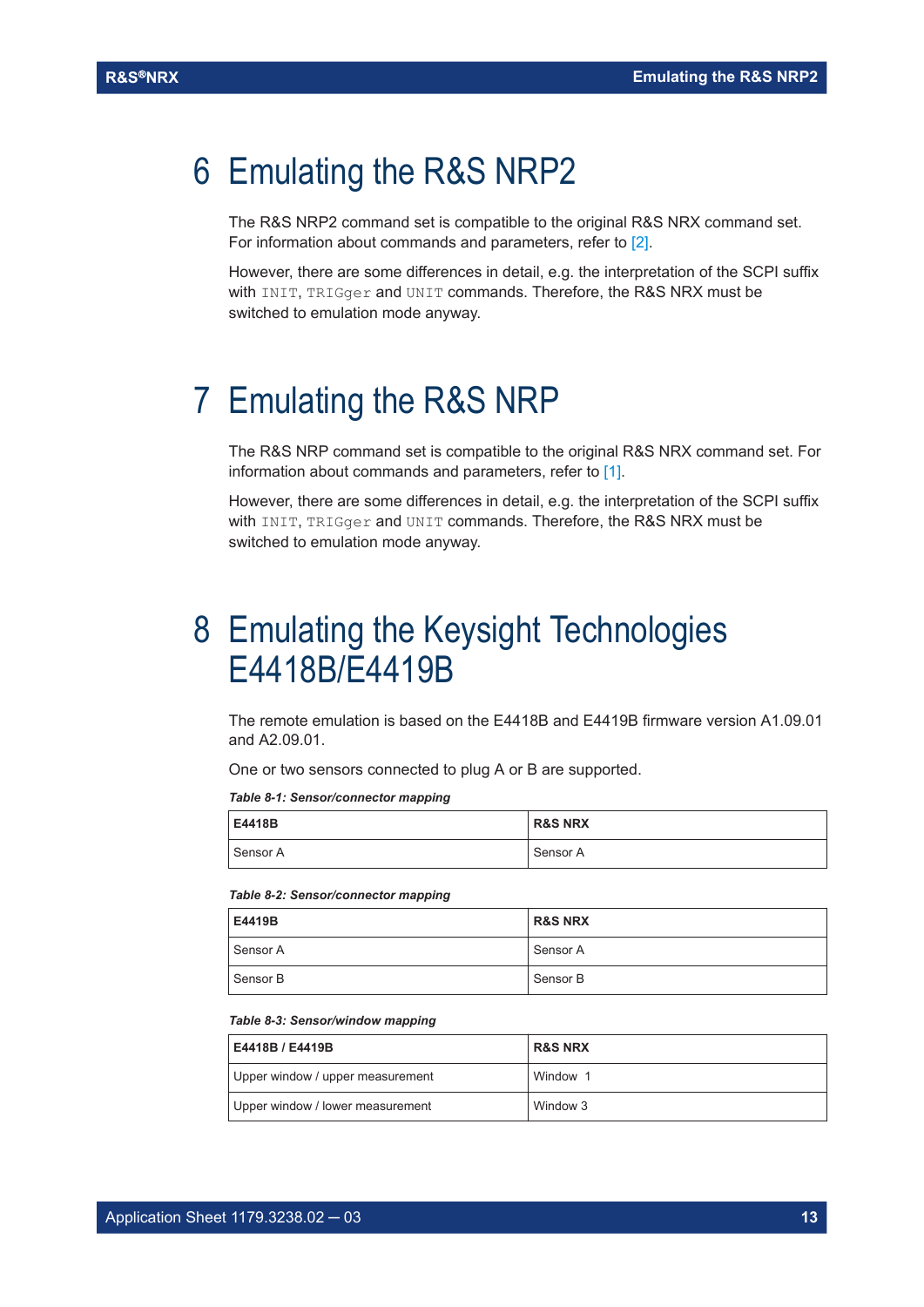<span id="page-13-0"></span>

| E4418B / E4419B                  | <b>R&amp;S NRX</b> |
|----------------------------------|--------------------|
| Lower window / upper measurement | Window 2           |
| Lower window / lower measurement | Window 4           |

# **8.1 Limitations**

Display management commands (DISPlay subsystem) are currently extremely restricted.

## **8.2 Commands**

The following tables show the current implementation status of each command.

#### **8.2.1 Interface functions**

| <b>Command syntax</b>       | <b>Status</b> |
|-----------------------------|---------------|
| $_{\rm DCL}$                | $\checkmark$  |
| <b>GET</b>                  | $\checkmark$  |
| GTL                         | $\checkmark$  |
| IFC                         | $\checkmark$  |
| LLO                         | $\checkmark$  |
| ${\tt PPC}$                 | $\pmb{\chi}$  |
| PPD                         | $\pmb{\chi}$  |
| PPE                         | $\pmb{\chi}$  |
| PPU                         | $\pmb{\chi}$  |
| $\mathop{\rm REN}\nolimits$ | $\checkmark$  |
| SDC                         | $\checkmark$  |
| SPD                         | $\checkmark$  |
| SPE                         | $\checkmark$  |
| SRQ                         | $\checkmark$  |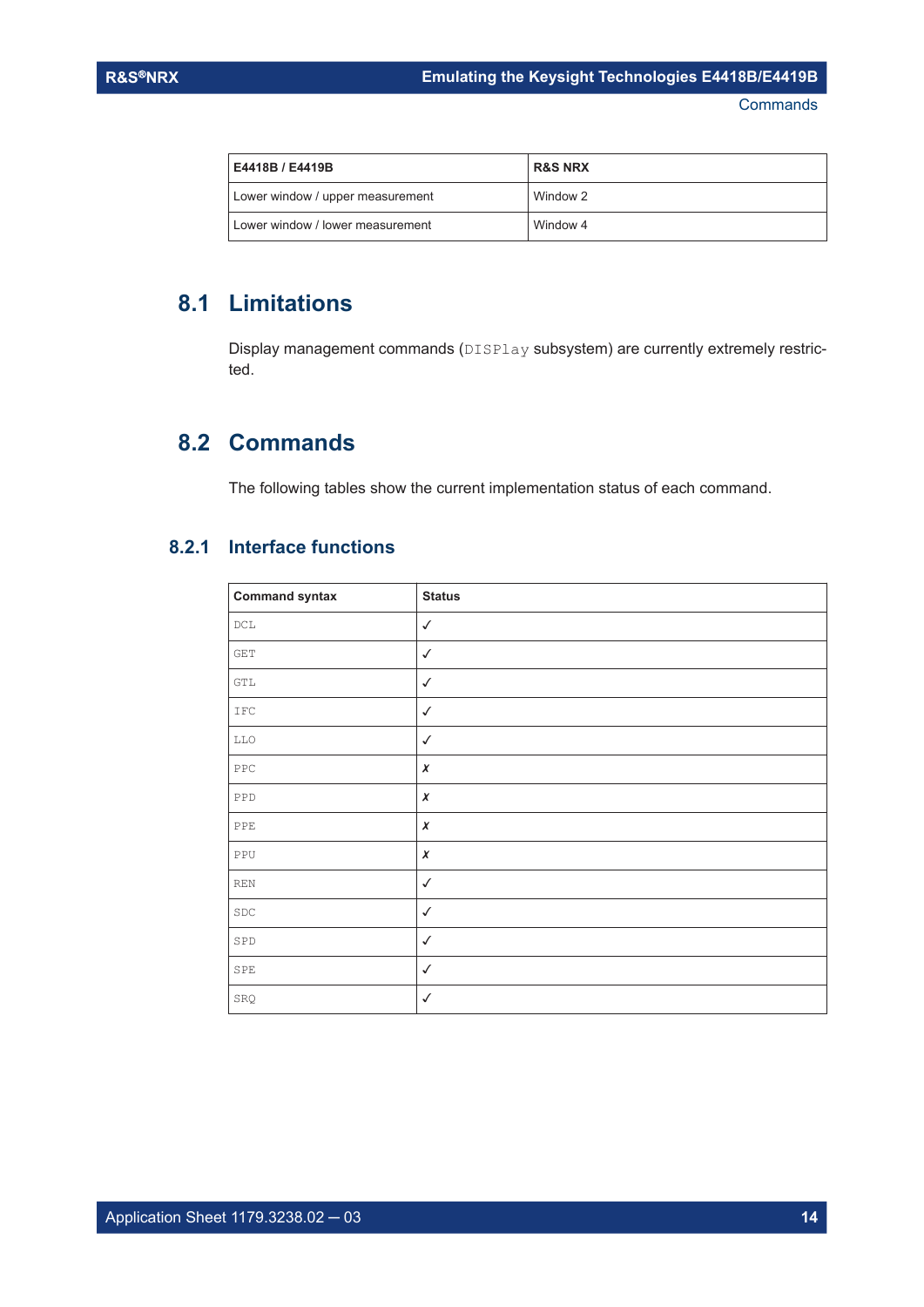#### <span id="page-14-0"></span>**8.2.2 IEEE488.2 functions**

| <b>Command syntax</b> | <b>Status</b>            |
|-----------------------|--------------------------|
| $\star$ CLS           | $\checkmark$             |
| $\star$ DDT           | $\mathbf{o}$             |
| *DDT?                 | $\mathbf o$              |
| $*$ ESE               | $\checkmark$             |
| $*$ ESE?              | $\checkmark$             |
| *ESR?                 | $\checkmark$             |
| *IDN?                 | See item 1 in Table 8-4. |
| $\star$ OPC           | $\checkmark$             |
| *OPC?                 | $\checkmark$             |
| *OPT?                 | $\checkmark$             |
| $\star$ RCL           | $\checkmark$             |
| $*$ RST               | $\checkmark$             |
| $\star$ SAV           | $\checkmark$             |
| $\star$ SRE           | $\checkmark$             |
| *SRE?                 | $\checkmark$             |
| $*$ STB?              | $\checkmark$             |
| $^{\star} {\rm TRG}$  | $\checkmark$             |
| $*$ TST?              | $\checkmark$             |
| $*$ WAI               | $\checkmark$             |

## **8.2.3 Device-specific functions**

| <b>Command syntax</b>                         | <b>Status</b> |
|-----------------------------------------------|---------------|
| ABORt[1] 2                                    | $\checkmark$  |
| CALCulate [1]   2: GAIN [: MAGNitude]         |               |
| CALCulate [1]   2: GAIN [: MAGNitude] ?       |               |
| CALCulate [1]   2: GAIN: STATe                | $\checkmark$  |
| CALCulate [1]   2: GAIN: STATe?               |               |
| CALCulate [1]   2: LIMit: CLEar: AUTo         |               |
| CALCulate [1]   2: LIMit: CLEar: AUTo?        | √             |
| CALCulate [1]   2: Limit: CLEar [: IMMediate] | √             |
| CALCulate [1]   2: LIMit: FAIL?               | ✓             |
| CALCulate [1]   2: LIMit: FCOunt?             | √             |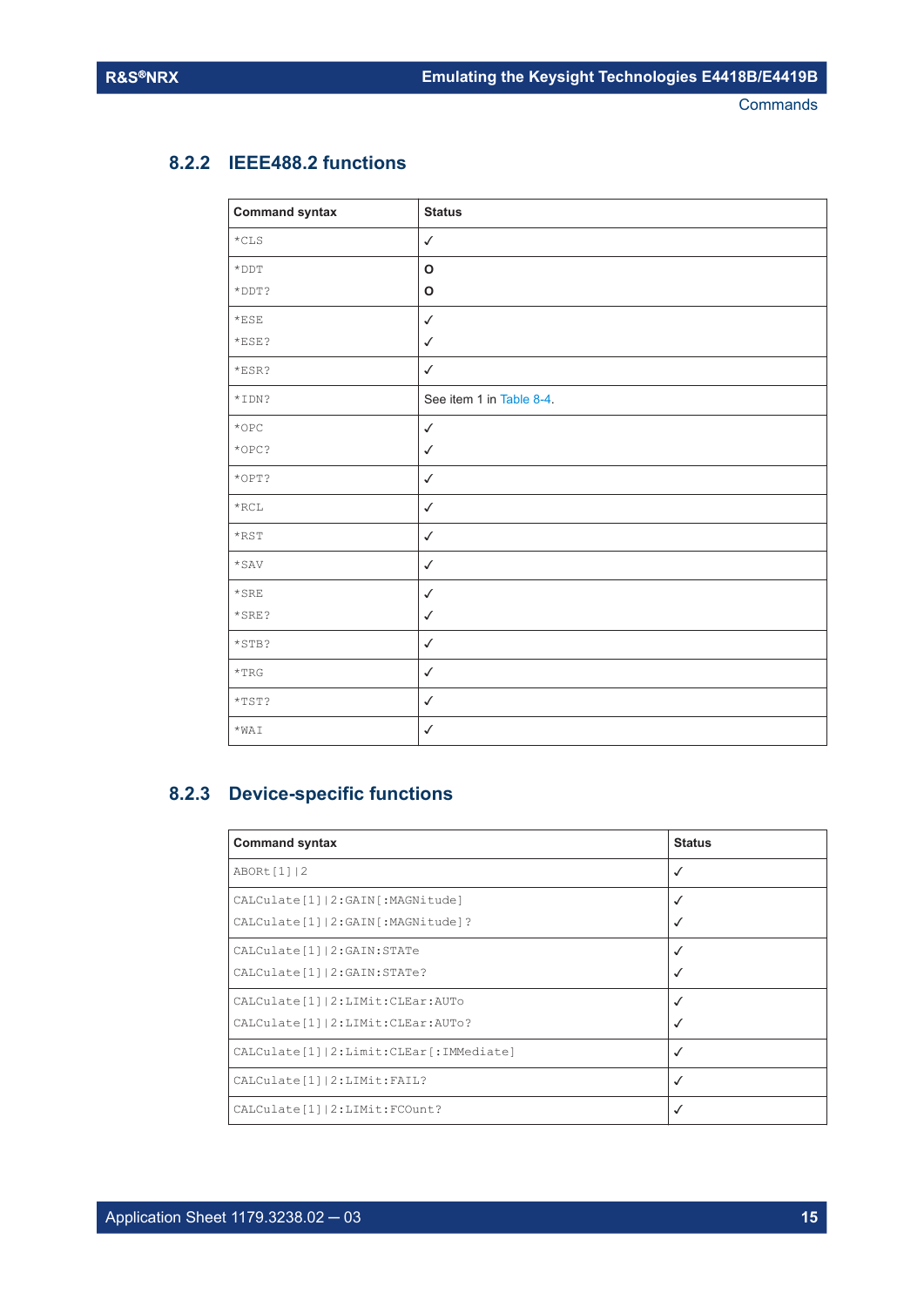| <b>Command syntax</b>                                            | <b>Status</b>            |
|------------------------------------------------------------------|--------------------------|
| CALCulate [1]   2: LIMit: LOWer [: DATA]                         | ✓                        |
| CALCulate [1]   2: LIMit: LOWer [: DATA] ?                       | ✓                        |
| CALCulate [1]   2: LIMit: STATe                                  | ✓                        |
| CALCulate [1]   2: LIMit: STATe?                                 | ✓                        |
| CALCulate [1]   2: LIMit: UPPer [: DATA]                         | ✓                        |
| CALCulate [1]   2: LIMit: UPPer [: DATA] ?                       | ✓                        |
| CALCulate [1]   2: MATH [: EXPRession]                           | ✓                        |
| CALCulate [1]   2: MATH [: EXPRession]?                          | ✓                        |
| CALCulate[1]   2: MATH [: EXPRession] : CATalog?                 | ✓                        |
| CALCulate [1]   2: RELative [: MAGNitude]: AUTO                  | ✓                        |
| CALCulate [1]   2: RELative [: MAGNitude] : AUTO?                | ✓                        |
| CALCulate [1]   2: RELative: STATe                               | ✓                        |
| CALCulate [1]   2: RELative: STATe?                              | ✓                        |
| CALibration [1]   2 [ : ALL]                                     | See item 6 in Table 8-4. |
| CALibration [1]   2 [: ALL] ?                                    |                          |
| CALibration [1]   2: AUTO                                        | See item 7 in Table 8-4. |
| CALibration [1]   2: AUTO?                                       |                          |
| CALibration [1]   2: ECONtrol: STATe                             | x                        |
| CALibration [1]   2: ECONtrol: STATe?                            | x                        |
| CALibration [1]   2: RCALibration                                | x                        |
| CALibration [1]   2: RCALibration?                               | x                        |
| CALibration [1]   2: RCFactor                                    | x                        |
| CALibration [1]   2: RCFactor?                                   | x                        |
| CALibration [1]   2: ZERO: AUTO                                  | ✓                        |
| CALibration [1]   2: ZERO: AUTO?                                 | ✓                        |
| CONFigure [1]   2 [: SCALar] [: POWer: AC]                       | ✓                        |
| CONFigure [1]   2 [: SCALar] [: POWer: AC] : DIFFerence          | ✓                        |
| CONFigure[1]   2 [: SCALar] [: POWer: AC] : DIFFerence: RELative | $\checkmark$             |
| CONFigure[1]   2 [: SCALar] [: POWer: AC] : RATio                | $\checkmark$             |
| CONFigure [1]   2 [: SCALar] [: POWer: AC]: RATio: RELative      | $\checkmark$             |
| CONFigure[1]   2 [: SCALar] [: POWer: AC] : RELative             | $\checkmark$             |
| DISPlay: CONTrast                                                | x                        |
| DISPlay: CONTrast?                                               | x                        |
| DISPlay:ENABle                                                   | $\checkmark$             |
| DISPlay: ENABle?                                                 | ✓                        |
| DISPlay [: WINDow [1]   2] : FORMat                              | x                        |
| DISPlay [: WINDow [1]   2] : FORMat?                             | X                        |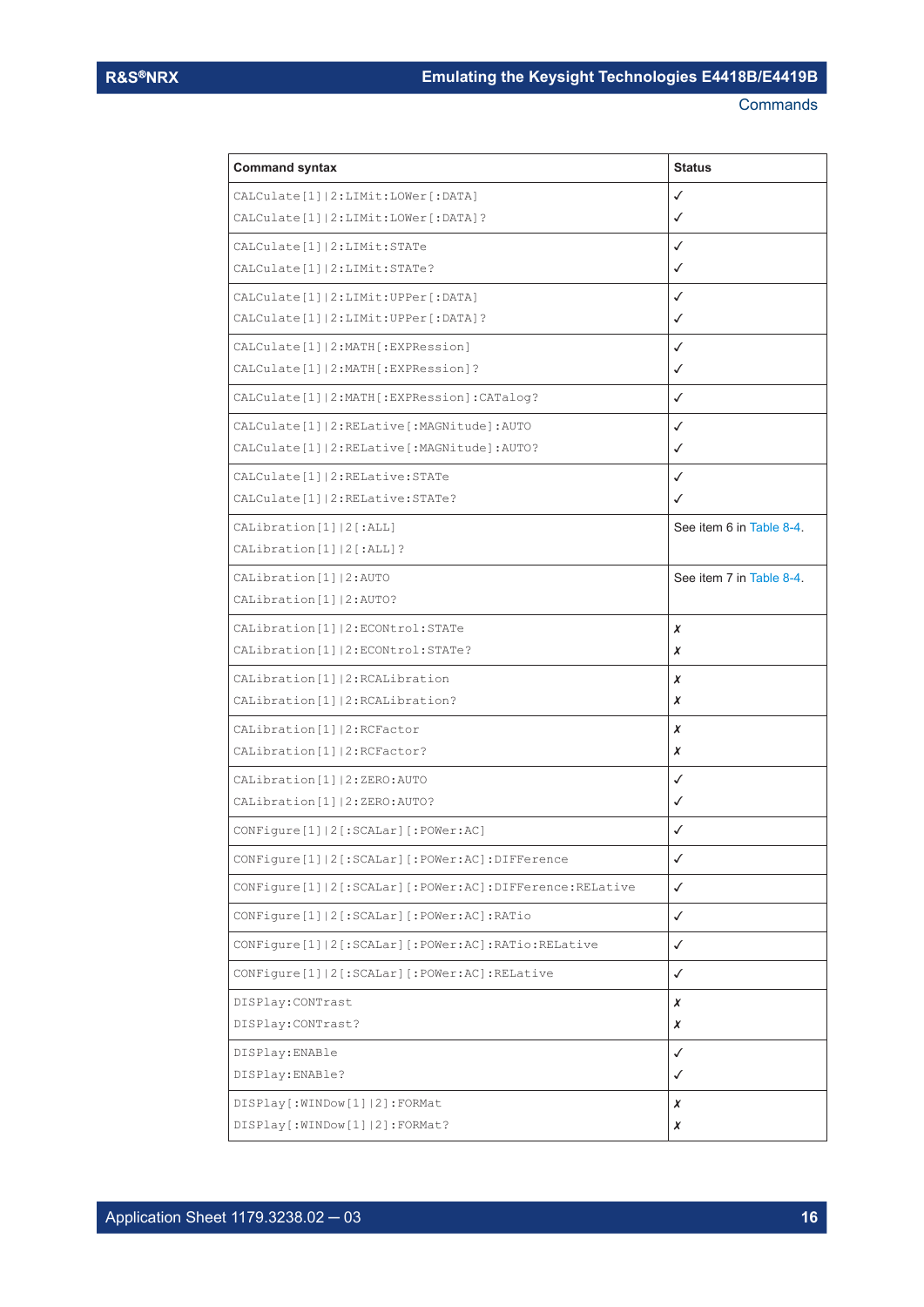| <b>Command syntax</b>                                           | <b>Status</b> |
|-----------------------------------------------------------------|---------------|
| DISPlay [: WINDow [1]   2] : METer: LOWer                       | ✓             |
| DISPlay[:WINDow[1] 2]:METer:LOWer?                              | ✓             |
| DISPlay[:WINDow[1] 2]:METer:UPPer                               | ✓             |
| DISPlay[:WINDow[1] 2]:METer:UPPer?                              | √             |
| DISPlay [: WINDow [1]   2] : RESolution                         | ✓             |
| DISPlay[:WINDow[1] 2]:RESolution?                               | ✓             |
| DISPlay[:WINDow[1] 2]:SELect[1] 2                               | ✓             |
| DISPlay[:WINDow[1] 2]:SELect[1] 2?                              | ✓             |
| DISPlay [: WINDow [1]   2] [: STATe]                            | x             |
| DISPlay[:WINDow[1] 2][:STATe]?                                  | x             |
| FETCh[1] 2[:SCALar][:POWer:AC]?                                 | ✓             |
| FETCh[1]   2 [: SCALar] [: POWer: AC] : DIFFerence?             | ✓             |
| FETCh[1]   2 [: SCALar] [: POWer: AC] : DIFFerence: RELative?   | ✓             |
| FETCh[1] 2[:SCALar][:POWer:AC]:RATio?                           | ✓             |
| FETCh[1] 2[:SCALar][:POWer:AC]:RATio:RELative?                  | ✓             |
| FETCh[1]   2 [: SCALar] [: POWer: AC] : RELative?               | ✓             |
| FORMat[:READings]:BORDer                                        | ✓             |
| FORMat[:READings]:BORDer?                                       | ✓             |
| FORMat[:READings][:DATA]                                        | ✓             |
| FORMat[:READings][:DATA]?                                       | ✓             |
| INITiate[1]   2: CONTinuous                                     | ✓             |
| INITiate[1]   2: CONTinuous?                                    | ✓             |
| INITiate[1] 2[:IMMediate]                                       | ✓             |
| MEASure [1]   2 [: SCALar] [: POWer: AC] ?                      | ✓             |
| MEASure[1]   2 [: SCALar] [: POWer: AC] : DIFFerence?           | ✓             |
| MEASure[1]   2 [: SCALar] [: POWer: AC] : DIFFerence: RELative? | ✓             |
| MEASure[1] 2[:SCALar][:POWer:AC]:RATio?                         | $\checkmark$  |
| MEASure[1]   2 [: SCALar] [: POWer: AC] : RATio: RELative?      | ✓             |
| MEASure[1]   2 [: SCALar] [: POWer: AC] : RELative?             | ✓             |
| MEMory: CATalog[: ALL]?                                         | ✓             |
| MEMory: CATalog: STATe?                                         | $\checkmark$  |
| MEMory: CATalog: TABLe?                                         | ✓             |
| MEMory: CLEar [: NAME]                                          | ✓             |
| MEMory: CLEar: TABle                                            | ✓             |
| MEMory: FREE [: ALL] ?                                          | ✓             |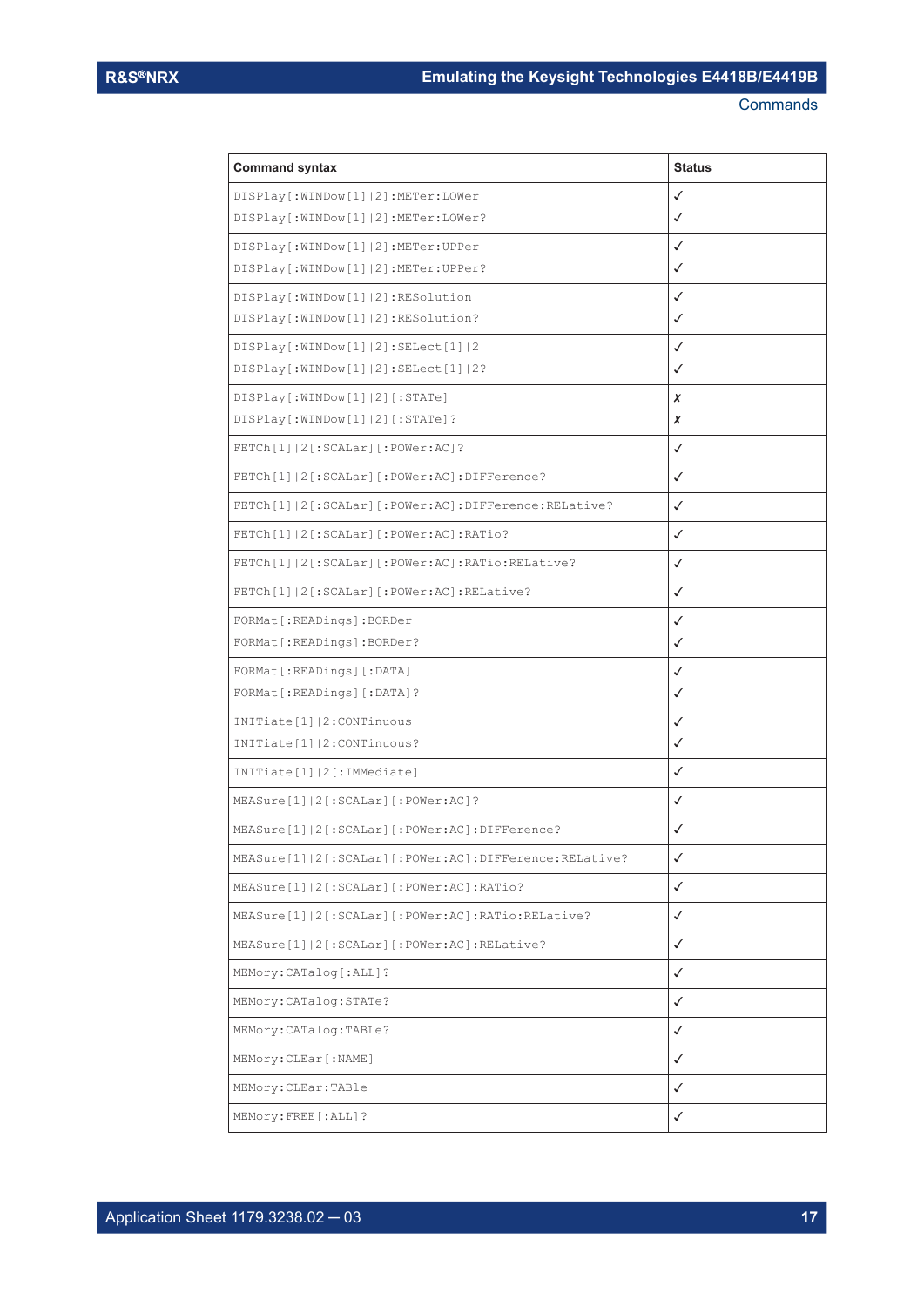| <b>Command syntax</b>                                        | <b>Status</b> |
|--------------------------------------------------------------|---------------|
| MEMory: FREE: STATe?                                         | $\checkmark$  |
| MEMory: FREE: TABLe?                                         | $\checkmark$  |
| MEMory: NSTates?                                             | ✓             |
| MEMory: STATe: CATalog?                                      | ✓             |
| MEMory: STATe: DEFine                                        | ✓             |
| MEMory: STATe: DEFine?                                       | ✓             |
| MEMory: TABLe: FREQuency                                     | ✓             |
| MEMory: TABLe: FREQuency?                                    | ✓             |
| MEMory: TABLe: FREQuency: POINts?                            | ✓             |
| MEMory:TABLe:GAIN[:MAGNitude]                                | ✓             |
| MEMory: TABLe: GAIN [: MAGNitude]?                           | ✓             |
| MEMory:TABLe:GAIN[:MAGNitude]:POINts?                        | ✓             |
| MEMory: TABLe: MOVE                                          | ✓             |
| MEMory: TABLe: SELect                                        | ✓             |
| MEMory: TABLe: SELect?                                       | ✓             |
| OUTPut: ROSCillator [: STATe]                                | ✓             |
| OUTPut: ROSCillator [: STATe] ?                              | ✓             |
| OUTPut: TTL[1] 2:ACTive                                      | ✓             |
| OUTPut:TTL[1] 2:ACTive?                                      | ✓             |
| OUTPut: TTL[1]   2: FEED                                     | ✓             |
| OUTPut: TTL[1] 2:FEED?                                       | ✓             |
| OUTPut: TTL[1 2]: STATe                                      | ✓             |
| OUTPut:TTL[1 2]:STATe?                                       | ✓             |
| READ[1]  2[:SCALar][:POWer:AC]?                              | ✓             |
| READ[1]   2 [: SCALar] [: POWer: AC] : DIFFerence?           | ✓             |
| READ[1]   2 [: SCALar] [: POWer: AC] : DIFFerence: RELative? | ✓             |
| READ[1]   2 [: SCALar] [: POWer: AC] : RATio?                | ✓             |
| READ[1] 2[:SCALar][:POWer:AC]:RATio:RELative?                | ✓             |
| READ[1]   2 [: SCALar] [: POWer: AC] : RELative?             | $\checkmark$  |
| [SENSe[1]   2] : AVERage: COUNt                              | ✓             |
| [SENSe[1] 2]:AVERage:COUNt?                                  | ✓             |
| [SENSe[1]   2]: AVERage: COUNt: AUTO                         | ✓             |
| [SENSe[1]   2]: AVERage: COUNt: AUTO?                        | ✓             |
| [SENSe[1]   2] : AVERage : SDETect                           | x             |
| [SENSe[1]   2] : AVERage : SDETect?                          | x             |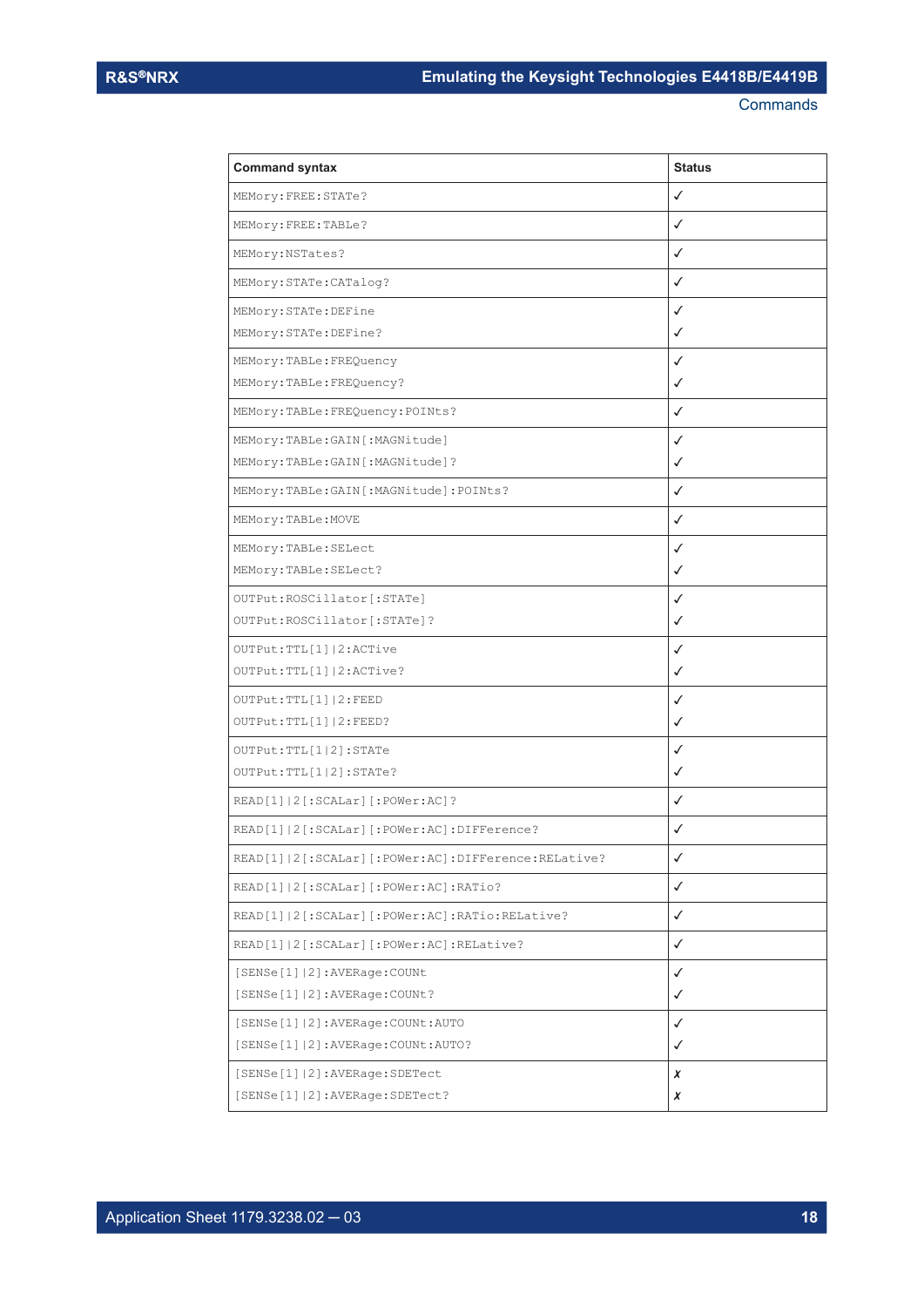| <b>Command syntax</b>                                                                  | <b>Status</b>            |
|----------------------------------------------------------------------------------------|--------------------------|
| $[{\tt SENSE[1] 2]:\tt AVERage[:STATE]}$                                               | ✓                        |
| $[{\tt SENSE[1] 2]:}$ AVERage $[{\tt :STATE}]$ ?                                       | ✓                        |
| [SENSe[1]   2]: CORRection: CFACtor [: INPut] [: MAGNitude]                            | X                        |
| [SENSe[1] 2]: CORRection: CFACtor [: INPut] [: MAGNitude]?                             | X                        |
| [SENSe[1]   2]: CORRection: CSET1 [: SELect]                                           | See item 9 in Table 8-4. |
| $[{\tt SENSE[1] 2]:CORRection:CSET1[:SElect]$ ?                                        |                          |
| [SENSe[1] 2]: CORRection: CSET2[: SELect]                                              | ✓                        |
| $[{\texttt{SENSe}}[1] 2]$ : CORRection: CSET2 $[:{\texttt{SELect}}]$ ?                 | ✓                        |
| [SENSe[1]   2]: CORRection: CSET1: STATe                                               | See item 10 in Table 8-4 |
| [SENSe[1] 2]: CORRection: CSET1: STATe?                                                |                          |
| [SENSe[1]   2]: CORRection: CSET2: STATe                                               | ✓                        |
| [SENSe[1] 2]: CORRection: CSET2: STATe?                                                | ✓                        |
| [SENSe[1]   2]: CORRection: DCYCle[: INPut][:MAGNitude]                                | ✓                        |
| [SENSe[1]   2]: CORRection: DCYCle[: INPut] [: MAGNitude]?                             | ✓                        |
| [SENSe[1]   2]: CORRection: DCYCle: STATe                                              | ✓                        |
| [SENSe[1]   2]: CORRection: DCYCle: STATe?                                             | ✓                        |
| [SENSe[1] 2]: CORRection: FDOFfset [: INPut] [: MAGNitude]                             | ✓                        |
| [SENSe[1]   2]: CORRection: FDOFfset [: INPut] [: MAGNitude] ?                         | ✓                        |
| [SENSe[1]   2]: CORRection: GAIN [1] [: INPut] [: MAGNitude]                           | x                        |
| [SENSe[1]   2]: CORRection: GAIN [1] [: INPut] [: MAGNitude]?                          | x                        |
| [SENSe[1] 2]: CORRection: GAIN2 [: INPut] [: MAGNitude]                                | ✓                        |
| [SENSe[1]   2]: CORRection: GAIN2 [: INPut] [: MAGNitude]?                             | ✓                        |
| [SENSe[1]   2]: CORRection: GAIN3 [: INPut] [: MAGNitude]                              | ✓                        |
| [SENSe[1] 2]: CORRection: GAIN3 [: INPut] [: MAGNitude]?                               | ✓                        |
| [SENSe[1]   2]: CORRection: GAIN4 [: INPut] [: MAGNitude]                              | ✓                        |
| [SENSe[1]   2]: CORRection: GAIN4 [: INPut] [: MAGNitude]?                             | ✓                        |
| $[SENSe[1]   2]$ :CORRection:GAIN2:STATe                                               | ✓                        |
| [SENSe[1]   2]: CORRection: GAIN2: STATe?                                              | ✓                        |
| [SENSe[1]   2]: CORRection: GAIN3: STATe                                               | ✓                        |
| [SENSe[1]   2]: CORRection: GAIN3: STATe?                                              | ✓                        |
| [SENSe[1]   2]: CORRection: LOSS2 [: INPut] [: MAGNitude]                              | ✓                        |
| [SENSe[1]   2]: CORRection: LOSS2 [: INPut] [: MAGNitude]?                             | ✓                        |
| [SENSe[1]   2]: CORRection: LOSS2: STATe                                               | ✓                        |
| [SENSe[1]   2]: CORRection: LOSS2: STATe?                                              | ✓                        |
| $[{\texttt{SENSe}}[1] 2]$ : ${\texttt{FREQuery}}[:{\texttt{CW}}]$ : ${\texttt{FIXed}}$ | ✓                        |
| $[{\texttt{SENSe}}[1] 2]$ : ${\texttt{FREQuery}}[:{\texttt{CW}} :{\texttt{FIXed}}]$ ?  | ✓                        |
| [SENSe[1]   2] : LIMit:CLEar: AUTO                                                     | x                        |
| [SENSe[1]   2]: LIMit: CLEar: AUTO?                                                    | x                        |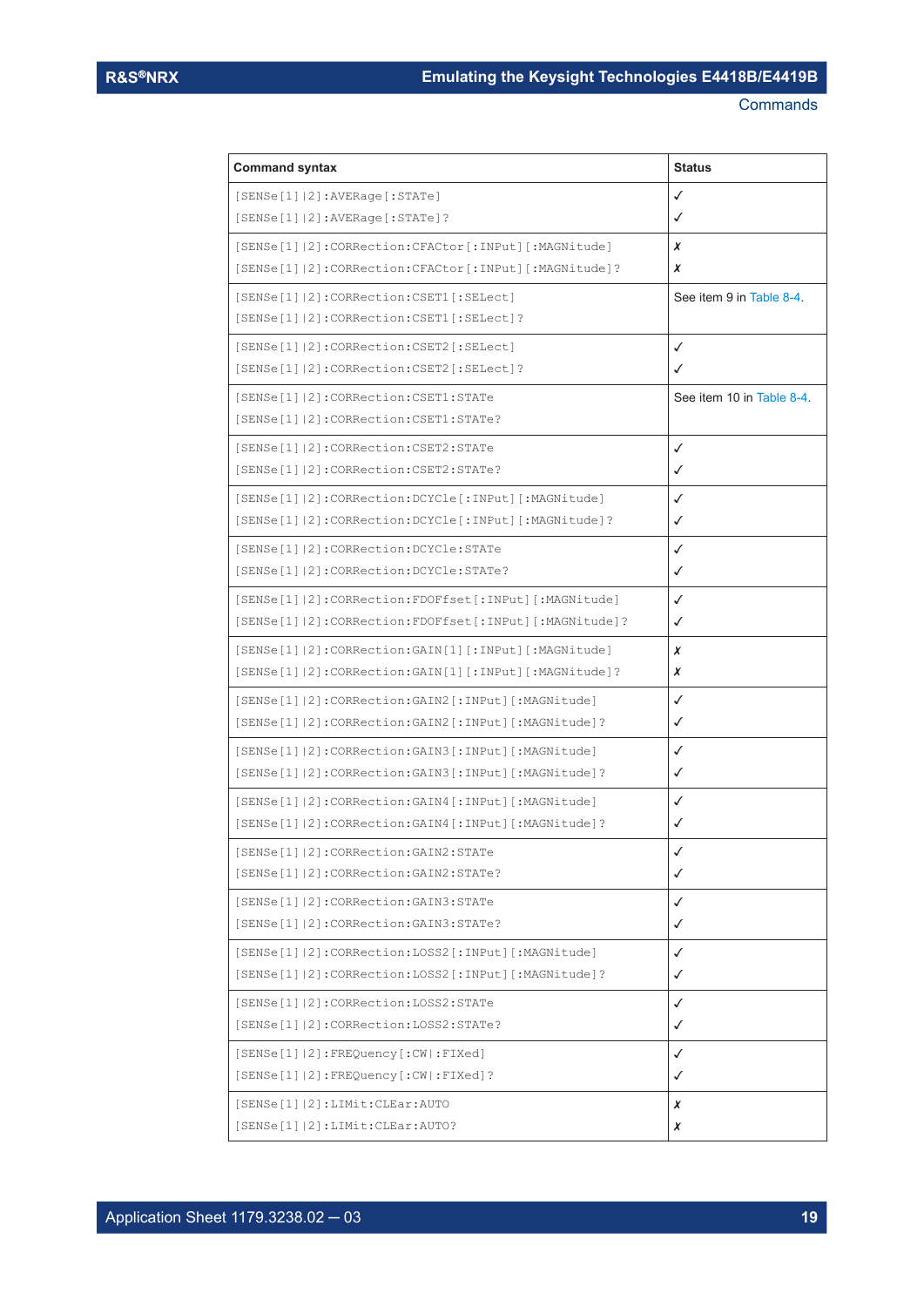| <b>Command syntax</b>                         | <b>Status</b>            |
|-----------------------------------------------|--------------------------|
| [SENSe[1]   2]: LIMit: CLEar [: IMMediate]    | x                        |
| $[SENSe[1]   2]$ : LIMit: FAIL?               | x                        |
| [SENSe[1]   2]: LIMit: FCOunt?                | x                        |
| $[{\tt SENSE[1] 2]:LIMit:LOWer[:DATA]}$       | x                        |
| [SENSe[1]   2]: LIMit: LOWer[: DATA]?         | x                        |
| $[{\tt SENSE[1] 2]:LIMit:STATE}$              | x                        |
| $[{\tt SENSE[1] 2]:LIMit:STATE?}$             | x                        |
| $[{\tt SENSE[1] 2]:{\tt LIMit:UPPer[:DATA}]}$ | x                        |
| $[{\tt SENSE[1] 2]:LIMit:UPPer[:DATA] ?}$     | x                        |
| $[{\tt SENSE[1] 2]:POWer:AC:RANGE}$           | ✓                        |
| [SENSe[1]   2] : Power: AC: RANGE?            | ✓                        |
| [SENSe[1]   2]: POWer: AC: RANGe: AUTO        | ✓                        |
| [SENSe[1]   2]: POWer: AC: RANGe: AUTO?       | ✓                        |
| $[SENSe[1]   2]$ : SPEed                      | See item 8 in Table 8-4. |
| [SENSe[1]   2] : SPEed?                       |                          |
| [SENSe [1]   2] : V2P                         | x                        |
| [SENSe[1]   2] : V2P?                         | x                        |
| SERVice: OPTion                               | ✓                        |
| SERVice: OPTion [?]                           | ✓                        |
| SERVice: SENSor[1]   2: CDATe?                | ✓                        |
| SERVice: SENSor[1]   2: CPLace?               | x                        |
| SERVice: SENSor[1]   2: SNUMber?              | ✓                        |
| SERVice: SENSor [1]   2: TYPE?                | x                        |
| SERVice: SNUMber                              | x                        |
| SERVice: SNUMber?                             | ✓                        |
| SERVice:VERSion:PROCessor                     | ✓                        |
| SERVice: VERSion: PROCessor?                  | ✓                        |
| SERVice: VERSion: SYSTem                      | ✓                        |
| SERVice: VERSion: SYSTem?                     | ✓                        |
| STATus: DEVice: CONDition?                    | ✓                        |
| STATus: DEVice: ENABle                        | ✓                        |
| STATus: DEVice: ENABle?                       | ✓                        |
| STATus: DEVice [: EVENt] ?                    | ✓                        |
| STATus: DEVice: NTRansition                   | ✓                        |
| STATus: DEVice: NTRansition?                  | ✓                        |
| STATus: DEVice: PTRansition                   | ✓                        |
| STATus: DEVice: PTRansition?                  | ✓                        |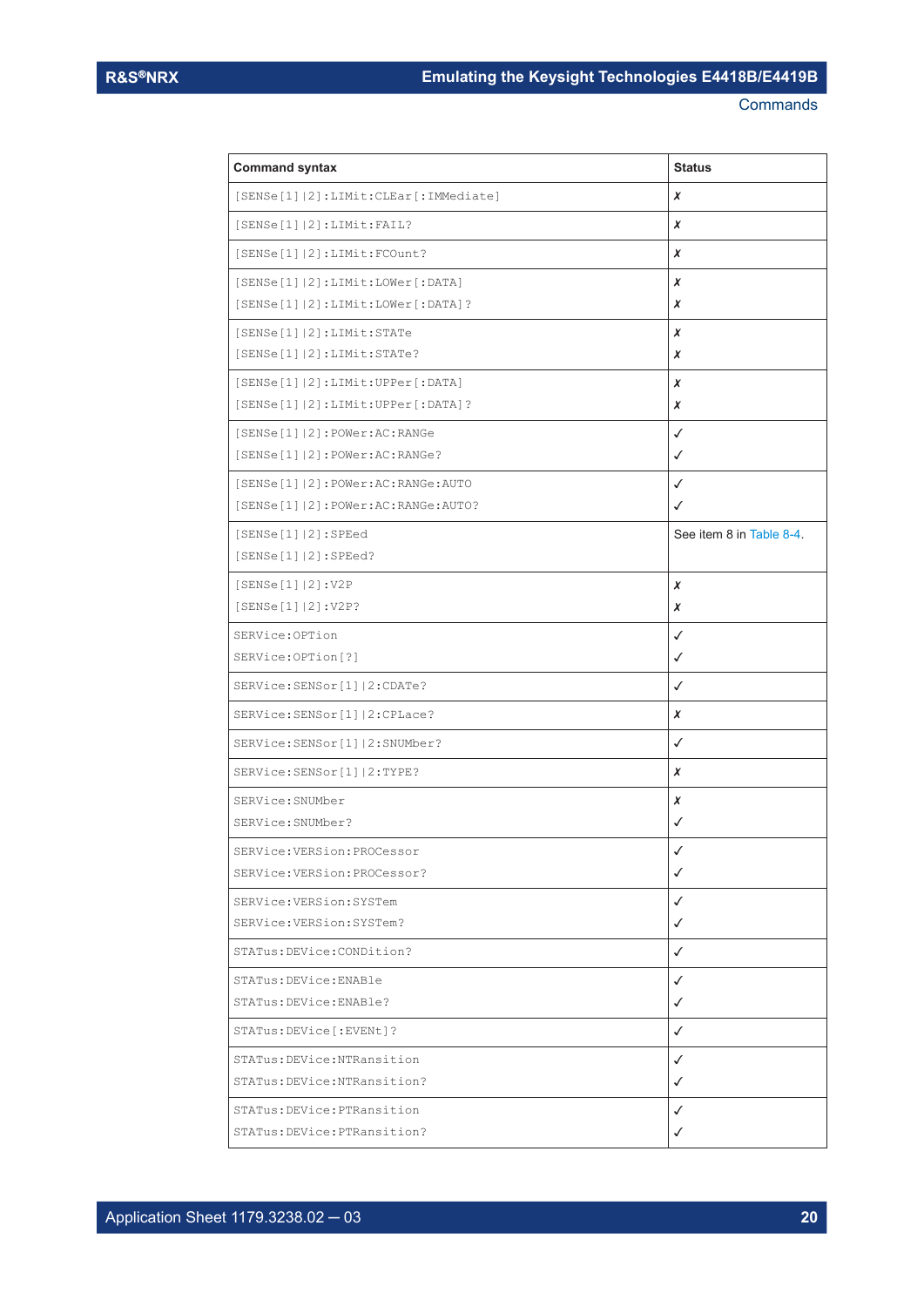| <b>Command syntax</b>                                    | <b>Status</b>            |
|----------------------------------------------------------|--------------------------|
| STATus: OPERation: CONDition?                            | ✓                        |
| STATus: OPERation: ENABle                                | √                        |
| STATus: OPERation: ENABle?                               | ✓                        |
| STATus: OPERation [: EVENt]?                             | ✓                        |
| STATus: OPERation: NTRansition                           | ✓                        |
| STATus: OPERation: NTRansition?                          | ✓                        |
| STATus: OPERation: PTRansition                           | ✓                        |
| STATus: OPERation: PTRansition?                          | ✓                        |
| STATus: OPERation: CALibrating [: SUMMary]: CONDition?   | ✓                        |
| STATus: OPERation: CALibrating [: SUMMary]: ENABle       | ✓                        |
| STATus: OPERation: CALibrating [: SUMMary]: ENABle?      | ✓                        |
| STATus: OPERation: CALibrating [: SUMMary] [: EVENt] ?   | ✓                        |
| STATus: OPERation: CALibrating [: SUMMary]: NTRansition  | √                        |
| STATus: OPERation: CALibrating [: SUMMary]: NTRansition? | ✓                        |
| STATus: OPERation: CALibrating [: SUMMary]: PTRansition  | ✓                        |
| STATus: OPERation: CALibrating [: SUMMary]: PTRansition? | ✓                        |
| STATus: OPERation: LLFail [: SUMMary]: CONDition?        | See item 5 in Table 8-4. |
| STATus: OPERation: LLFail [: SUMMary]: ENABle            | See item 5 in Table 8-4. |
| STATus: OPERation: LLFail [: SUMMary]: ENABle?           |                          |
| STATus: OPERation: LLFail [: SUMMary] [: EVENt] ?        | See item 5 in Table 8-4. |
| STATus: OPERation: LLFail [: SUMMary]: NTRansition       | See item 5 in Table 8-4. |
| STATus: OPERation: LLFail [: SUMMary]: NTRansition?      |                          |
| STATus: OPERation: LLFail [: SUMMary]: PTRansition       | See item 5 in Table 8-4. |
| STATus: OPERation: LLFail [: SUMMary]: PTRansition?      |                          |
| STATus: OPERation: MEASuring [: SUMMary]: CONDition?     | $\checkmark$             |
| STATus: OPERation: MEASuring [: SUMMary]: ENABle         | $\checkmark$             |
| STATus: OPERation: MEASuring [: SUMMary]: ENABle?        | ✓                        |
| STATus: OPERation: MEASuring [: SUMMary] [: EVENt] ?     | ✓                        |
| STATus: OPERation: MEASuring [: SUMMary]: NTRansition    | ✓                        |
| STATus: OPERation: MEASuring [: SUMMary]: NTRansition?   | ✓                        |
| STATus: OPERation: MEASuring [: SUMMary]: PTRansition    | ✓                        |
| STATus: OPERation: MEASuring [: SUMMary]: PTRansition?   | ✓                        |
| STATus: OPERation: SENSe [: SUMMary]: CONDition?         | ✓                        |
| STATus: OPERation: SENSe [: SUMMary]: ENABle             | ✓                        |
| STATus: OPERation: SENSe [: SUMMary]: ENABle?            | ✓                        |
| STATus: OPERation: SENSe [: SUMMary] [: EVENt] ?         | ✓                        |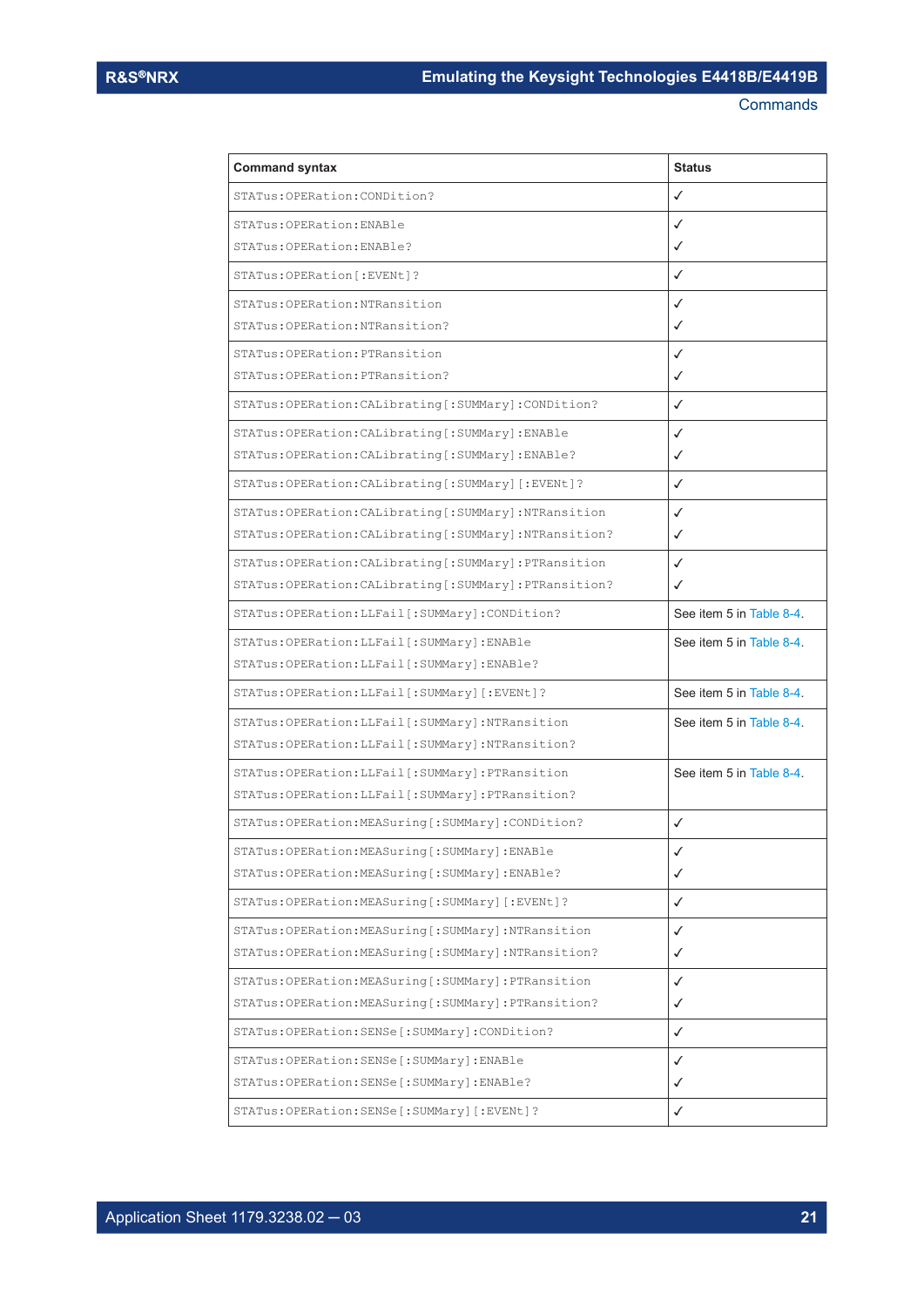| <b>Command syntax</b>                                       | <b>Status</b>            |
|-------------------------------------------------------------|--------------------------|
| STATus: OPERation: SENSe [: SUMMary]: NTRansition           | ✓                        |
| STATus: OPERation: SENSe [: SUMMary]: NTRansition?          | ✓                        |
| STATus: OPERation: SENSe [: SUMMary]: PTRansition           | ✓                        |
| STATus: OPERation: SENSe [: SUMMary]: PTRansition?          | √                        |
| STATus: OPERation: TRIGger [: SUMMary]: CONDition?          | ✓                        |
| STATus:OPERation:TRIGger[:SUMMary]:ENABle                   | √                        |
| STATus: OPERation: TRIGger [: SUMMary]: ENABle?             | √                        |
| STATus: OPERation: TRIGger [: SUMMary] [: EVENt] ?          | ✓                        |
| STATus: OPERation: TRIGger [: SUMMary]: NTRansition         | √                        |
| STATus: OPERation: TRIGger [: SUMMary]: NTRansition?        | √                        |
| STATus: OPERation: TRIGger [: SUMMary]: PTRansition         | ✓                        |
| STATus: OPERation: TRIGger [: SUMMary]: PTRansition?        | √                        |
| STATus: OPERation: ULFail [: SUMMary]: CONDition?           | See item 5 in Table 8-4. |
| STATus: OPERation: ULFail [: SUMMary]: ENABle               | See item 5 in Table 8-4. |
| STATus: OPERation: ULFail [: SUMMary]: ENABle?              |                          |
| STATus: OPERation: ULFail [: SUMMary] [: EVENt] ?           | See item 5 in Table 8-4. |
| STATus: OPERation: ULFail [: SUMMary]: NTRansition          | See item 5 in Table 8-4. |
| STATus: OPERation: ULFail [: SUMMary]: NTRansition?         |                          |
| STATus: OPERation: ULFail [: SUMMary]: PTRansition          | See item 5 in Table 8-4. |
| STATus: OPERation: ULFail [: SUMMary]: PTRansition?         |                          |
| STATus: PRESet                                              | $\checkmark$             |
| STATus:QUEStionable:CONDition?                              | ✓                        |
| STATus: QUEStionable: ENABle                                | ✓                        |
| STATus: QUEStionable: ENABle?                               | √                        |
| STATus: QUEStionable [: EVENt]?                             | ✓                        |
| STATus: QUEStionable: NTRansition                           | ✓                        |
| STATus: OUEStionable: NTRansition?                          | ✓                        |
| STATus: QUEStionable: PTRansition                           | ✓                        |
| STATus: QUEStionable: PTRansition?                          | $\checkmark$             |
| STATus: QUEStionable: CALibration [: SUMMary]: CONDition?   | $\checkmark$             |
| STATus: QUEStionable: CALibration [: SUMMary]: ENABle       | $\checkmark$             |
| STATus: QUEStionable: CALibration [: SUMMary]: ENABle?      | $\checkmark$             |
| STATus: QUEStionable: CALibration [: SUMMary] [: EVENt]?    | $\checkmark$             |
| STATus:QUEStionable:CALibration[:SUMMary]:NTRansition       | $\checkmark$             |
| STATus: QUEStionable: CALibration [: SUMMary]: NTRansition? | $\checkmark$             |
| STATus:QUEStionable:CALibration[:SUMMary]:PTRansition       | √                        |
| STATus: QUEStionable: CALibration [: SUMMary]: PTRansition? | ✓                        |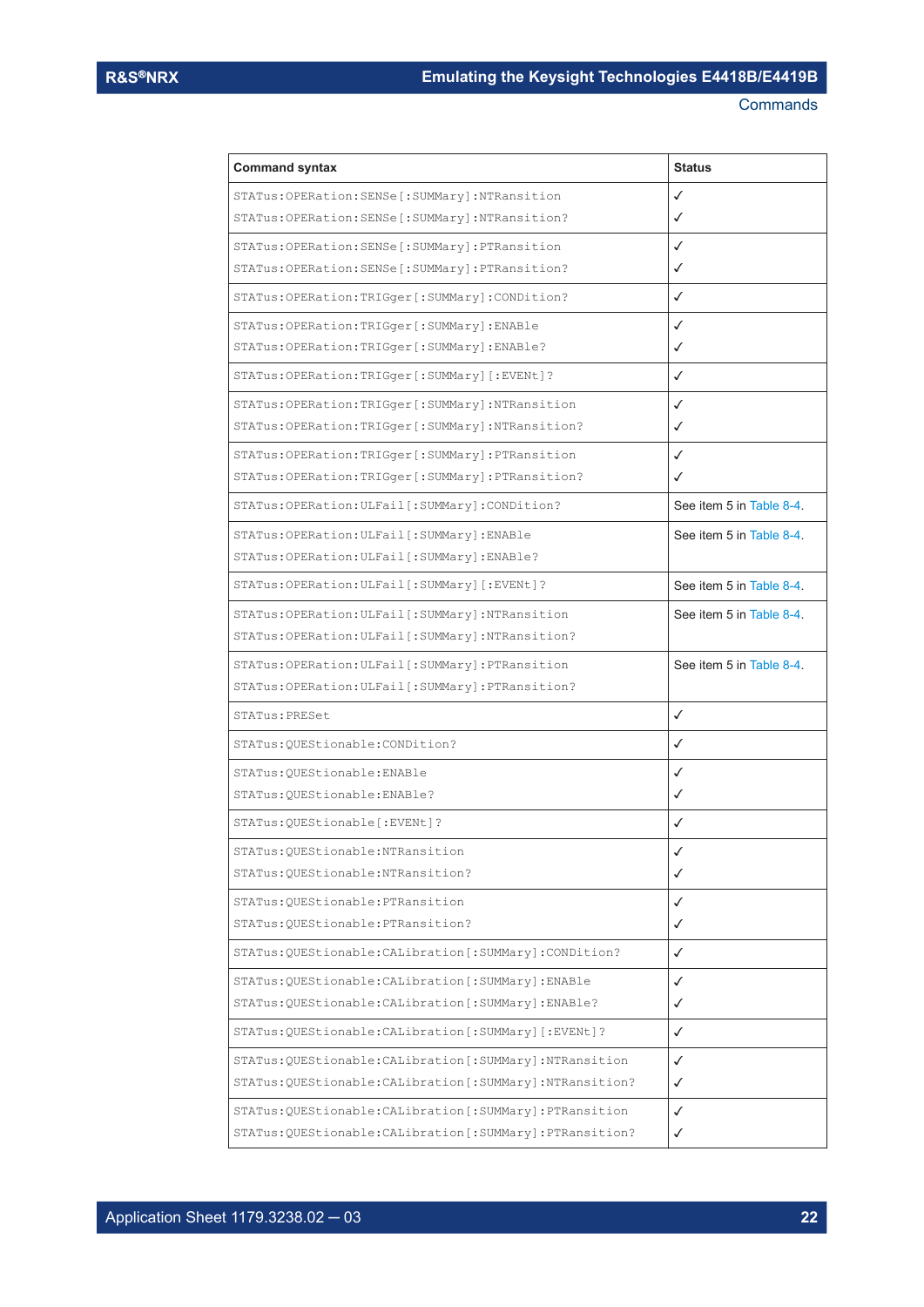| <b>Command syntax</b>                                    | <b>Status</b> |
|----------------------------------------------------------|---------------|
| STATus: QUEStionable: POWer [: SUMMary]: CONDition?      | ✓             |
| STATus: QUEStionable: POWer [: SUMMary]: ENABle          | ✓             |
| STATus:QUEStionable:POWer[:SUMMary]:ENABle?              | ✓             |
| STATus:QUEStionable:POWer[:SUMMary][:EVENt]?             | ✓             |
| STATus:QUEStionable:POWer[:SUMMary]:NTRansition          | ✓             |
| STATus: OUEStionable: POWer [: SUMMary]: NTRansition?    | ✓             |
| STATus: OUEStionable: POWer [: SUMMary]: PTRansition     | ✓             |
| STATus:QUEStionable:POWer[:SUMMary]:PTRansition?         | ✓             |
| SYSTem: COMMunicate: GPIB [: SELF]: ADDRess              | ✓             |
| SYSTem:COMMunicate:GPIB[:SELF]:ADDRess?                  | ✓             |
| SYSTem: COMMunicate: SERial: CONTrol: DTR                | x             |
| SYSTem: COMMunicate: SERial: CONTrol: DTR?               | x             |
| SYSTem: COMMunicate: SERial: CONTrol: RTS                | x             |
| SYSTem: COMMunicate: SERial: CONTrol: RTS?               | x             |
| SYSTem:COMMunicate:SERial[:RECeive]:BAUD                 | x             |
| SYSTem:COMMunicate:SERial[:RECeive]:BAUD?                | x             |
| SYSTem:COMMunicate:SERial[:RECeive]:BITs                 | x             |
| SYSTem:COMMunicate:SERial[:RECeive]:BITs?                | x             |
| SYSTem:COMMunicate:SERial[:RECeive]:PACE                 | x             |
| SYSTem:COMMunicate:SERial[:RECeive]:PACE?                | x             |
| SYSTem: COMMunicate: SERial [: RECeive]: PARity [: TYPE] | x             |
| SYSTem:COMMunicate:SERial[:RECeive]:PARity[:TYPE]?       | x             |
| SYSTem:COMMunicate:SERial[:RECeive]:SBITs                | x             |
| SYSTem: COMMunicate: SERial [: RECeive]: SBITs?          | x             |
| SYSTem: COMMunicate: SERial: TRANsmit: AUTO?             | x             |
| SYSTem: COMMunicate: SERial: TRANsmit: BAUD              | x             |
| SYSTem: COMMunicate: SERial: TRANsmit: BAUD?             | x             |
| SYSTem: COMMunicate: SERial: TRANsmit: BITs              | x             |
| SYSTem: COMMunicate: SERial: TRANsmit: BITs?             | x             |
| SYSTem: COMMunicate: SERial: TRANsmit: ECHO              | x             |
| SYSTem: COMMunicate: SERial: TRANsmit: ECHO?             | x             |
| SYSTem: COMMunicate: SERial: TRANsmit: PACE              | x             |
| SYSTem: COMMunicate: SERial: TRANsmit: PACE?             | x             |
| SYSTem:COMMunicate:SERial:TRANsmit:PARity[:TYPE]         | x             |
| SYSTem: COMMunicate: SERial: TRANsmit: PARity [: TYPE] ? | x             |
| SYSTem: COMMunicate: SERial: TRANsmit: SBITs             | x             |
| SYSTem: COMMunicate: SERial: TRANsmit: SBITs?            | x             |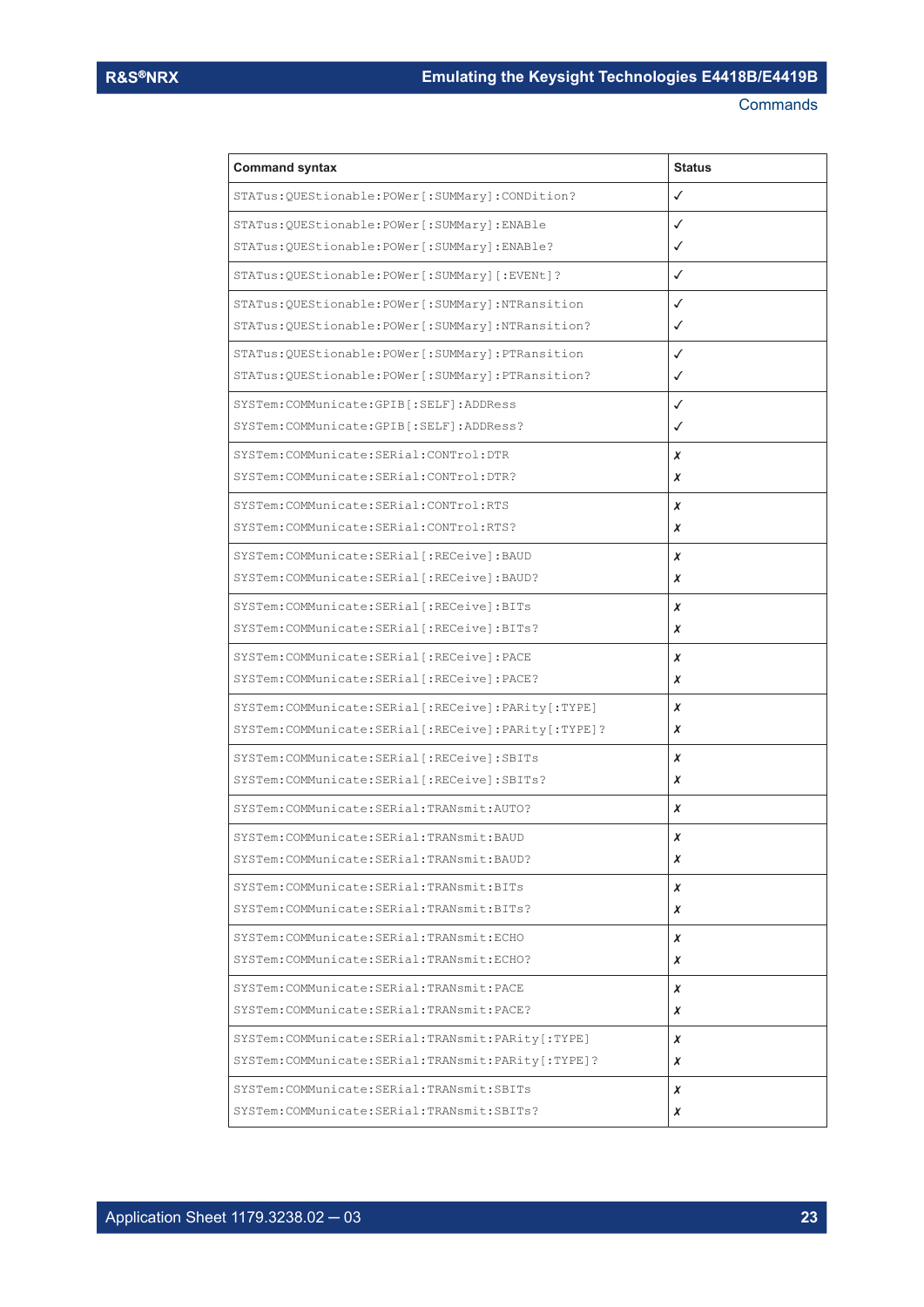#### Differences between the emulated instrument and the R&S NRX

<span id="page-23-0"></span>

| <b>Command syntax</b>      | <b>Status</b>            |
|----------------------------|--------------------------|
| SYSTem: ERRor?             | See item 2 in Table 8-4. |
| SYSTem: LANGuage           | See item 3 in Table 8-4  |
| SYSTem: LANGuage?          |                          |
| SYStem:LOCal               | $\checkmark$             |
| SYSTem: PRESet             | $\checkmark$             |
| SYSTem: REMote             | $\checkmark$             |
| SYSTem: RINTerface         | See item 4 in Table 8-4. |
| SYSTem: RINTerface?        |                          |
| SYSTem: RWLock             | $\checkmark$             |
| SYSTem: VERSion?           | See item 2 in Table 8-4  |
| TRIGger[1] 2:DELay:AUTO    | $\checkmark$             |
| TRIGger[1] 2:DELay:AUTO?   | ✓                        |
| TRIGger[1] 2[:IMMediate]   | $\checkmark$             |
| TRIGger[1]   2: SOURce     | $\checkmark$             |
| TRIGger[1] 2:SOURce?       | $\checkmark$             |
| $UNIT[1]$   $2:$ POWer     | $\checkmark$             |
| UNIT[1]   2: POWer?        | $\checkmark$             |
| UNIT[1]   2: POWer: RATio  | $\checkmark$             |
| UNIT[1]   2: POWer: RATio? | ✓                        |

# **8.3 Differences between the emulated instrument and the R&S NRX**

Table 8-4 lists all remaining differences in command and/or parameter implementation. Take these differences into consideration, since they can lead to necessary modifications of application code parts.

| <b>Item</b> | <b>Comment</b>                                                    |
|-------------|-------------------------------------------------------------------|
|             | Response at E4418B is:                                            |
|             | "Keysight, E4418B, MY< serialnumber>, A1.09.01"                   |
|             | Response at E4419B is:                                            |
|             | "Keysight, E4419B, MY< serialnumber>, A2.09.01"                   |
|             | Response data is not mapped to E4418B/E4419B response data range. |
| 3           | Additional parameter values are:                                  |
|             | NRP, NRP2, NRX, N432A, E4418B, E4419B, N1911A, N1912A             |
| 4           | Parameter values RS232 and RS422 are not supported.               |

#### *Table 8-4: Details*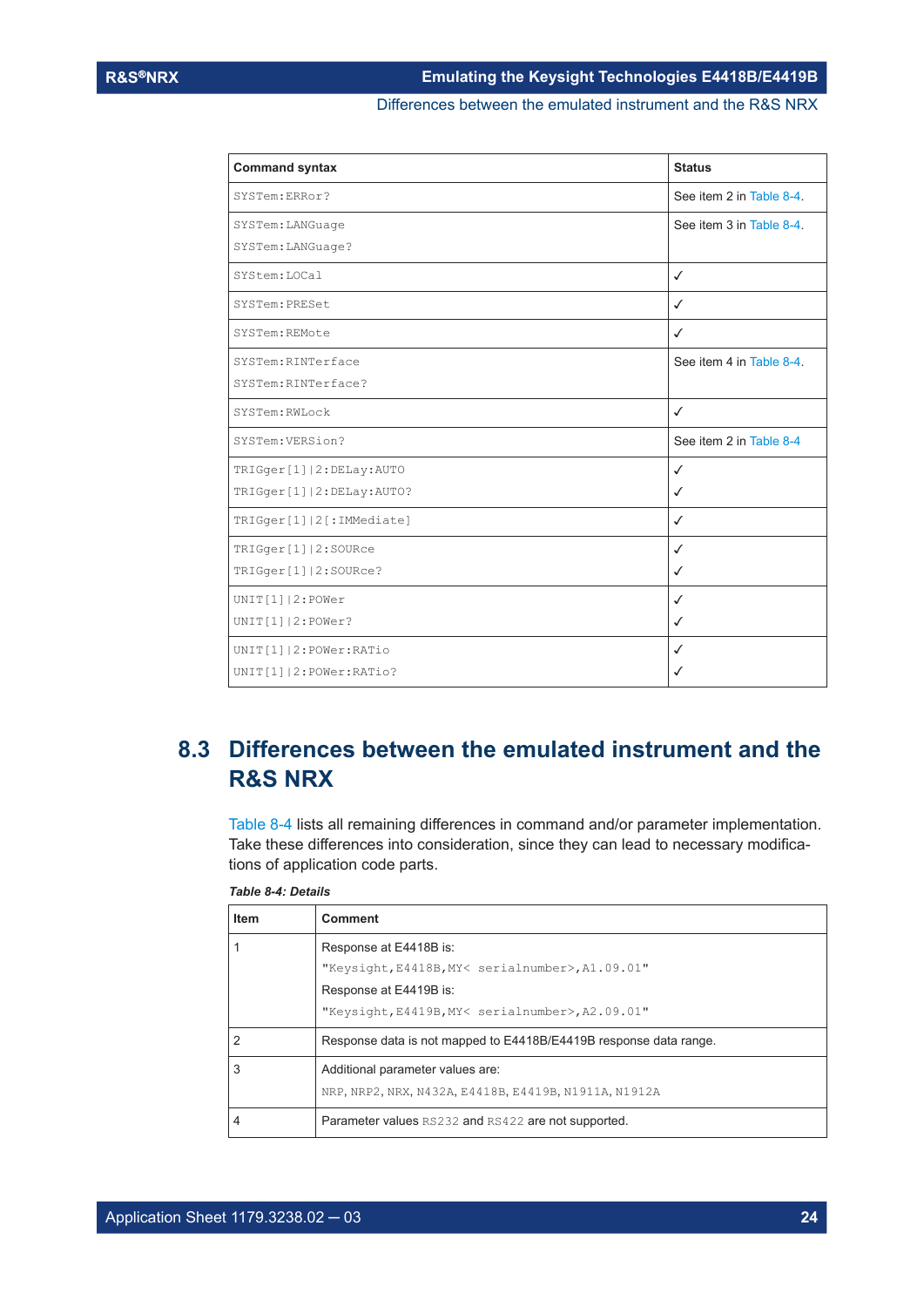<span id="page-24-0"></span>

| <b>Item</b> | Comment                                                                                                                                                            |
|-------------|--------------------------------------------------------------------------------------------------------------------------------------------------------------------|
| 5           | Bits that are not supported:<br>1: channel A LL or UL fail status<br>2: channel B LL or UL fail status                                                             |
| 6           | R&S power sensors are factory calibrated. Calibration during normal operation is superse-<br>ded. Zeroing is executed, calibrating is simulated by a delay of 1 s. |
|             | R&S power sensors are factory calibrated. Calibration during normal operation is superse-<br>ded. Calibrating is simulated by a delay of 1 s.                      |
| 8           | Parameter value 200 (measurements/s) is not supported.                                                                                                             |
| 9           | Command is recognized but has no effect. Response is:<br>11.11                                                                                                     |
| 10          | Command is recognized but has no effect. Response is:<br>0                                                                                                         |

# 9 Emulating the Keysight Technologies N432A

One sensor connected to plug A is supported.

#### *Table 9-1: Sensor/connector mapping*

| <b>N432A</b> | <b>R&amp;S NRX</b> |
|--------------|--------------------|
| Sensor A     | Sensor A           |

#### *Table 9-2: Sensor/window mapping*

| <b>N432A</b>                     | <b>R&amp;S NRX</b> |
|----------------------------------|--------------------|
| Upper window / upper measurement | Window 1           |
| Upper window / lower measurement | Window 3           |
| Lower window / upper measurement | Window 2           |
| Lower window / lower measurement | Window 4           |

## **9.1 Limitations**

Display management commands (DISPlay subsystem) are extremely restricted.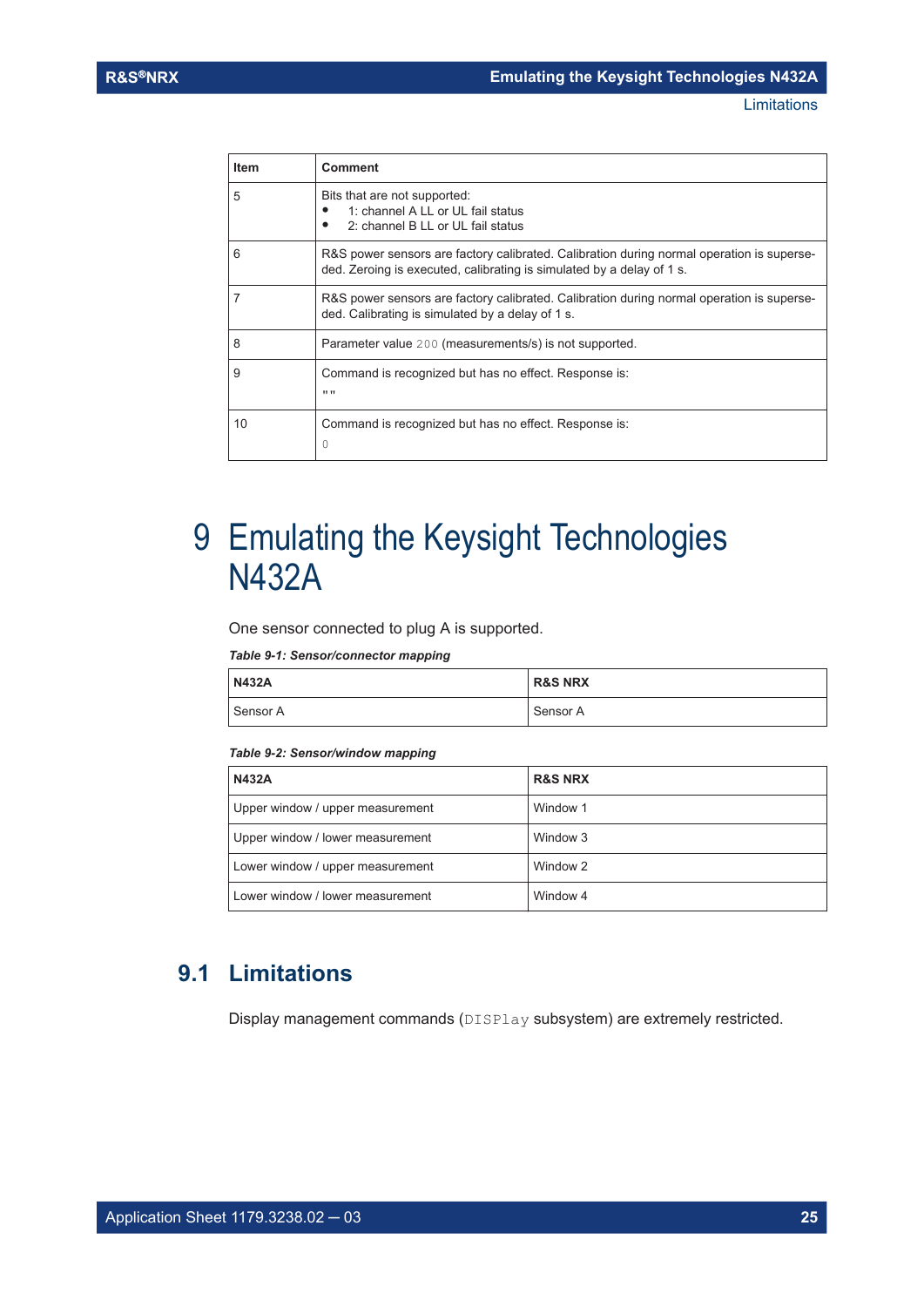## <span id="page-25-0"></span>**9.2 Commands**

The following tables show the current implementation status of each command.

### **9.2.1 Interface functions**

| <b>Command syntax</b>       | <b>Status</b> |
|-----------------------------|---------------|
| $\mathop{\rm DCL}\nolimits$ | $\checkmark$  |
| <b>GET</b>                  | $\checkmark$  |
| GTL                         | $\checkmark$  |
| IFC                         | $\checkmark$  |
| LLO                         | $\checkmark$  |
| PPC                         | $\pmb{\chi}$  |
| PPD                         | $\pmb{\chi}$  |
| PPE                         | $\pmb{\chi}$  |
| PPU                         | $\pmb{\chi}$  |
| $\mathop{\rm REN}\nolimits$ | $\checkmark$  |
| ${\tt SDC}$                 | $\checkmark$  |
| ${\tt SPD}$                 | $\checkmark$  |
| SPE                         | $\checkmark$  |
| SRQ                         | $\checkmark$  |

#### **9.2.2 IEEE488.2 functions**

| <b>Command syntax</b> | <b>Status</b>            |
|-----------------------|--------------------------|
| $\star$ CLS           | $\checkmark$             |
| $*$ DDT               | O                        |
| *DDT?                 | O                        |
| $*$ ESE               | ✓                        |
| $*$ ESE?              | $\checkmark$             |
| $*ESR$ ?              | $\checkmark$             |
| *IDN?                 | See item 1 in Table 9-3. |
| $*$ OPC               | ✓                        |
| $*$ OPC?              | √                        |
| $*$ OPT?              | $\checkmark$             |
| $*$ RCL               | √                        |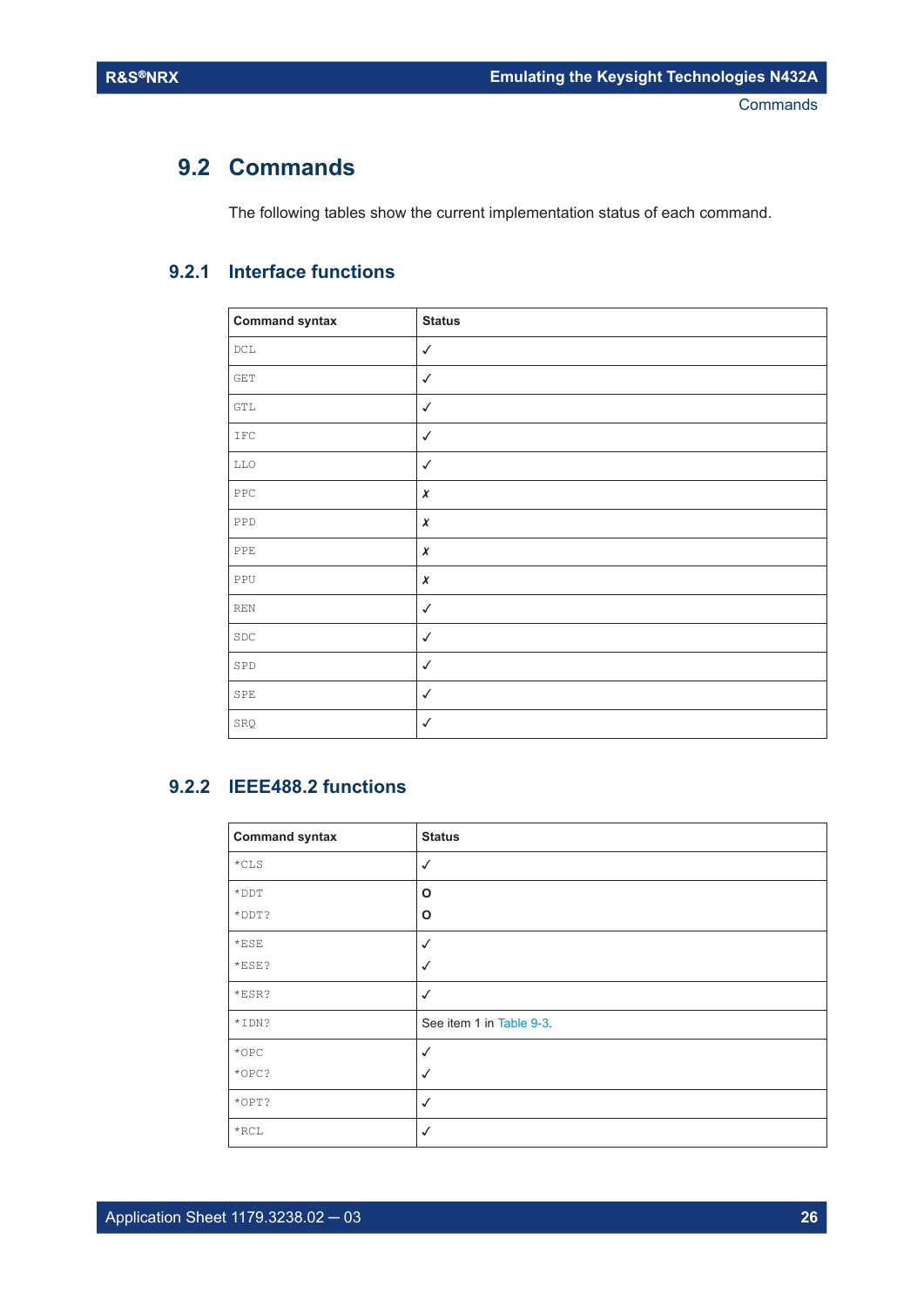<span id="page-26-0"></span>

| <b>Command syntax</b> | <b>Status</b> |
|-----------------------|---------------|
| $*$ RST               | $\checkmark$  |
| $\star$ SAV           | $\checkmark$  |
| $\star$ SRE           | $\checkmark$  |
| *SRE?                 | $\checkmark$  |
| *STB?                 | $\checkmark$  |
| $^\star\mathrm{TRG}$  | $\checkmark$  |
| *TST?                 | $\checkmark$  |
| $*$ WAI               | $\checkmark$  |
|                       |               |

## **9.2.3 Device-specific functions**

| <b>Command syntax</b>                               | <b>Status</b> |
|-----------------------------------------------------|---------------|
| ABORt [1]                                           | $\checkmark$  |
| CALCulate [1]   2   3   4: HOLD: STATe              | ✓             |
| CALCulate [1]   2   3   4: HOLD: STATe?             | ✓             |
| CALCulate [1]   2   3   4 : FEED [1]   2            | ✓             |
| CALCulate [1]   2   3   4: FEED [1]   2?            | ✓             |
| CALCulate [1]   2   3   4 : GAIN [ : MAGNitude]     | ✓             |
| CALCulate [1]   2   3   4 : GAIN [ : MAGNitude ] ?  | ✓             |
| CALCulate [1]   2   3   4 : GAIN: STATe             | ✓             |
| CALCulate [1]   2   3   4: GAIN: STATe?             | ✓             |
| CALCulate [1]   2   3   4: LIMit: CLEar: AUTo       | ✓             |
| CALCulate [1]   2   3   4: LIMit: CLEar: AUTo?      | ✓             |
| CALCulate[1]   2   3   4: Limit: CLEar[: IMMediate] | $\checkmark$  |
| CALCulate [1]   2   3   4: LIMit: FAIL?             | $\checkmark$  |
| CALCulate [1]   2   3   4: LIMit: FCOunt?           | ✓             |
| CALCulate [1]   2   3   4: LIMit: LOWer [: DATA]    | ✓             |
| CALCulate [1]   2   3   4: LIMit: LOWer [: DATA] ?  | ✓             |
| CALCulate [1]   2   3   4: LIMit: STATe             | $\checkmark$  |
| CALCulate [1]   2   3   4: LIMit: STATe?            | ✓             |
| CALCulate [1]   2: LIMit: UPPer [: DATA]            | ✓             |
| CALCulate [1]   2: LIMit: UPPer [: DATA] ?          | ✓             |
| CALCulate [1]   2   3   4: MATH [: EXPRession]      | $\checkmark$  |
| CALCulate [1]   2   3   4: MATH [: EXPRession]?     | ✓             |
| CALCulate[1] 2 3 4:MATH[:EXPRession]:CATaloq?       | ✓             |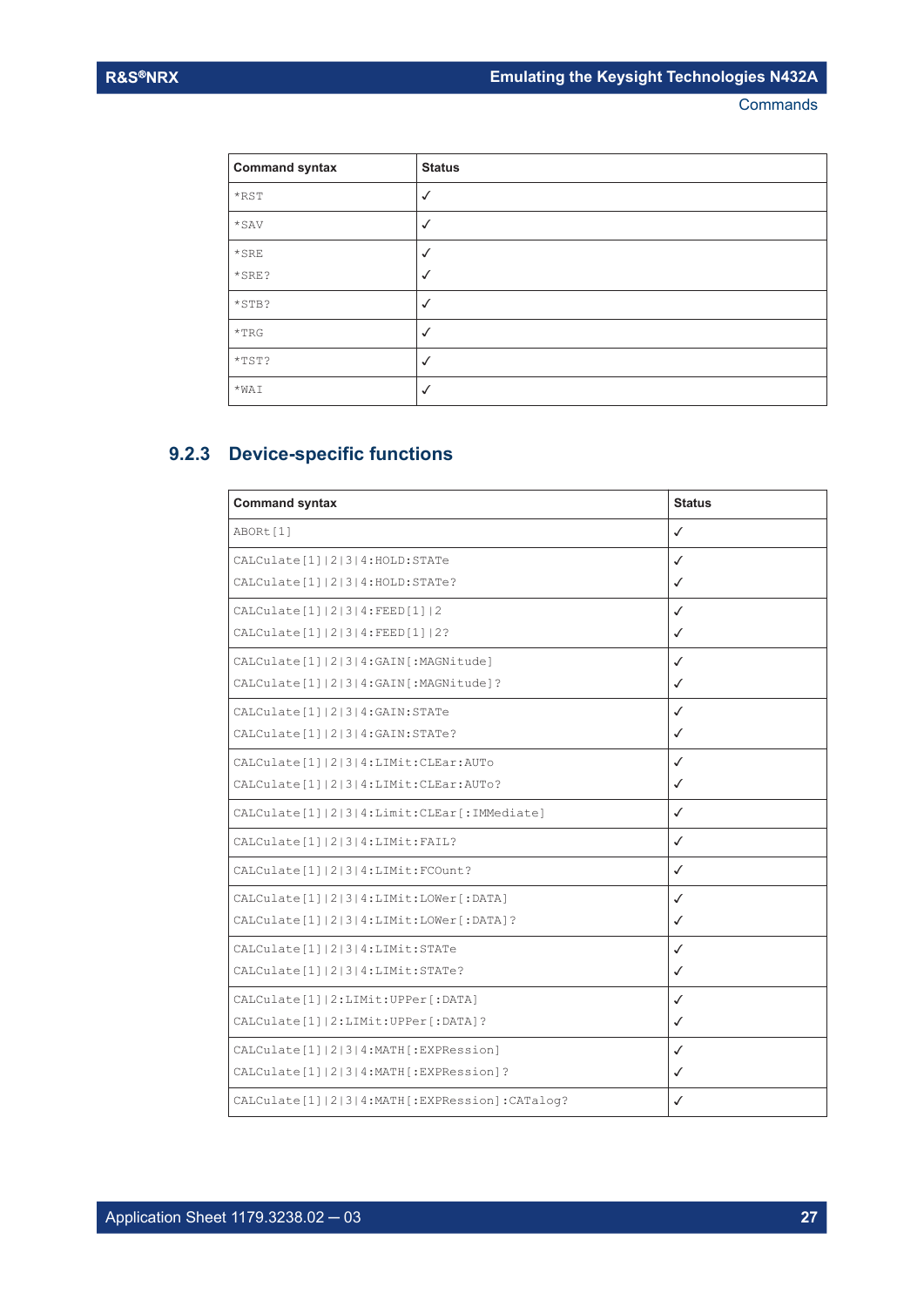| <b>Command syntax</b>                                                       | <b>Status</b>           |
|-----------------------------------------------------------------------------|-------------------------|
| CALCulate [1]   2   3   4: RELative [: MAGNitude]: AUTO                     | ✓                       |
| CALCulate [1]   2   3   4: RELative [: MAGNitude]: AUTO?                    | ✓                       |
| CALCulate [1]   2   3   4: RELative: STATe                                  | ✓                       |
| CALCulate [1]   2   3   4: RELative: STATe?                                 | ✓                       |
| CALibration [1]: RCFactor                                                   | x                       |
| CALibration [1]: RCFactor?                                                  | x                       |
| CALibration [1]: ZERO: AUTO                                                 | ✓                       |
| CALibration [1]: ZERO: AUTO?                                                | ✓                       |
| CONFigure [1]   2   3   4 [: SCALar] [: POWer: AC]                          | ✓                       |
| CONFigure[1]   2   3   4 [: SCALar] [: POWer: AC] : DIFFerence              | ✓                       |
| CONFigure[1]   2   3   4 [: SCALar] [: POWer: AC] : DIFFerence:<br>RELative | ✓                       |
| CONFigure [1]  2 3 4 [:SCALar] [:POWer:AC]:RATio                            | ✓                       |
| CONFigure [1]   2   3   4 [: SCALar] [: POWer: AC]: RATio: RELative         | ✓                       |
| CONFigure[1] 2 3 4[:SCALar][:POWer:AC]:RELative                             | ✓                       |
| DISPlay: ENABle                                                             | ✓                       |
| DISPlay: ENABle?                                                            | ✓                       |
| DISPlay: SCReen: FORMat                                                     | See item 2 in Table 9-3 |
| DISPlay: SCReen: FORMat?                                                    |                         |
| DISPlay[:WINDow[1] 2]:ANALog:LOWer                                          | ✓                       |
| DISPlay[:WINDow[1] 2]:ANALog:LOWer?                                         | ✓                       |
| DISPlay[:WINDow[1] 2]:ANALog:UPPer                                          | ✓                       |
| DISPlay[:WINDow[1] 2]:ANALog:UPPer?                                         | ✓                       |
| DISPlay[:WINDow[1] 2]:FORMat                                                | ✓                       |
| DISPlay [: WINDow [1]   2] : FORMat?                                        | ✓                       |
| DISPlay [: WINDow [1]   2] : METer: LOWer                                   | ✓                       |
| DISPlay[:WINDow[1] 2]:METer:LOWer?                                          | ✓                       |
| DISPlay [: WINDow [1]   2] : METer: UPPer                                   | ✓                       |
| DISPlay[:WINDow[1] 2]:METer:UPPer?                                          | ✓                       |
| DISPlay[:WINDow[1] 2]:NUMeric[1] 2:RESolution                               | ✓                       |
| DISPlay[:WINDow[1] 2]:NUMeric[1] 2:RESolution?                              | ✓                       |
| DISPlay[:WINDow[1] 2]:SELect[1] 2                                           | ✓                       |
| DISPlay[:WINDow[1] 2]:SELect[1] 2?                                          | ✓                       |
| DISPlay [:WINDow [1]   2] [:STATe]                                          | ✓                       |
| DISPlay[:WINDow[1] 2][:STATe]?                                              | ✓                       |
| FETCh[1]   2   3   4 [: SCALar] [: POWer: AC] ?                             | ✓                       |
| FETCh[1]   2   3   4 [: SCALar] [: POWer: AC] : DIFFerence?                 | ✓                       |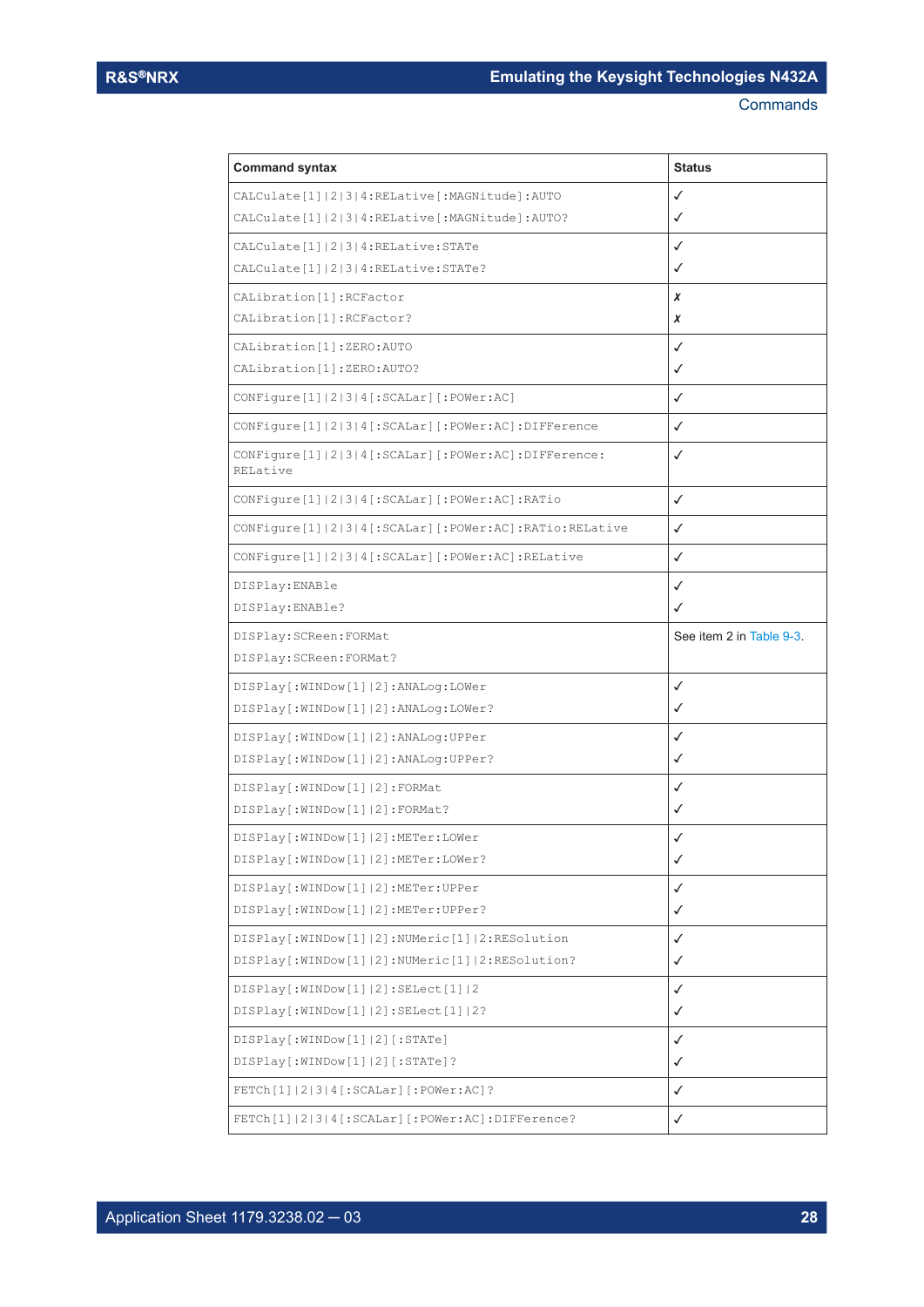| <b>Command syntax</b>                                                   | <b>Status</b>            |
|-------------------------------------------------------------------------|--------------------------|
| FETCh[1]   2   3   4 [: SCALar] [: POWer: AC] : DIFFerence: RELative?   | ✓                        |
| FETCh[1]  2 3 4[:SCALar][:POWer:AC]:RATio?                              | ✓                        |
| FETCh[1] 2 3 4[:SCALar][:POWer:AC]:RATio:RELative?                      | ✓                        |
| FETCh[1] 2 3 4[:SCALar][:POWer:AC]:RELative?                            | ✓                        |
| FORMat[:READings]:BORDer                                                | ✓                        |
| FORMat[:READings]:BORDer?                                               | ✓                        |
| FORMat[:READings][:DATA]                                                | ✓                        |
| FORMat[:READings][:DATA]?                                               | ✓                        |
| HCOPy: SDUMp: DATA                                                      | ✓                        |
| HCOPy: SDUMp: DATA?                                                     | ✓                        |
| HCOPy: SDUMp: DATA: FORMat                                              | See item 3 in Table 9-3. |
| HCOPy: SDUMp: DATA: FORMat?                                             |                          |
| LXI: IDENtify [: STATe]                                                 | x                        |
| LXI: IDENtify [: STATe]?                                                | x                        |
| INITiate[1]: CONTinuous                                                 | ✓                        |
| INITiate[1]: CONTinuous?                                                | ✓                        |
| INITiate[1]: CONTinuous: ALL                                            | ✓                        |
| INITiate[1]: CONTinuous: ALL?                                           | ✓                        |
| INITiate[1]: CONTinuous: SEQuence[1]                                    | ✓                        |
| INITiate[1]: CONTinuous: SEQuence[1]?                                   | ✓                        |
| INITiate[1][:IMMediate]                                                 | ✓                        |
| INITiate[1][:IMMediate]:ALL                                             | ✓                        |
| INITiate[1][:IMMediate]:SEQuence[1]                                     | ✓                        |
| MEASure [1]   2   3   4 [: SCALar] [: POWer: AC] ?                      | ✓                        |
| MEASure[1] 2 3 4[:SCALar][:POWer:AC]:DIFFerence?                        | ✓                        |
| MEASure[1]   2   3   4 [: SCALar] [: POWer: AC] : DIFFerence: RELative? | ✓                        |
| MEASure[1] 2 3 4[:SCALar][:POWer:AC]:RATio?                             | ✓                        |
| MEASure[1] 2 3 4[:SCALar][:POWer:AC]:RATio:RELative?                    | ✓                        |
| MEASure[1]   2   3   4 [: SCALar] [: POWer: AC] : RELative?             | ✓                        |
| MEMory: CATalog[: ALL]?                                                 | ✓                        |
| MEMory: CATalog: STATe?                                                 | ✓                        |
| MEMory: CATalog: TABLe?                                                 | ✓                        |
| MEMory: CLEar [: NAME]                                                  | $\checkmark$             |
| MEMory: CLEar: TABle                                                    | ✓                        |
| MEMory: FREE [: ALL] ?                                                  | ✓                        |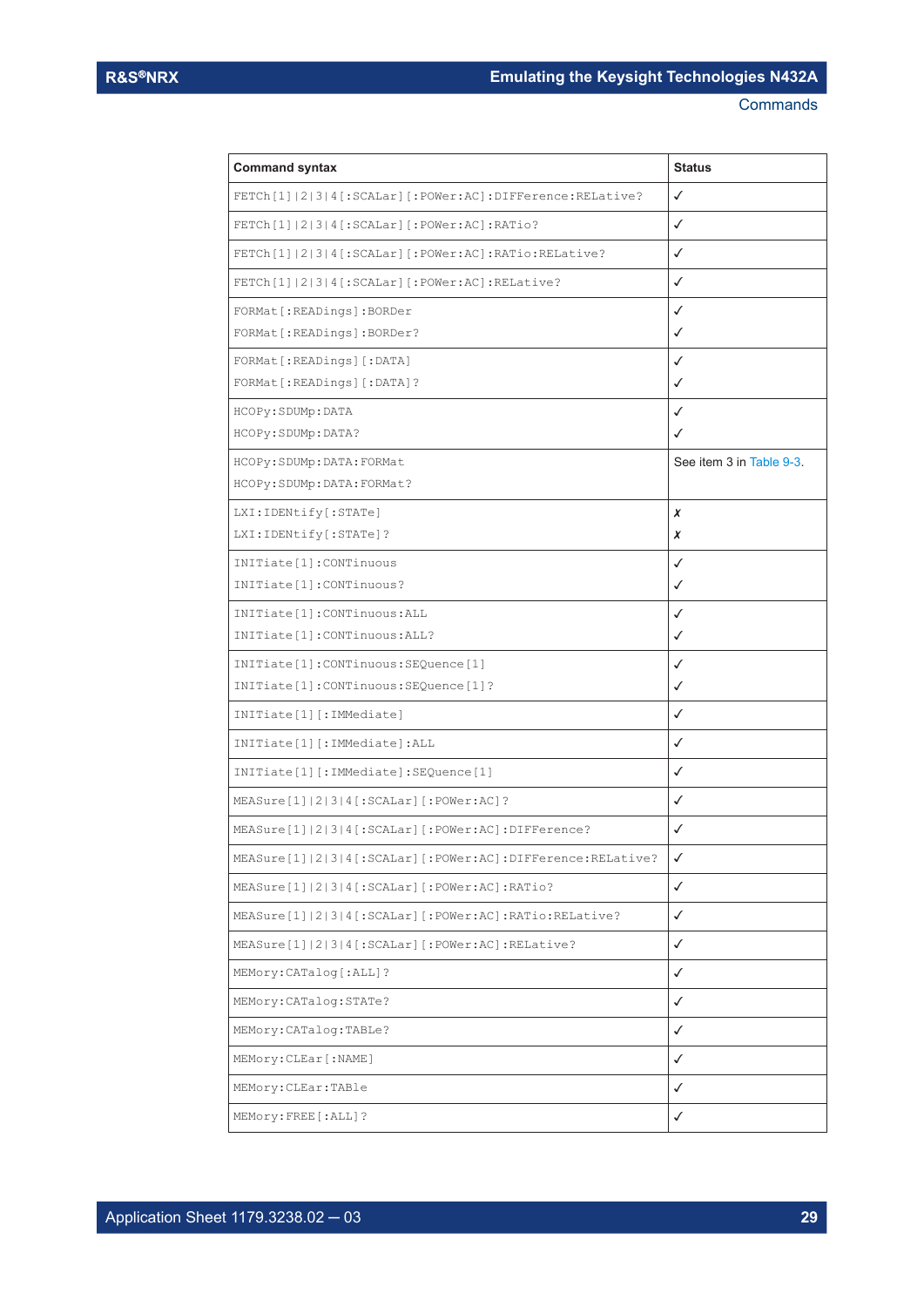| <b>Command syntax</b>                                      | <b>Status</b> |
|------------------------------------------------------------|---------------|
| MEMory: FREE: STATe?                                       | ✓             |
| MEMory: FREE: TABLe?                                       | ✓             |
| MEMory: NSTates?                                           | ✓             |
| MEMory: STATe: CATalog?                                    | ✓             |
| MEMory: STATe: DEFine                                      | ✓             |
| MEMory: STATe: DEFine?                                     | ✓             |
| MEMory: TABLe: FREQuency                                   | ✓             |
| MEMory:TABLe:FREQuency?                                    | ✓             |
| MEMory: TABLe: FREQuency: POINts?                          | ✓             |
| MEMory:TABLe:GAIN[:MAGNitude]                              | ✓             |
| MEMory:TABLe:GAIN[:MAGNitude]?                             | ✓             |
| MEMory: TABLe: GAIN [: MAGNitude]: POINts?                 | ✓             |
| MEMory: TABLe: MOVE                                        | ✓             |
| MEMory: TABLe: SELect                                      | ✓             |
| MEMory: TABLe: SELect?                                     | ✓             |
| OUTPut: RECorder[1]: FEED                                  | ✓             |
| OUTPut: RECorder [1] : FEED?                               | ✓             |
| OUTPut: RECorder [1]: LIMit: AUTO                          | x             |
| OUTPut: RECorder [1]: LIMit: AUTO?                         | x             |
| OUTPut: RECorder [1]: LIMit: LOWer                         | ✓             |
| OUTPut: RECorder [1]: LIMit: LOWer?                        | ✓             |
| OUTPut: RECorder [1]: LIMit: UPPer                         | ✓             |
| OUTPut: RECorder [1]: LIMit: UPPer?                        | ✓             |
| OUTPut: RECorder [1] [: STATe]                             | ✓             |
| OUTPut: RECorder [1] [: STATe] ?                           | ✓             |
| OUTPut: ROSCillator [: STATe]                              | $\checkmark$  |
| OUTPut: ROSCillator [: STATe] ?                            | ✓             |
| READ[1]  2 3 4[:SCALar][:POWer:AC]?                        | ✓             |
| READ[1]   2   3   4 [: SCALar] [: POWer: AC] : DIFFerence? | ✓             |
| READ[1] 2 3 4[:SCALar][:POWer:AC]:DIFFerence:RELative?     | ✓             |
| READ[1] 2 3 4[:SCALar][:POWer:AC]:RATio?                   | ✓             |
| READ[1] 2 3 4[:SCALar][:POWer:AC]:RATio:RELative?          | ✓             |
| READ[1]   2   3   4 [: SCALar] [: POWer: AC] : RELative?   | ✓             |
| [SENSe[1]]:AVERage:COUNt:VOLT                              | ✓             |
| [SENSe[1]]: AVERage: COUNt: VOLT?                          | ✓             |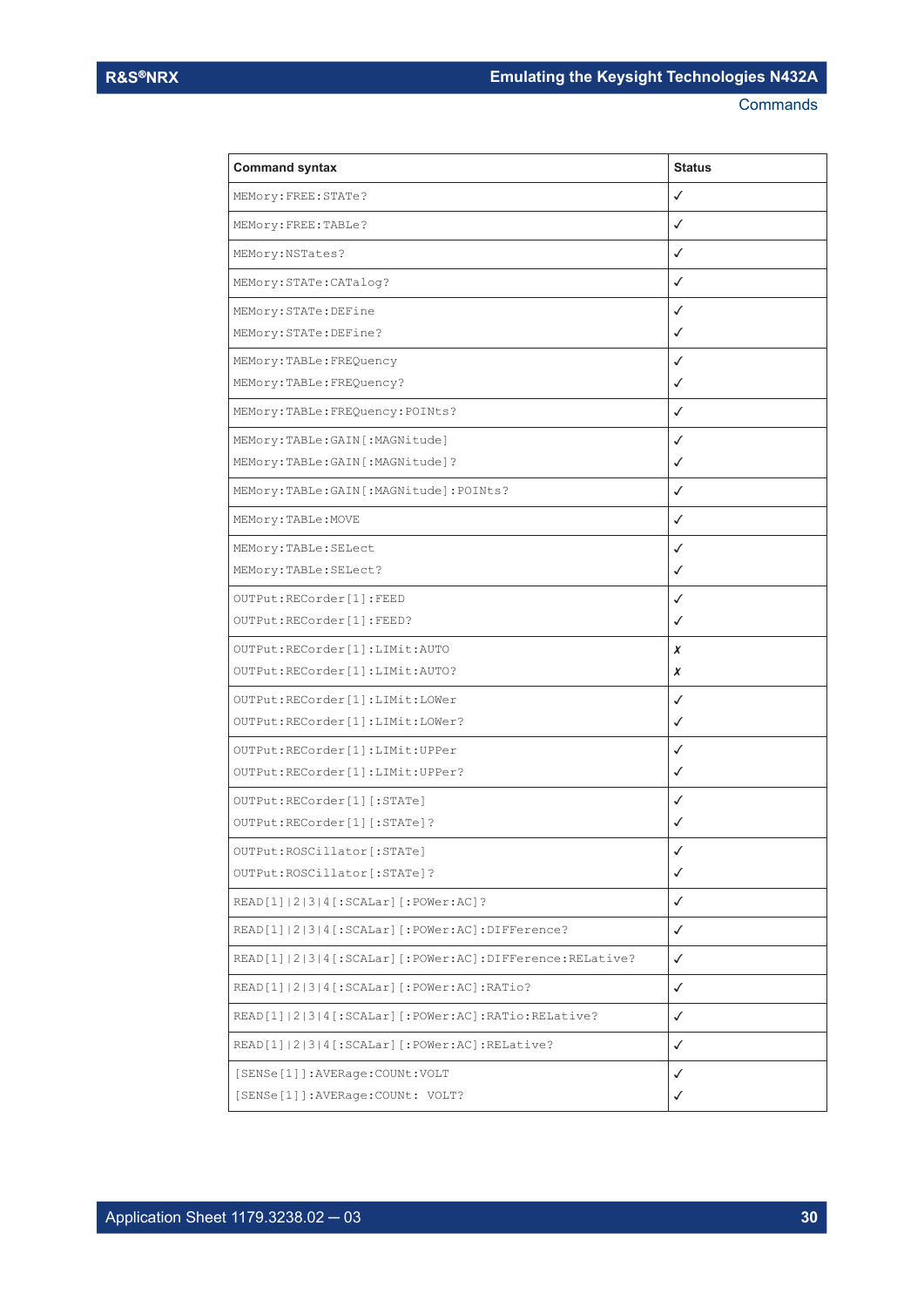| <b>Command syntax</b>                                      | <b>Status</b>            |
|------------------------------------------------------------|--------------------------|
| [SENSe[1]]: AVERage: SDETect                               | x                        |
| [SENSe[1]]: AVERage: SDETect?                              | x                        |
| [SENSe[1]]: BRESistance                                    | x                        |
| [SENSe[1]]: BRESistance?                                   | x                        |
| [SENSe[1]]: CORRection: CFACtor [: INPut] [: MAGNitude]    | x                        |
| [SENSe[1]]: CORRection: CFACtor [: INPut] [: MAGNitude]?   | x                        |
| [SENSe[1]]: CORRection: CSET1[: SELect]                    | See item 6 in Table 9-3. |
| [SENSe[1]]: CORRection: CSET1[: SELect]?                   |                          |
| [SENSe[1]]: CORRection: CSET2[: SELect]                    | ✓                        |
| [SENSe[1]]: CORRection: CSET2[: SELect]?                   | ✓                        |
| [SENSe[1]]: CORRection: CSET1: STATe                       | See item 7 in Table 9-3. |
| [SENSe[1]]: CORRection: CSET1: STATe?                      |                          |
| [SENSe[1]]: CORRection: CSET2: STATe                       | ✓                        |
| [SENSe[1]]: CORRection: CSET2: STATe?                      | ✓                        |
| [SENSe[1]]: CORRection: DCYCle[: INPut][: MAGNitude]       | ✓                        |
| [SENSe[1]]: CORRection: DCYCle[: INPut][: MAGNitude]?      | ✓                        |
| [SENSe[1]]: CORRection: DCYCle: STATe                      | ✓                        |
| [SENSe[1]]: CORRection: DCYCle: STATe?                     | ✓                        |
| [SENSe[1]]: CORRection: FDOFfset [: INPut] [: MAGNitude]   | ✓                        |
| [SENSe[1]]: CORRection: FDOFfset [: INPut] [: MAGNitude]?  | ✓                        |
| [SENSe[1]]: CORRection: GAIN[1][: INPut][: MAGNitude]      | x                        |
| [SENSe[1]]: CORRection: GAIN[1][: INPut][: MAGNitude]?     | x                        |
| [SENSe[1]]: CORRection: GAIN2 [: INPut] [: MAGNitude]      | ✓                        |
| [SENSe[1]]: CORRection: GAIN2 [: INPut] [: MAGNitude]?     | ✓                        |
| [SENSe[1]]: CORRection: GAIN3 [: INPut] [: MAGNitude]      | ✓                        |
| [SENSe[1]]: CORRection: GAIN3 [: INPut] [: MAGNitude]?     | ✓                        |
| [SENSe[1]]:CORRection:GAIN4[:INPut][:MAGNitude]            | ✓                        |
| [SENSe[1]]: CORRection: GAIN4 [: INPut] [: MAGNitude]?     | ✓                        |
| [SENSe[1]]: CORRection: GAIN2: STATe                       | ✓                        |
| [SENSe[1]]: CORRection: GAIN2: STATe?                      | ✓                        |
| [SENSe[1]]: CORRection: GAIN3: STATe                       | ✓                        |
| [SENSe[1]]: CORRection: GAIN3: STATe?                      | ✓                        |
| [SENSe[1]]:FREQuency[:CW :FIXed]                           | ✓                        |
| $[{\tt SENSE[1]}]:{\tt FREQuery[:{\tt CW}]:{\tt FIXed}]$ ? | ✓                        |
| [SENSe[1]]:RSELetion                                       | x                        |
| [SENSe[1]]:RSELetion?                                      | x                        |
| [SENSe[1]]:RVALue                                          | x                        |
| $[$ SENSe $[1]$ $]$ : RVALue?                              | x                        |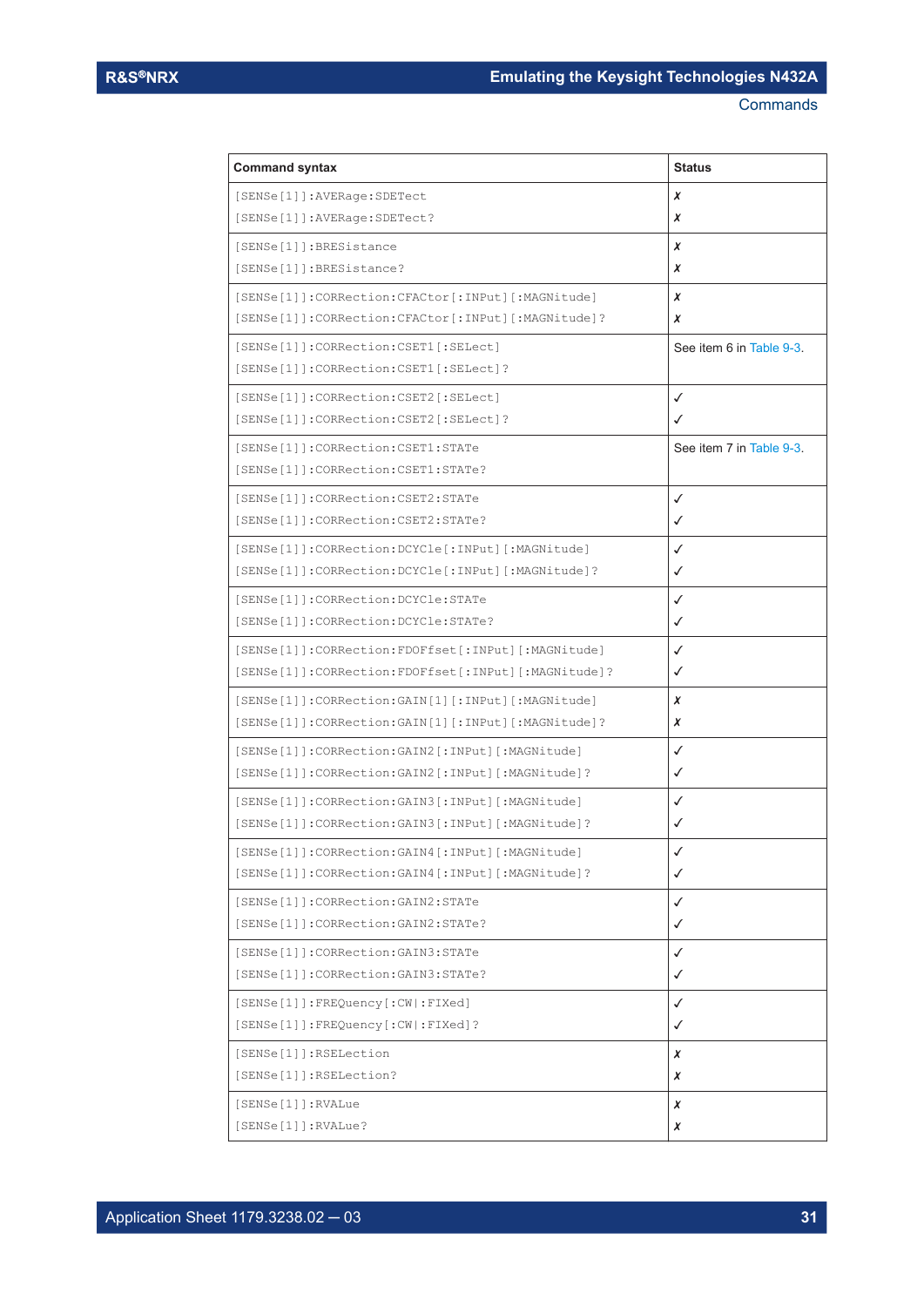| <b>Command syntax</b>                           | <b>Status</b> |
|-------------------------------------------------|---------------|
| SERVice: BACKlight: BRIGhtness                  | x             |
| SERVice: BACKlight: BRIGhtness?                 | x             |
| SERVice:BIST: CALibrator                        | x             |
| SERVice: BIST: CALibrator?                      | x             |
| SERVice: BIST: VRF                              | x             |
| SERVice: BIST: VRF?                             | x             |
| SERVice:BIST:VCOM                               | x             |
| SERVice: BIST: VCOM?                            | x             |
| SERVice: BIST: V0                               | x             |
| SERVice:BIST:V0?                                | x             |
| SERVice: CALibrator: ADJust: COUR               | x             |
| SERVice: CALibrator: ADJust: COUR?              | x             |
| SERVice: CALibrator: ADJust: FINE               | x             |
| SERVice: CALibrator: ADJust: FINE?              | x             |
| SERVice: DISPlay: BSCReen                       | x             |
| SERVice: DISPlay: BSCReen?                      | x             |
| SERVice: DISPlay: BSCReen: SECure: ACTivation   | x             |
| SERVice: DISPlay: BSCReen: SECure: ACTivation?  | x             |
| SERVice: DISPlay: BSCReen: SECure: DEACtivation | x             |
| SERVice:DISPlay:BSCReen:SECure:DEACtivation?    | x             |
| SERVice: FAN: FULL                              | x             |
| SERVice: FAN: FULL?                             | x             |
| SERVice: LAN: PHOStname                         | x             |
| SERVice: FAN: PHOStname?                        | x             |
| SERVice: OPTion                                 | ✓             |
| SERVice: OPTion [?]                             | ✓             |
| SERVice: SECure: ERAse                          | ∕             |
| SERVice: SECure: ERAse?                         | x             |
| SERVice: SECure: ERAse: STATus?                 | ٠             |
| SERVice: SENSor [1]   2: SNUMber?               | ✓             |
| SERVice: SENSor[1] 2:TYPE?                      | x             |
| SERVice: SNUMber                                | x             |
| SERVice: SNUMber?                               | ✓             |
| SERVice: STATe                                  | x             |
| SERVice: STATe?                                 | x             |
| SERVice: VERSion: PROCessor                     | ✓             |
| SERVice: VERSion: PROCessor?                    | ✓             |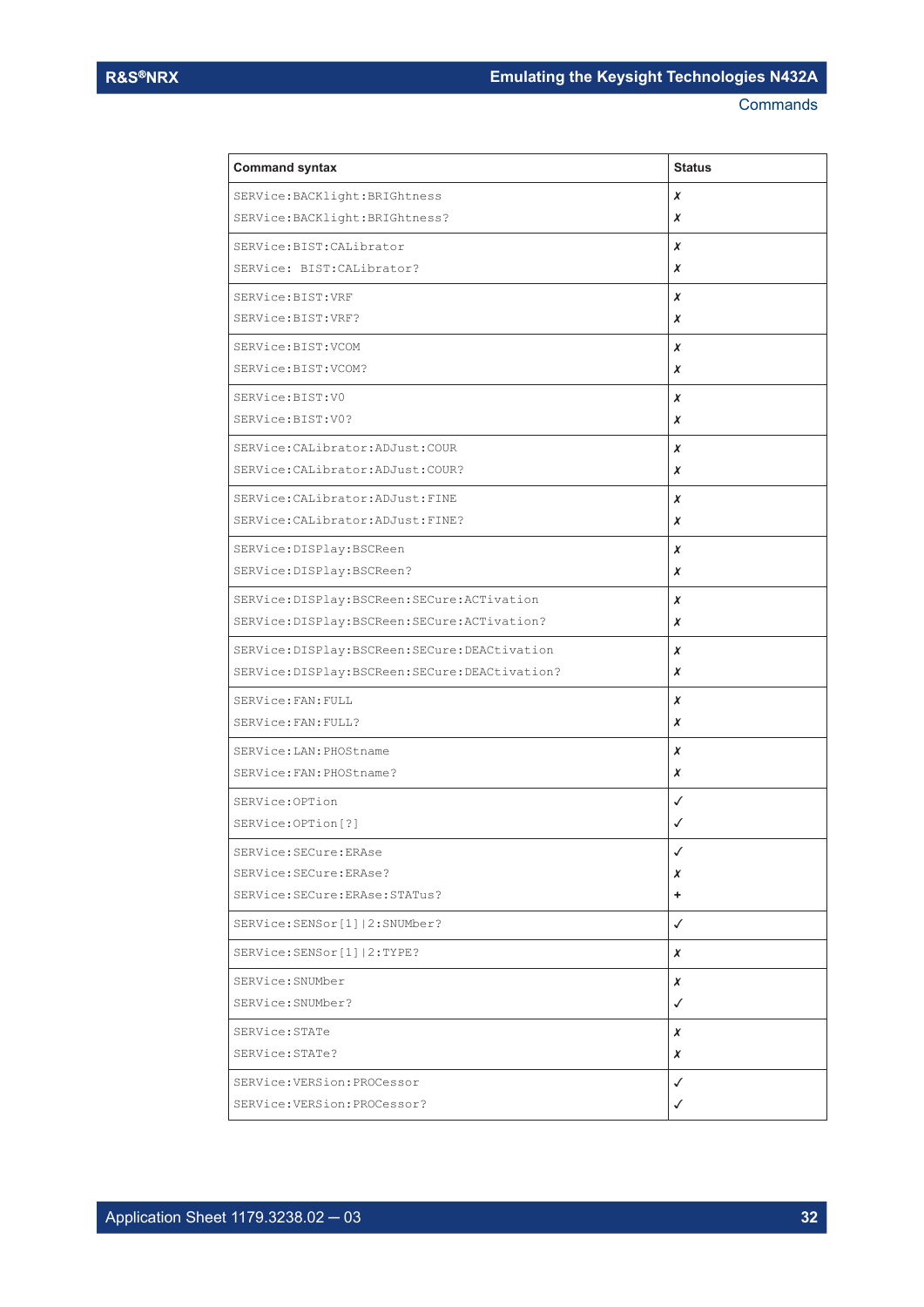| <b>Command syntax</b>                                    | <b>Status</b>            |
|----------------------------------------------------------|--------------------------|
| SERVice: VERSion: SYSTem                                 | ✓                        |
| SERVice: VERSion: SYSTem?                                | ✓                        |
| STATus: DEVice: CONDition?                               | ✓                        |
| STATus: DEVice: ENABle                                   | ✓                        |
| STATus: DEVice: ENABle?                                  | ✓                        |
| STATus: DEVice [: EVENt] ?                               | ✓                        |
| STATus: DEVice: NTRansition                              | ✓                        |
| STATus: DEVice: NTRansition?                             | ✓                        |
| STATus: DEVice: PTRansition                              | ✓                        |
| STATus: DEVice: PTRansition?                             | ✓                        |
| STATus: OPERation: CONDition?                            | ✓                        |
| STATus: OPERation: ENABle                                | ✓                        |
| STATus: OPERation: ENABle?                               | ✓                        |
| STATus: OPERation [: EVENt]?                             | ✓                        |
| STATus: OPERation: NTRansition                           | ✓                        |
| STATus: OPERation: NTRansition?                          | ✓                        |
| STATus: OPERation: PTRansition                           | ✓                        |
| STATus: OPERation: PTRansition?                          | ✓                        |
| STATus: OPERation: CALibrating [: SUMMary]: CONDition?   | ✓                        |
| STATus: OPERation: CALibrating [: SUMMary] : ENABle      | ✓                        |
| STATus: OPERation: CALibrating [: SUMMary]: ENABle?      | ✓                        |
| STATus: OPERation: CALibrating [: SUMMary] [: EVENt] ?   | ✓                        |
| STATus: OPERation: CALibrating [: SUMMary]: NTRansition  | √                        |
| STATus: OPERation: CALibrating [: SUMMary]: NTRansition? | ✓                        |
| STATus: OPERation: CALibrating [: SUMMary]: PTRansition  | ✓                        |
| STATus: OPERation: CALibrating [: SUMMary]: PTRansition? | √                        |
| STATus: OPERation: LLFail [: SUMMary]: CONDition?        | See item 4 in Table 9-3. |
| STATus: OPERation: LLFail [: SUMMary]: ENABle            | See item 4 in Table 9-3. |
| STATus: OPERation: LLFail [: SUMMary]: ENABle?           |                          |
| STATus:OPERation:LLFail[:SUMMary][:EVENt]?               | See item 4 in Table 9-3. |
| STATus: OPERation: LLFail [: SUMMary]: NTRansition       | See item 4 in Table 9-3. |
| STATus: OPERation: LLFail [: SUMMary]: NTRansition?      |                          |
| STATus: OPERation: LLFail [: SUMMary]: PTRansition       | See item 4 in Table 9-3. |
| STATus: OPERation: LLFail [: SUMMary]: PTRansition?      |                          |
| STATus: OPERation: MEASuring [: SUMMary]: CONDition?     | ✓                        |
| STATus: OPERation: MEASuring [: SUMMary]: ENABle         | ✓                        |
| STATus: OPERation: MEASuring [: SUMMary]: ENABle?        | ✓                        |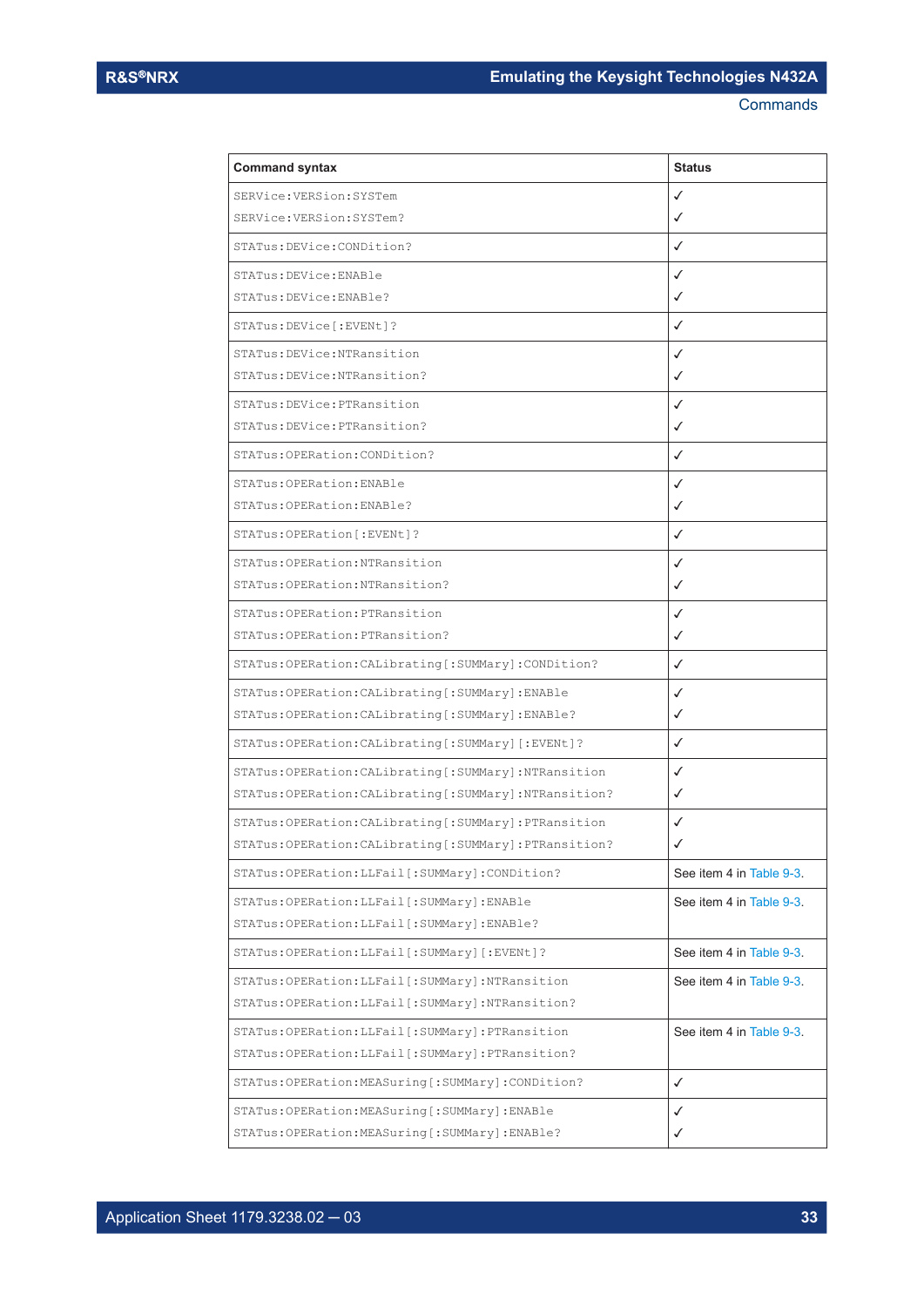| <b>Command syntax</b>                                       | <b>Status</b>            |
|-------------------------------------------------------------|--------------------------|
| STATus: OPERation: MEASuring [: SUMMary] [: EVENt] ?        | ✓                        |
| STATus: OPERation: MEASuring [: SUMMary]: NTRansition       | ✓                        |
| STATus: OPERation: MEASuring [: SUMMary]: NTRansition?      | ✓                        |
| STATus: OPERation: MEASuring [: SUMMary]: PTRansition       | ✓                        |
| STATus: OPERation: MEASuring [: SUMMary]: PTRansition?      | ✓                        |
| STATus: OPERation: TRIGger [: SUMMary]: CONDition?          | ✓                        |
| STATus: OPERation: TRIGger [: SUMMary]: ENABle              | ✓                        |
| STATus: OPERation: TRIGger [: SUMMary]: ENABle?             | ✓                        |
| STATus:OPERation:TRIGger[:SUMMary][:EVENt]?                 | ✓                        |
| STATus: OPERation: TRIGger [: SUMMary]: NTRansition         | ✓                        |
| STATus: OPERation: TRIGger [: SUMMary]: NTRansition?        | ✓                        |
| STATus: OPERation: TRIGger [: SUMMary]: PTRansition         | ✓                        |
| STATus: OPERation: TRIGger [: SUMMary]: PTRansition?        | ✓                        |
| STATus: OPERation: ULFail [: SUMMary]: CONDition?           | See item 4 in Table 9-3. |
| STATus: OPERation: ULFail [: SUMMary]: ENABle               | See item 4 in Table 9-3  |
| STATus: OPERation: ULFail [: SUMMary]: ENABle?              |                          |
| STATus:OPERation:ULFail[:SUMMary][:EVENt]?                  | See item 4 in Table 9-3. |
| STATus: OPERation: ULFail [: SUMMary]: NTRansition          | See item 4 in Table 9-3  |
| STATus: OPERation: ULFail [: SUMMary]: NTRansition?         |                          |
| STATus: OPERation: ULFail [: SUMMary]: PTRansition          | See item 4 in Table 9-3  |
| STATus: OPERation: ULFail [: SUMMary]: PTRansition?         |                          |
| STATus: PRESet                                              | ✓                        |
| STATus: QUEStionable: CONDition?                            | ✓                        |
| STATus: OUEStionable: ENABle                                | ✓                        |
| STATus: QUEStionable: ENABle?                               | ✓                        |
| STATus:QUEStionable[:EVENt]?                                |                          |
| STATus: QUEStionable: NTRansition                           | ✓                        |
| STATus: QUEStionable: NTRansition?                          | ✓                        |
| STATus: OUEStionable: PTRansition                           | ✓                        |
| STATus: QUEStionable: PTRansition?                          | ✓                        |
| STATus:QUEStionable:CALibration[:SUMMary]:CONDition?        | ✓                        |
| STATus: QUEStionable: CALibration [: SUMMary]: ENABle       | ✓                        |
| STATus: QUEStionable: CALibration [: SUMMary]: ENABle?      | ✓                        |
| STATus:QUEStionable:CALibration [:SUMMary] [:EVENt]?        | ✓                        |
| STATus:QUEStionable:CALibration[:SUMMary]:NTRansition       | ✓                        |
| STATus: QUEStionable: CALibration [: SUMMary]: NTRansition? | ✓                        |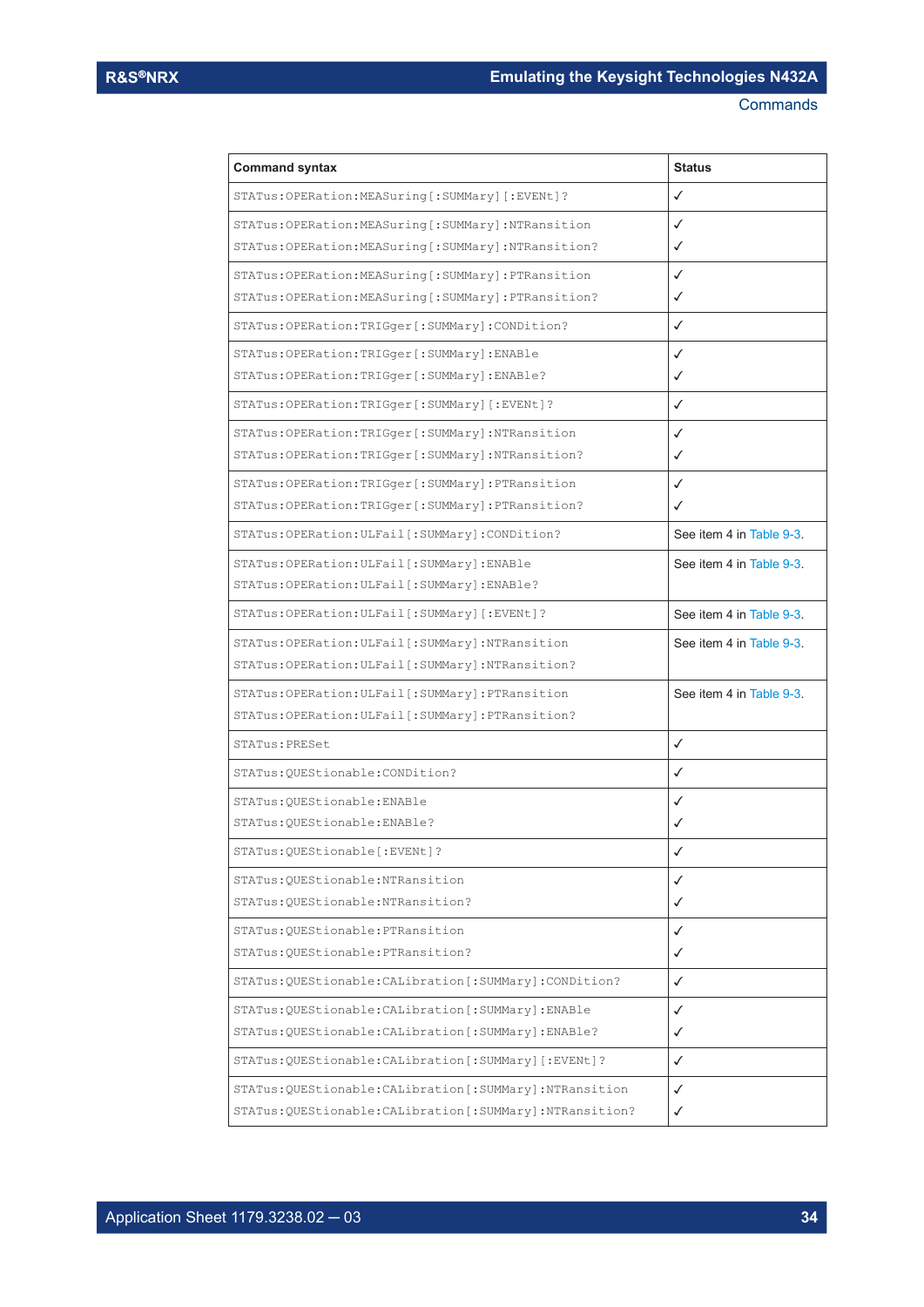| <b>Command syntax</b>                                       | <b>Status</b>            |
|-------------------------------------------------------------|--------------------------|
| STATus:QUEStionable:CALibration[:SUMMary]:PTRansition       | ✓                        |
| STATus: QUEStionable: CALibration [: SUMMary]: PTRansition? | ✓                        |
| STATus: OUEStionable: POWer [: SUMMary]: CONDition?         | ✓                        |
| STATus: QUEStionable: POWer[: SUMMary]: ENABle              | ✓                        |
| STATus:QUEStionable:POWer[:SUMMary]:ENABle?                 | ✓                        |
| STATus: QUEStionable: POWer [: SUMMary] [: EVENt] ?         | ✓                        |
| STATus:QUEStionable:POWer[:SUMMary]:NTRansition             | ✓                        |
| STATus: QUEStionable: POWer [: SUMMary]: NTRansition?       | ✓                        |
| STATus:QUEStionable:POWer[:SUMMary]:PTRansition             | ✓                        |
| STATus: QUEStionable: POWer [: SUMMary]: PTRansition?       | ✓                        |
| SYSTem: COMMunicate: GPIB [: SELF]: ADDRess                 | ✓                        |
| SYSTem: COMMunicate: GPIB [: SELF]: ADDRess?                | ✓                        |
| SYSTem: COMMunicate: LAN: AIP [: STATe]                     | x                        |
| SYSTem: COMMunicate: LAN: AIP [: STATe ] ?                  | x                        |
| SYSTem: COMMunicate: LAN: CURRent: ADDRess?                 | x                        |
| SYSTem: COMMunicate: LAN: CURRent: DGATeway?                | x                        |
| SYSTem: COMMunicate: LAN: CURRent: DNAMe?                   | x                        |
| SYSTem: COMMunicate: LAN: CURRent: SMASk?                   | x                        |
| SYSTem: COMMunicate: LAN: ADDRess                           | x                        |
| SYSTem: COMMunicate: LAN: ADDRess?                          | x                        |
| SYSTem: COMMunicate: LAN: DGATeway                          | x                        |
| SYSTem: COMMunicate: LAN: DGATeway?                         | x                        |
| SYSTem: COMMunicate: LAN: DHCP [: STATe]                    | x                        |
| SYSTem: COMMunicate: LAN: DHCP[:STATe]?                     | x                        |
| SYSTem: COMMunicate: LAN: DNAMe                             | x                        |
| SYSTem: COMMunicate: LAN: DNAMe?                            | x                        |
| SYSTem: COMMunicate: LAN: HNAMe                             | x                        |
| SYSTem: COMMunicate: LAN: HNAMe?                            | x                        |
| SYSTem: COMMunicate: LAN: MAC?                              | x                        |
| SYSTem: COMMunicate: LAN: RESTart                           | x                        |
| SYSTem: COMMunicate: LAN: SMASk                             | x                        |
| SYSTem: COMMunicate: LAN: SMASk?                            | x                        |
| SYSTem: COMMunicate: TCPip: CONTrol                         | x                        |
| SYSTem: COMMunicate: TCPip: CONTrol?                        | x                        |
| SYSTem: DISPlay: BMP?                                       | ✓                        |
| SYSTem:ERRor?                                               | See item 4 in Table 9-3. |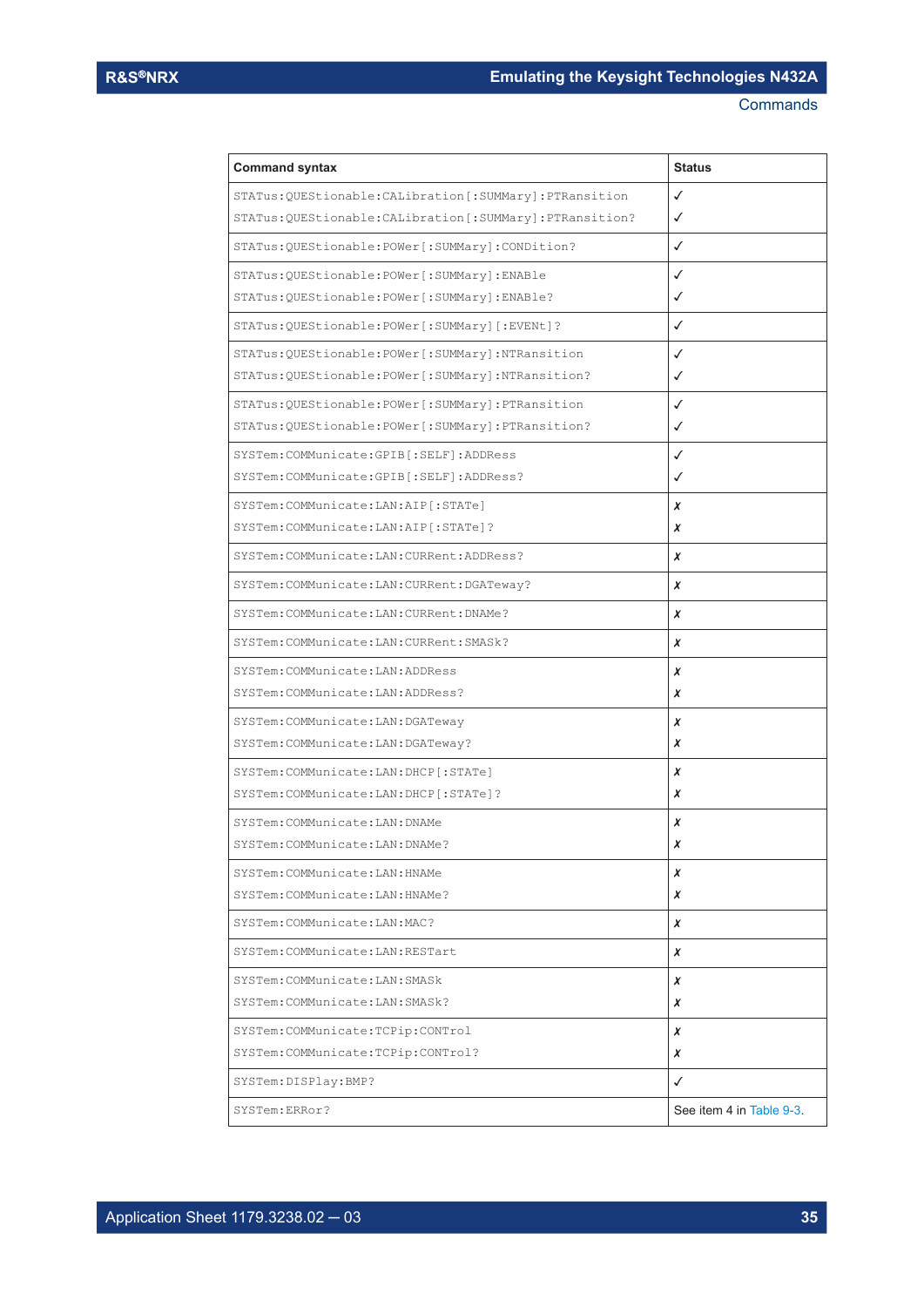Differences between the emulated instrument and the R&S NRX

<span id="page-35-0"></span>

| <b>Command syntax</b>                | <b>Status</b>            |
|--------------------------------------|--------------------------|
| SYSTem: LANGuage                     | See item 5 in Table 9-3. |
| SYSTem: LANGuage?                    |                          |
| SYStem: LOCal                        | ✓                        |
| SYSTem: PRESet                       | $\checkmark$             |
| SYSTem: REMote                       | $\checkmark$             |
| SYSTem: RWLock                       | ✓                        |
| SYSTem: VERSion?                     | $\checkmark$             |
| TRIGger[1][:SEQuence[1]]:DELay:AUTO  | √                        |
| TRIGger[1][:SEQuence[1]]:DELay:AUTO? | ✓                        |
| TRIGger[1][:SEQuence[1]]:IMMediate   | √                        |
| TRIGger[1][:SEQuence[1]]:SOURce      | ✓                        |
| TRIGger[1][:SEQuence[1]]:SOURce?     | ✓                        |
| UNIT[1]   2   3   4 : POWer          | ✓                        |
| UNIT[1]   2   3   4: POWer?          | ✓                        |
| UNIT[1] 2 3 4: POWer: RATio          | √                        |
| UNIT[1] 2 3 4:POWer:RATio?           | ✓                        |

# **9.3 Differences between the emulated instrument and the R&S NRX**

Table 9-3 lists all remaining differences in command and/or parameter implementation. Take these differences into consideration, since they can lead to necessary modifications of application code parts.

| <b>Item</b> | <b>Comment</b>                                            |
|-------------|-----------------------------------------------------------|
|             | Response at N432A is:                                     |
|             | "KeysightN432A, MY< serialnumber>, A1.09.01"              |
| 2           | Parameter EXP is not supported.                           |
| 3           | Parameter PNG is not supported.                           |
| 4           | Response data is not mapped to N432A response data range. |
| 5           | Additional parameter values are:                          |
|             | NRP, NRP2, NRX, N432A, E4418B, E4419B, N1911A, N1912A     |
| 6           | Command is recognized but has no effect. Response is:     |
|             | 1111                                                      |
|             | Command is recognized but has no effect. Response is:     |
|             | 0                                                         |

*Table 9-3: Details*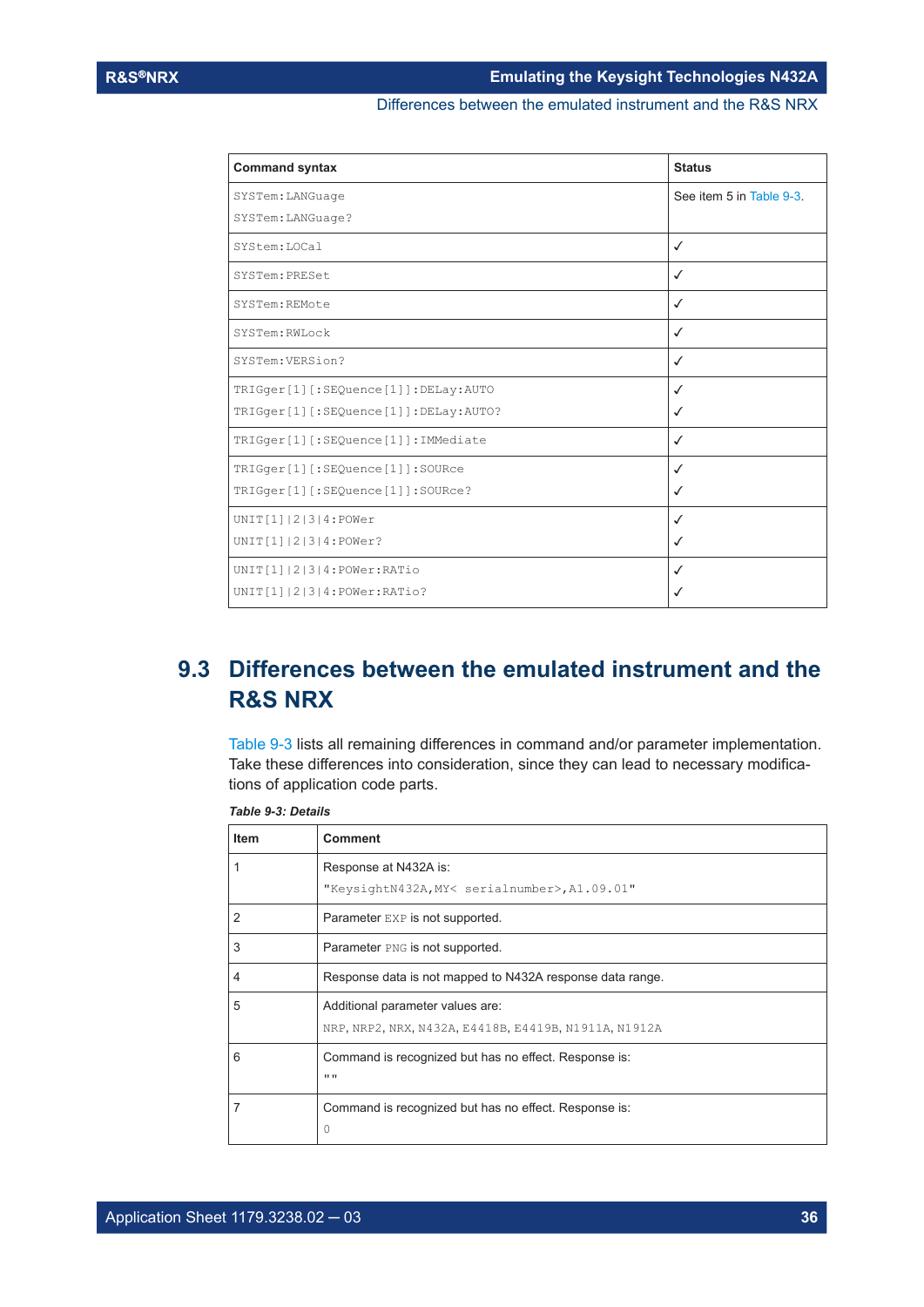# <span id="page-36-0"></span>10 Emulating the Keysight Technologies N1911A/N1912A

The remote emulation is based on the N1911A and N1912A firmware version A1.05.04 and A2.05.04.

One or two sensors connected to plug A or B are supported.

*Table 10-1: Sensor/connector mapping*

| N1911A   | <b>R&amp;S NRX</b> |
|----------|--------------------|
| Sensor A | Sensor A           |

#### *Table 10-2: Sensor/connector mapping*

| N1912A   | <b>R&amp;S NRX</b> |
|----------|--------------------|
| Sensor A | Sensor A           |
| Sensor B | Sensor B           |

#### *Table 10-3: Sensor/window mapping*

| N1911A / N1912A                  | <b>R&amp;S NRX</b> |
|----------------------------------|--------------------|
| Upper window / upper measurement | Window 1           |
| Upper window / lower measurement | Window 3           |
| Lower window / upper measurement | Window 2           |
| Lower window / lower measurement | Window 4           |

## **10.1 Limitations**

Explicit switching into trace or statistic mode is required before using commands from those subsystems. Switch by using the following command:

DISPlay[:WINDow[1]|2]:FORMat CTRACE | CTABLE | TRACE

## **10.2 Commands**

The following tables show the current implementation status of each command.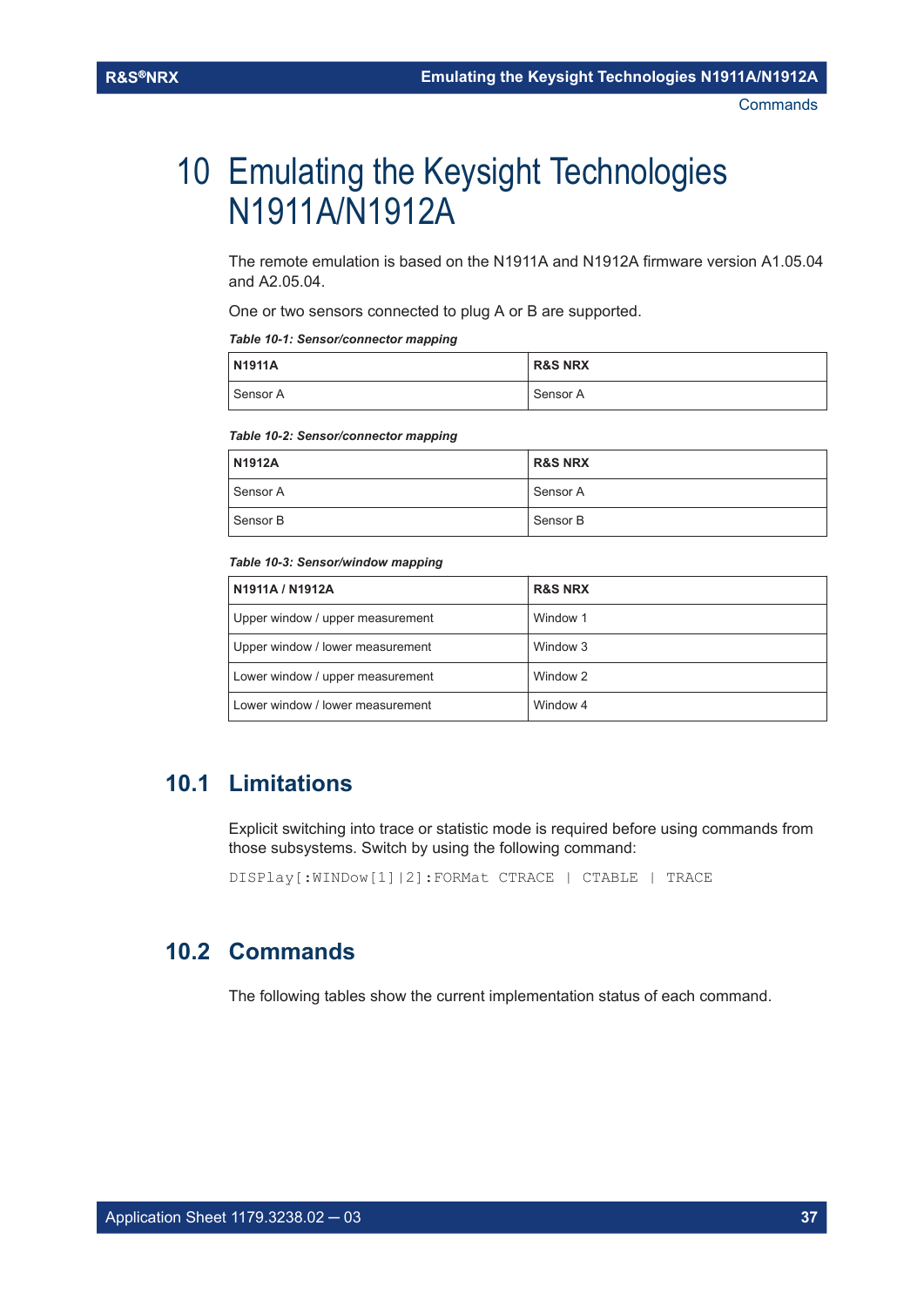#### <span id="page-37-0"></span>**10.2.1 Interface functions**

| <b>Command syntax</b>       | <b>Status</b> |
|-----------------------------|---------------|
| $_{\rm DCL}$                | $\checkmark$  |
| $\mathop{\mathtt{GET}}$     | $\checkmark$  |
| $\operatorname{GTL}$        | $\checkmark$  |
| $_{\tt IFC}$                | $\checkmark$  |
| LLO                         | $\checkmark$  |
| ${\tt PPC}$                 | $\pmb{\chi}$  |
| PPD                         | $\pmb{\chi}$  |
| PPE                         | $\pmb{\chi}$  |
| ${\tt PPU}$                 | $\pmb{\chi}$  |
| $\mathop{\rm REN}\nolimits$ | $\checkmark$  |
| $_{\rm SDC}$                | $\checkmark$  |
| ${\tt SPD}$                 | $\checkmark$  |
| ${\tt SPE}$                 | $\checkmark$  |
| SRQ                         | $\checkmark$  |

## **10.2.2 IEEE488.2 functions**

| <b>Command syntax</b> | <b>Status</b>             |
|-----------------------|---------------------------|
| $*$ CLS               | $\checkmark$              |
| $\star$ DDT           | O                         |
| *DDT?                 | O                         |
| $*$ ESE               | $\checkmark$              |
| $*$ ESE?              | $\checkmark$              |
| *ESR?                 | $\checkmark$              |
| *IDN?                 | See item 1 in Table 10-4. |
| $*$ OPC               | $\checkmark$              |
| $*$ OPC?              | $\checkmark$              |
| *OPT?                 | $\checkmark$              |
| $\star$ RCL           | $\checkmark$              |
| $*$ RST               | $\checkmark$              |
| $*$ SAV               | $\checkmark$              |
| $\star$ SRE           | $\checkmark$              |
| $\star$ SRE?          | √                         |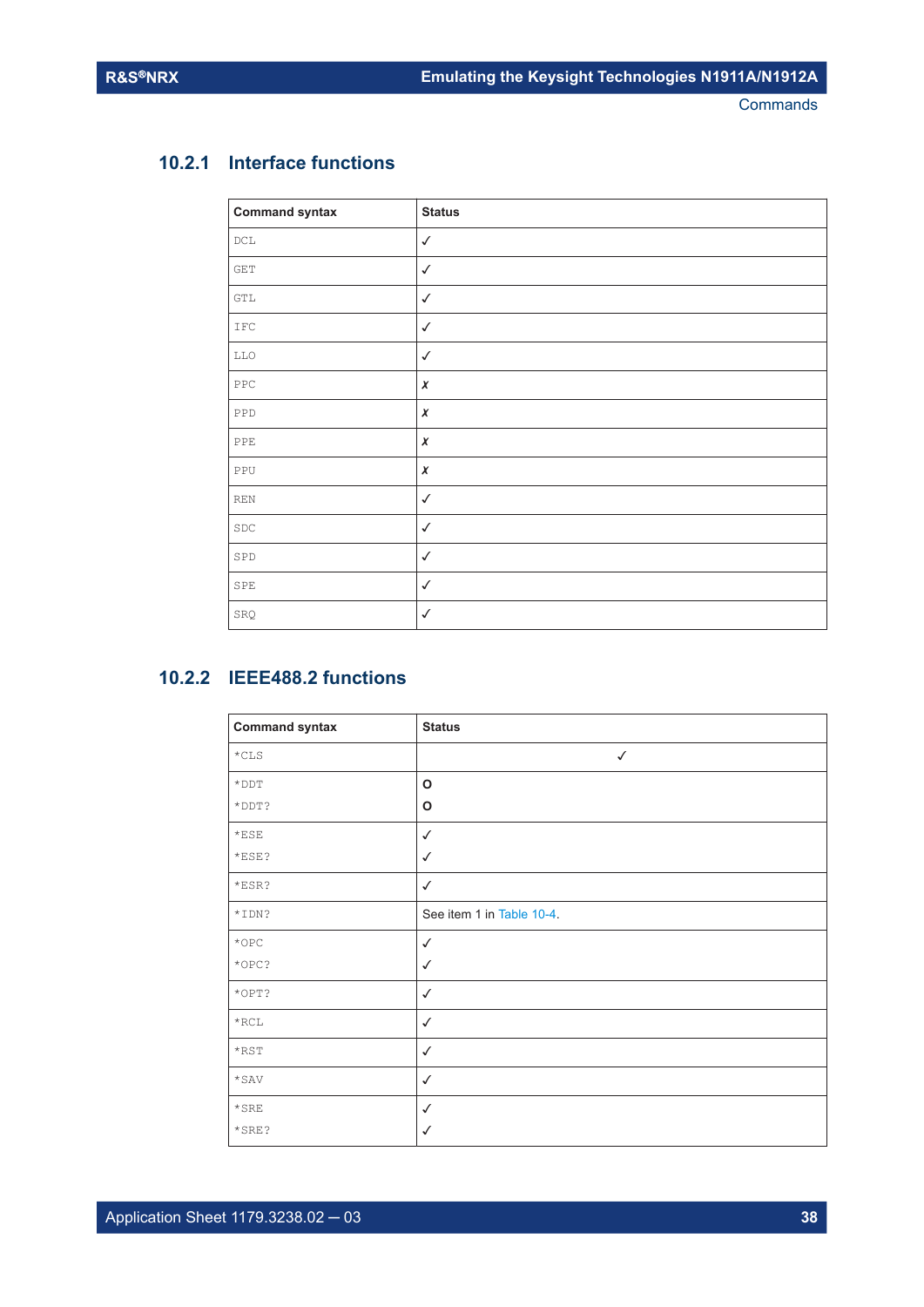<span id="page-38-0"></span>

| <b>Command syntax</b> | <b>Status</b> |
|-----------------------|---------------|
| $*$ STB?              |               |
| $*TRG$                |               |
| $*$ TST?              |               |
| *WAI                  |               |

## **10.2.3 Device-specific functions**

| <b>Command syntax</b>                                     | <b>Status</b>              |
|-----------------------------------------------------------|----------------------------|
| ABORt [1]   2                                             | ✓                          |
| CALCulate [1]   2   3   4 : FEED [1]   2                  | See item 14 in Table 10-4. |
| CALCulate[1]  2 3 4: FEED[1]  2?                          |                            |
| CALCulate [1]   2   3   4: GAIN [: MAGNitude]             | See item 13 in Table 10-4. |
| CALCulate [1]   2   3   4: GAIN [: MAGNitude]?            |                            |
| CALCulate [1]   2   3   4: GAIN: STATe                    | See item 13 in Table 10-4. |
| CALCulate [1]   2   3   4: GAIN: STATe?                   |                            |
| CALCulate [1]   2   3   4: LIMit: CLEar: AUTo             | ✓                          |
| CALCulate [1]   2   3   4: LIMit: CLEar: AUTo?            | ✓                          |
| CALCulate [1]   2   3   4: Limit: CLEar [: IMMediate]     | ✓                          |
| CALCulate [1]   2   3   4 : LIMit: FAIL?                  | ✓                          |
| CALCulate [1]   2   3   4: LIMit: FCOunt?                 | ✓                          |
| CALCulate [1]   2   3   4: LIMit: LOWer [ : DATA]         | ✓                          |
| CALCulate [1]   2   3   4: LIMit: LOWer [: DATA] ?        | ✓                          |
| CALCulate [1]   2   3   4 : LIMit: STATe                  | ✓                          |
| CALCulate [1]   2   3   4: LIMit: STATe?                  | ℐ                          |
| CALCulate [1]   2   3   4: LIMit: UPPer [: DATA]          | ✓                          |
| CALCulate [1]   2   3   4: LIMit: UPPer [: DATA] ?        | ✓                          |
| CALCulate [1]   2   3   4: MATH [: EXPRession]            | See item 11 in Table 10-4. |
| CALCulate [1]   2   3   4: MATH [: EXPRession]?           |                            |
| CALCulate [1]   2   3   4: MATH [: EXPRession] : CATalog? | See item 11 in Table 10-4. |
| CALCulate [1]   2   3   4: PHOLd: CLEar                   | ✓                          |
| CALCulate[1]   2   3   4: RELative [: MAGNitude] : AUTO   | ℐ                          |
| CALCulate [1]   2   3   4: RELative [: MAGNitude]: AUTO?  | ✓                          |
| CALCulate [1]   2   3   4: RELative: STATe                | ✓                          |
| CALCulate [1]   2   3   4: RELative: STATe?               | ✓                          |
| CALibration [1]   2 [: ALL]                               | See item 10 in Table 10-4. |
| CALibration [1]   2 [: ALL] ?                             |                            |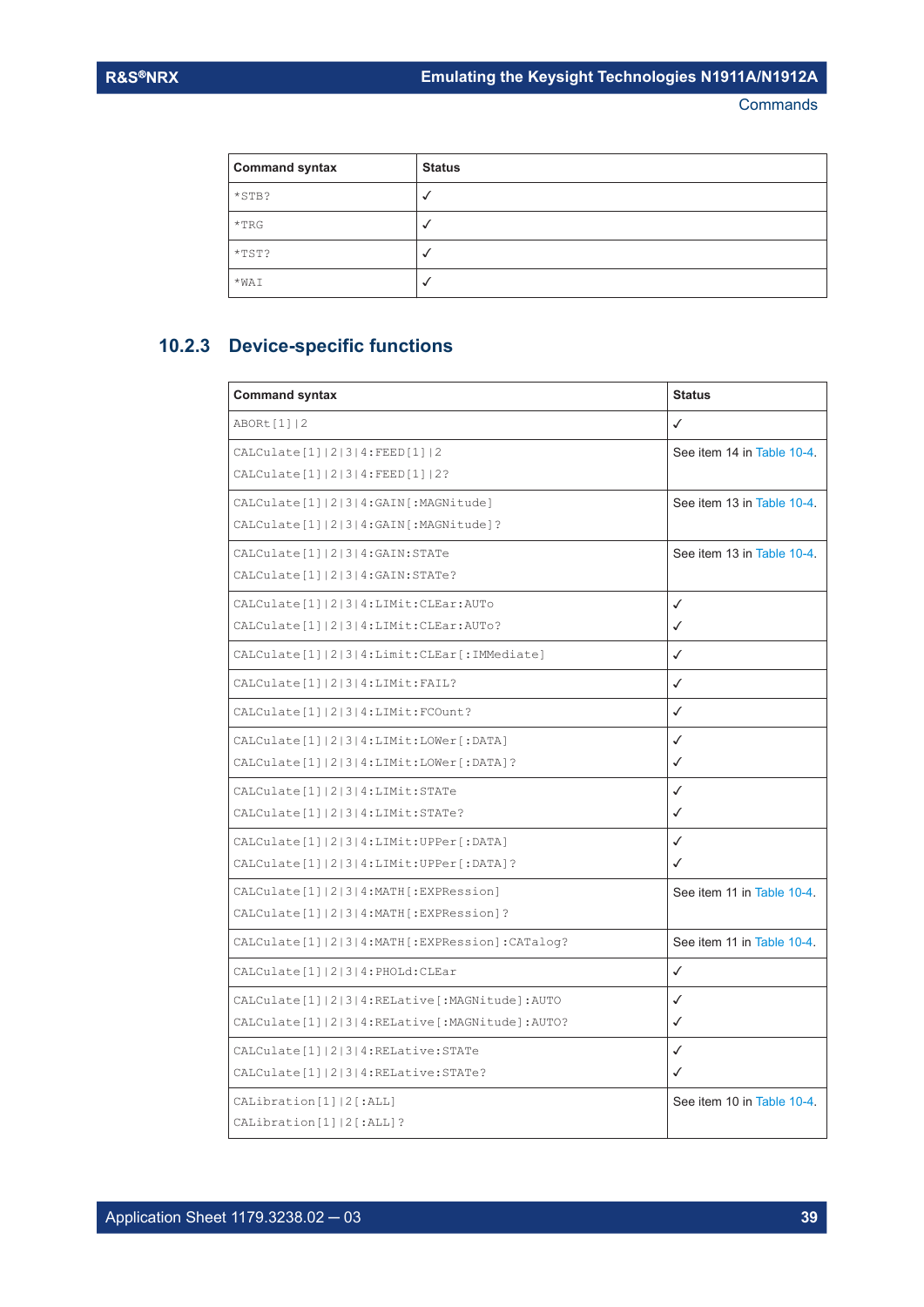| <b>Command syntax</b>                                                        | <b>Status</b>            |
|------------------------------------------------------------------------------|--------------------------|
| CALibration [1]   2: AUTO                                                    | See item 9 in Table 10-4 |
| CALibration [1]   2: AUTO?                                                   |                          |
| CALibration [1]   2: RCALibration                                            | x                        |
| CALibration [1]   2: RCALibration?                                           | x                        |
| CALibration [1]   2: RCFactor                                                | x                        |
| CALibration [1]   2: RCFactor?                                               | x                        |
| CALibration [1]   2: ZERO: AUTO                                              | ✓                        |
| CALibration [1]   2: ZERO: AUTO?                                             | ✓                        |
| CALibration [1]   2: ZERO: NORMal: AUTO                                      | x                        |
| CALibration [1]   2: ZERO: NORMal: AUTO?                                     | x                        |
| CONFigure [1]   2   3   4 [: SCALar] [: POWer: AC]                           | ✓                        |
| CONFigure [1]   2   3   4 [: SCALar] [: POWer: AC] : DIFFerence              | ✓                        |
| CONFigure [1]   2   3   4 [: SCALar] [: POWer: AC] : DIFFerence:<br>RELative | ✓                        |
| CONFigure [1]  2 3 4 [:SCALar] [:POWer:AC]:RATio                             | ✓                        |
| CONFigure[1]   2   3   4 [: SCALar] [: POWer: AC] : RATio: RELative          | ✓                        |
| CONFigure [1]   2   3   4 [: SCALar] [: POWer: AC] : RELative                | ✓                        |
| DISPlay: ENABle                                                              | ✓                        |
| DISPlay:ENABle?                                                              | ✓                        |
| DISPlay: SCReen: FORMat                                                      | x                        |
| DISPlay: SCReen: FORMat?                                                     | x                        |
| DISPlay[:WINDow[1] 2]:ANALog:LOWer                                           | ✓                        |
| DISPlay[:WINDow[1] 2]:ANALog:LOWer?                                          | ✓                        |
| DISPlay[:WINDow[1] 2]:ANALog:UPPer                                           | ✓                        |
| DISPlay[:WINDow[1] 2]:ANALog:UPPer?                                          | ✓                        |
| DISPlay [: WINDow [1]   2] : FORMat                                          | x                        |
| DISPlay [:WINDow [1]   2] : FORMat?                                          | x                        |
| DISPlay [: WINDow [1]   2] : METer: LOWer                                    | ✓                        |
| DISPlay[:WINDow[1] 2]:METer:LOWer?                                           | ✓                        |
| DISPlay[:WINDow[1] 2]:METer:UPPer                                            | ✓                        |
| DISPlay[:WINDow[1] 2]:METer:UPPer?                                           | ✓                        |
| DISPlay[:WINDow[1] 2][:NUMeric[1] 2]:RESolution                              | ✓                        |
| DISPlay[:WINDow[1] 2][:NUMeric[1] 2]:RESolution?                             | ✓                        |
| DISPlay[:WINDow[1] 2]:SELect[1] 2                                            | ✓                        |
| DISPlay[:WINDow[1] 2]:SELect[1] 2?                                           | ✓                        |
| DISPlay[:WINDow[1] 2][:STATe]                                                | ✓                        |
| DISPlay[:WINDow[1] 2][:STATe]?                                               | ✓                        |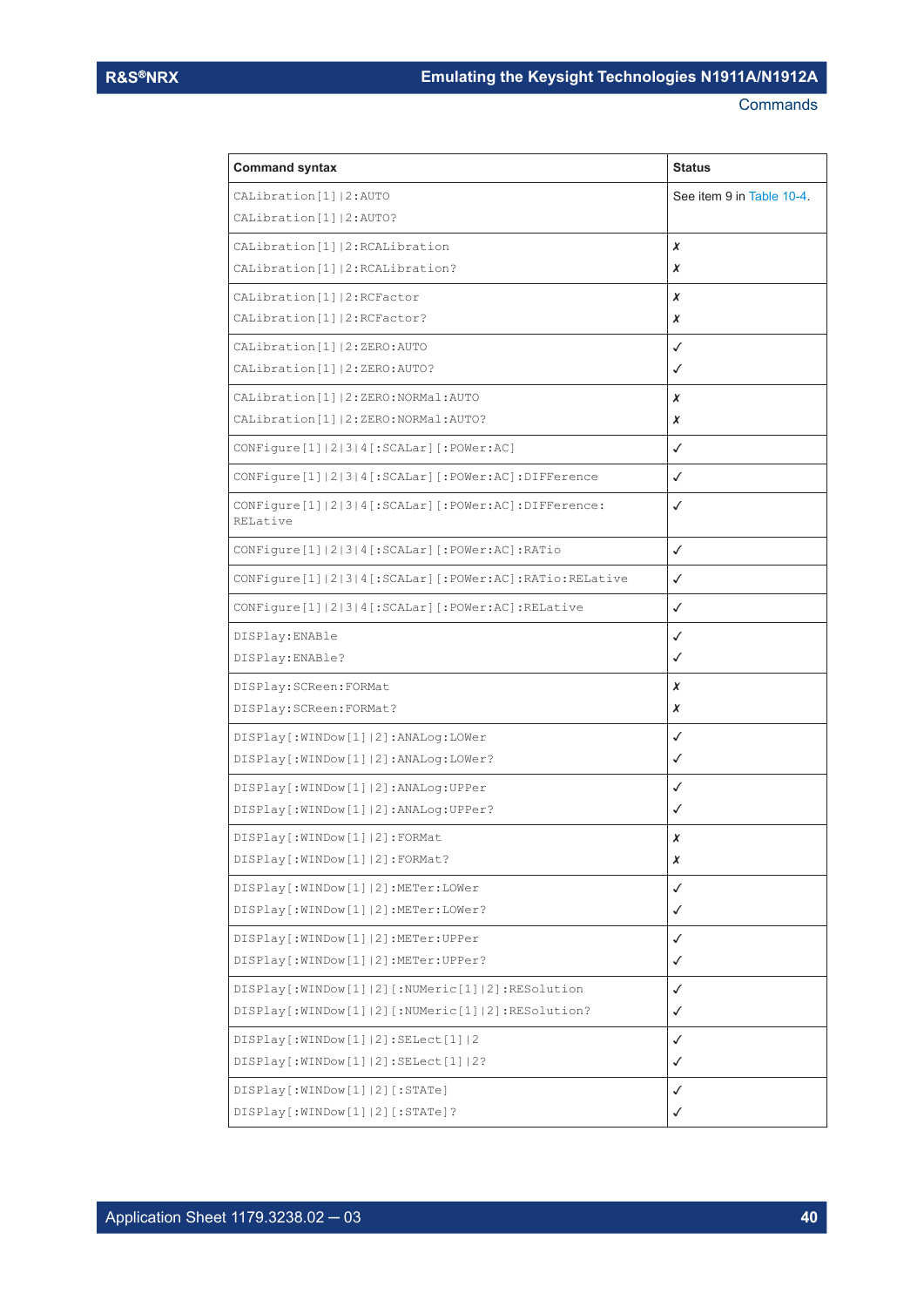| <b>Command syntax</b>                                                   | <b>Status</b> |
|-------------------------------------------------------------------------|---------------|
| DISPlay[:WINDow[1] 2]:TRACe:FEED                                        | x             |
| DISPlay [: WINDow [1]   2] : TRACe: FEED?                               | x             |
| $\texttt{FFCh[1]}  2 3 4$ [: SCALar] [: POWer: AC] ?                    | ✓             |
| FETCh[1]   2   3   4 [: SCALar] [: POWer: AC] : DIFFerence?             | ✓             |
| FETCh[1] 2 3 4[:SCALar][:POWer:AC]:DIFFerence:RELative?                 | ✓             |
| $\texttt{FFCh[1] 2 3 4[:SCALar][:POWer:AC]:RATIO?}$                     | ✓             |
| FETCh[1] 2 3 4[:SCALar][:POWer:AC]:RATio:RELative?                      | ✓             |
| FETCh[1]   2   3   4 [: SCALar] [: POWer: AC] : RELative?               | ✓             |
| FORMat[:READings]:BORDer                                                | ✓             |
| FORMat[:READings]:BORDer?                                               | ✓             |
| FORMat[:READings][:DATA]                                                | ✓             |
| FORMat[:READings][:DATA]?                                               | ✓             |
| INITiate[1]   2: CONTinuous                                             | ✓             |
| INITiate[1]   2: CONTinuous?                                            | ✓             |
| INITiate: CONTinuous: ALL                                               | ✓             |
| INITiate: CONTinuous: ALL?                                              | ✓             |
| INITiate: CONTinuous: SEQuence [1]   2                                  | ✓             |
| INITiate: CONTinuous: SEQuence [1]   2?                                 | ✓             |
| INITiate[1] 2[:IMMediate]                                               | ✓             |
| INITiate [: IMMediate]: ALL                                             | ✓             |
| INITiate[:IMMediate]:SEQuence[1] 2                                      | ✓             |
| MEASure[1] 2 3 4[:SCALar][:POWer:AC]?                                   | ✓             |
| MEASure[1] 2 3 4[:SCALar][:POWer:AC]:DIFFerence?                        | ✓             |
| MEASure[1]   2   3   4 [: SCALar] [: POWer: AC] : DIFFerence: RELative? | ✓             |
| MEASure[1]  2 3 4[:SCALar][:POWer:AC]:RATio?                            | ✓             |
| MEASure[1] 2 3 4[:SCALar][:POWer:AC]:RATio:RELative?                    | ✓             |
| MEASure[1]   2   3   4 [: SCALar] [: POWer: AC] : RELative?             | ✓             |
| MEMory: CATalog[: ALL]?                                                 | ✓             |
| MEMory: CATalog: STATe?                                                 | ✓             |
| MEMory: CATalog: TABLe?                                                 | ✓             |
| MEMory: CLEar [: NAME]                                                  | ✓             |
| MEMory: CLEar: TABle                                                    | ✓             |
| MEMory: FREE [: ALL] ?                                                  | ✓             |
| MEMory: FREE: STATe?                                                    | ✓             |
| MEMory: FREE: TABLe?                                                    | ✓             |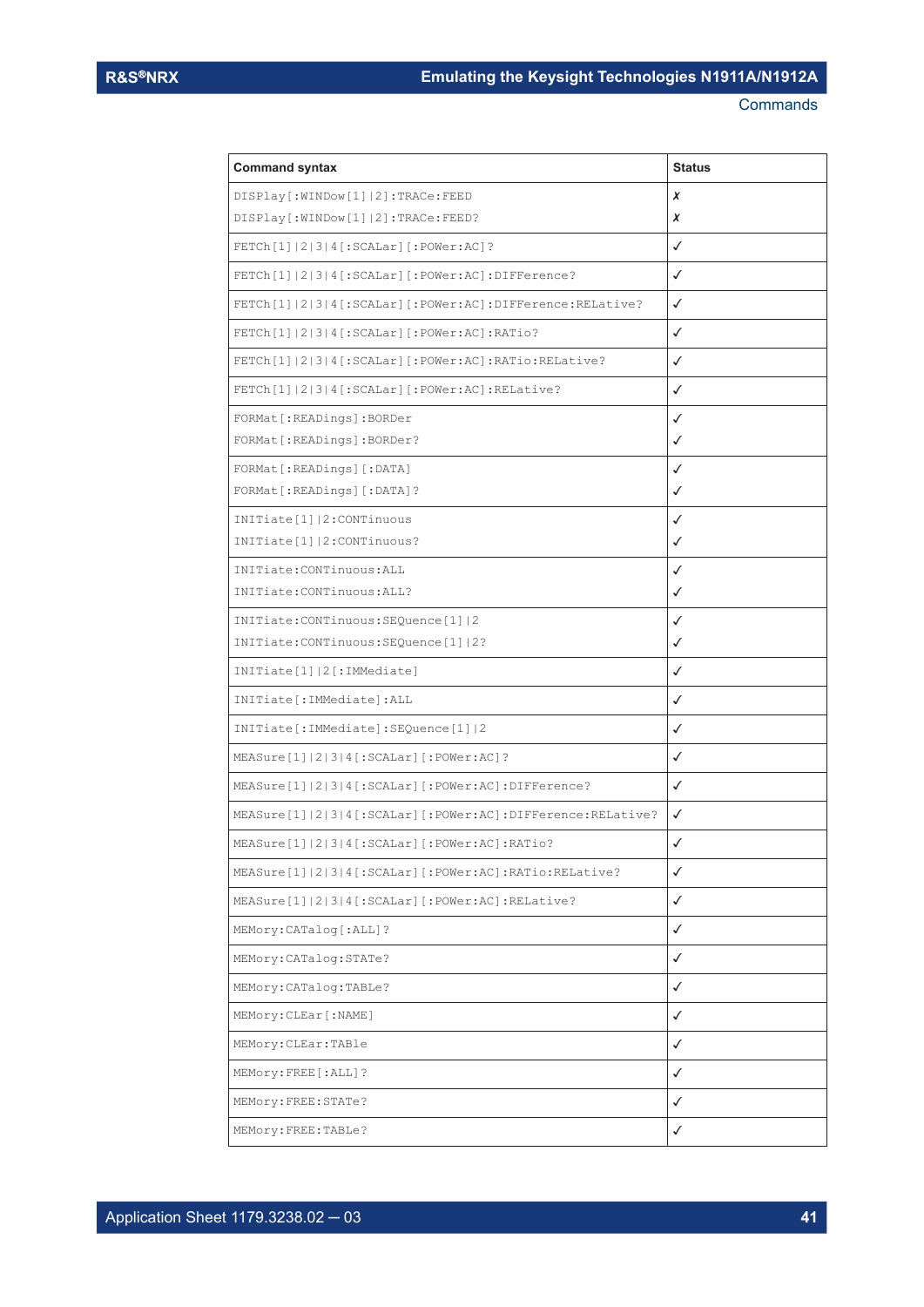| <b>Command syntax</b>                         | <b>Status</b> |
|-----------------------------------------------|---------------|
| MEMory: NSTates?                              | ✓             |
| MEMory: STATe: CATalog?                       | ✓             |
| MEMory: STATe: DEFine                         | ✓             |
| MEMory: STATe: DEFine?                        | ✓             |
| MEMory: TABLe: FREQuency                      | ✓             |
| MEMory: TABLe: FREQuency?                     | ✓             |
| MEMory: TABLe: FREQuency: POINts?             | ✓             |
| MEMory:TABLe:GAIN[:MAGNitude]                 | ✓             |
| MEMory:TABLe:GAIN[:MAGNitude]?                | ✓             |
| MEMory:TABLe:GAIN[:MAGNitude]:POINts?         | ✓             |
| MEMory: TABLe: MOVE                           | ✓             |
| MEMory: TABLe: SELect                         | ✓             |
| MEMory: TABLe: SELect?                        | ✓             |
| OUTPut: RECorder [1]   2: FEED                | ✓             |
| OUTPut: RECorder [1]   2: FEED?               | ✓             |
| OUTPut: RECorder [1]   2: LIMit: LOWer        | ✓             |
| OUTPut: RECorder [1]   2: LIMit: LOWer?       | ✓             |
| OUTPut: RECorder [1]   2: LIMit: UPPer        | ✓             |
| OUTPut: RECorder [1]   2: LIMit: UPPer?       | ✓             |
| OUTPut: RECorder [1]   2: STATe               | ✓             |
| OUTPut: RECorder [1]   2: STATe?              | ✓             |
| OUTPut: ROSCillator [: STATe]                 | ✓             |
| OUTPut: ROSCillator [: STATe] ?               | ✓             |
| OUTPut:TRIGger:STATe                          | ✓             |
| OUTPut:TRIGger:STATe?                         | ✓             |
| PSTatistic: CCDF: GAUSsian [: STATe]          | ✓             |
| PSTatistic: CCDF: GAUSsian [: STATe]?         | ✓             |
| PSTatistic: CCDF: GAUSsian: MARKer[1] 2[:SET] | x             |
| PSTatistic: CCDF: MARKer: DELta?              | x             |
| PSTatistic: CCDF: MARKer[1]   2: DATa?        | x             |
| PSTatistic: CCDF: MARKer[1]   2: X            | x             |
| PSTatistic: CCDF: MARKer[1]   2:X?            | x             |
| PSTatistic: CCDF: MARKer[1]   2: Y            | x             |
| PSTatistic: CCDF: MARKer[1]   2: Y?           | x             |
| PSTatistic: CCDF: REFerence: DATa?            | x             |
| PSTatistic: CCDF: REFerence [: STATe]         | x             |
| PSTatistic: CCDF: REFerence [: STATe] ?       | x             |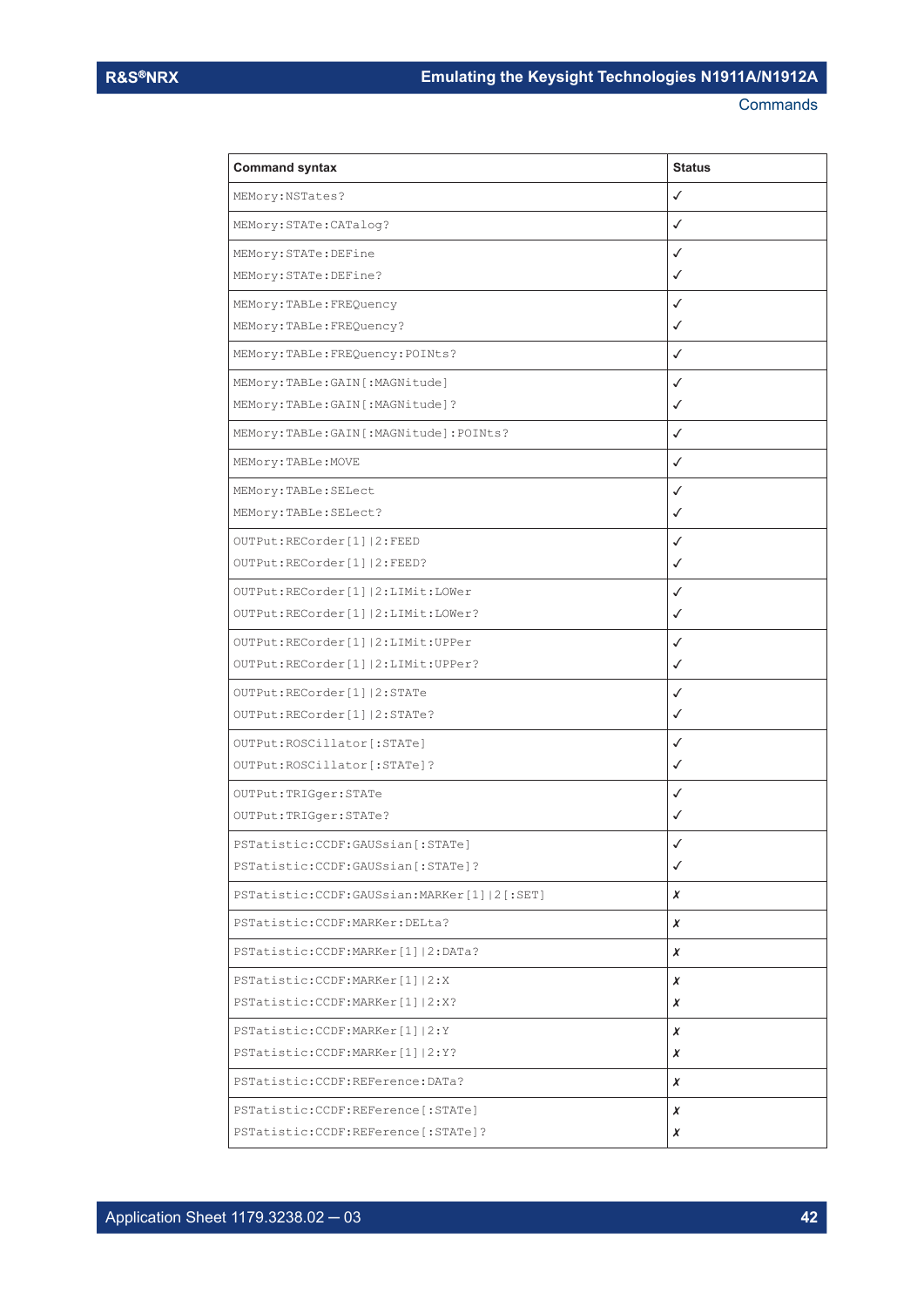| <b>Command syntax</b>                                        | <b>Status</b> |
|--------------------------------------------------------------|---------------|
| PSTatistic: CCDF: REFerence: MARKer[1] 2[:SET]               | x             |
| PSTatistic: CCDF: REFerence: MARKer[1]   2 [: SET] ?         | x             |
| PSTatistic: CCDF: REFerence: POWer: AVERage?                 | x             |
| PSTatistic: CCDF: REFerence: POWer: PEAK?                    | x             |
| PSTatistic:CCDF:REFerence:POWer:PTAVerage?                   | x             |
| PSTatistic[1]   2: CCDF: CONTinuous                          | x             |
| PSTatistic[1]   2: CCDF: CONTinuous?                         | x             |
| PSTatistic[1]   2: CCDF: COUNt                               | x             |
| PSTatistic[1] 2:CCDF:COUNt?                                  | x             |
| PSTatistic[1]   2: CCDF: DATa?                               | x             |
| PSTatistic[1]   2: CCDF: DATa: MAX                           | x             |
| PSTatistic[1]   2: CCDF: DATa: MAX?                          | x             |
| PSTatistic[1] 2:CCDF:POWer?                                  | x             |
| PSTatistic[1] 2:CCDF:PROBability?                            | x             |
| PSTatistic[1]   2: CCDF: STORe: REFerence                    | x             |
| PSTatistic[1]   2: CCDF: TABle?                              | x             |
| PSTatistic[1]   2: CCDF: TRACe [: STATe]                     | x             |
| PSTatistic[1]   2: CCDF: TRACe [: STATe]?                    | x             |
| PSTatistic[1]   2: CCDF: TRACe: MARKer[1]   2 [: SET]        | x             |
| PSTatistic[1]   2: CCDF: TRACe: POWer: AVERage?              | x             |
| PSTatistic[1]   2: CCDF: TRACe: POWer: PEAK?                 | x             |
| PSTatistic [1]   2: CCDF: TRACe: POWer: PTAVerage?           | x             |
| READ[1]  2 3 4[:SCALar][:POWer:AC]?                          | ✓             |
| READ[1]   2   3   4 [ : SCALar] [ : POWer: AC] : DIFFerence? | ✓             |
| READ[1] 2 3 4[:SCALar][:POWer:AC]:DIFFerence:RELative?       | ✓             |
| READ[1]  2 3 4[:SCALar][:POWer:AC]:RATio?                    | ✓             |
| READ[1] 2 3 4[:SCALar][:POWer:AC]:RATio:RELative?            | ✓             |
| READ[1]   2   3   4 [: SCALar] [: POWer: AC] : RELative?     | ✓             |
| SENSe[1]   2: AVERage: COUNt                                 | ✓             |
| SENSe[1]   2: AVERage: COUNt?                                | ✓             |
| SENSe[1]   2: AVERage: COUNt: AUTO                           | ✓             |
| SENSe[1]   2: AVERage: COUNt: AUTO?                          | ✓             |
| SENSe[1]   2: AVERage: SDETect                               | x             |
| SENSe[1]   2: AVERage: SDETect?                              | x             |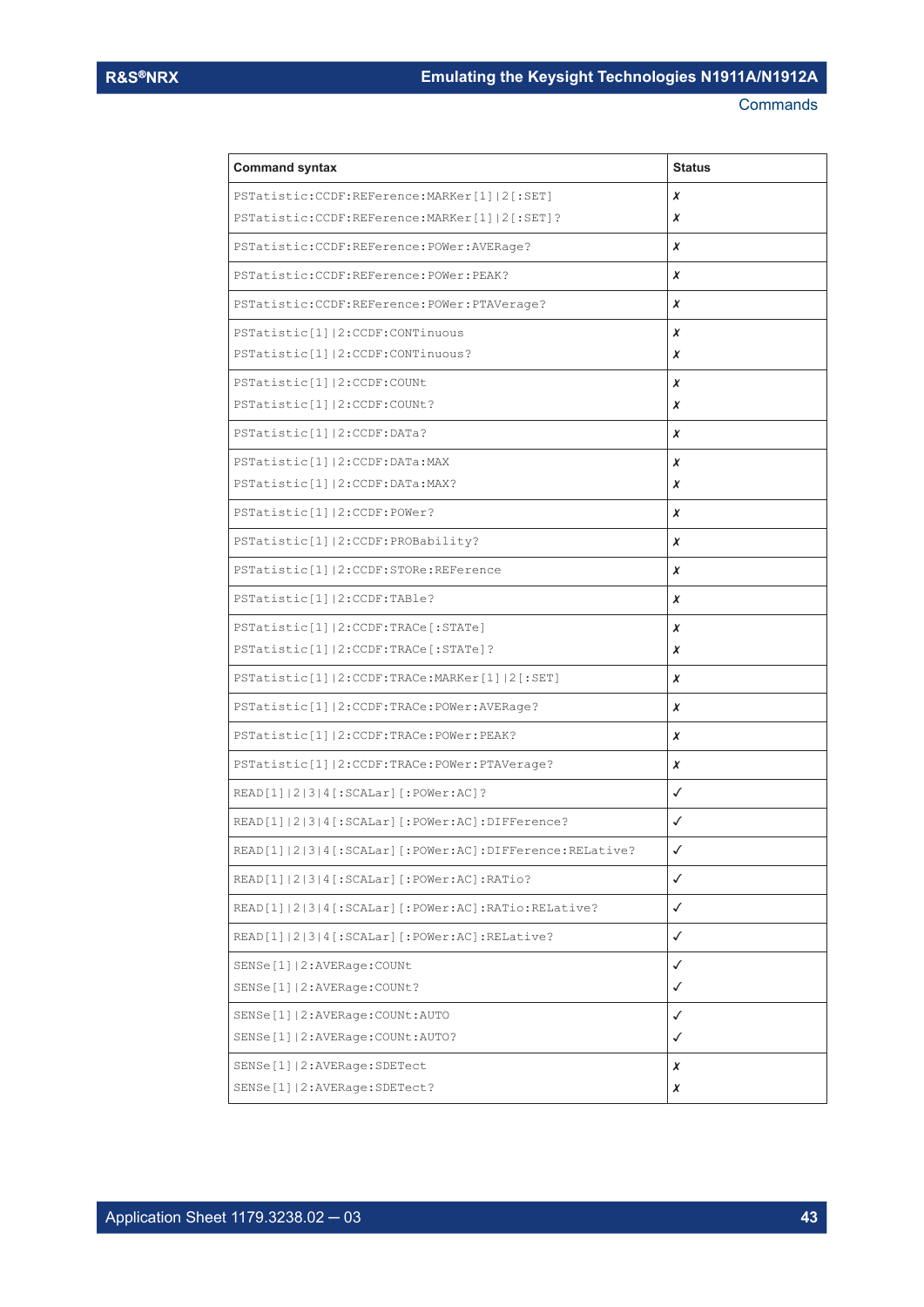| <b>Command syntax</b>                                        | <b>Status</b>              |
|--------------------------------------------------------------|----------------------------|
| SENSe[1]   2: AVERage [: STATe]                              | ✓                          |
| SENSE[1]   2:AVERange[:STATE]:                               | ✓                          |
| SENSe[1]   2: AVERage2: COUNt                                | x                          |
| SENSe[1]   2: AVERage 2: COUNt?                              | X                          |
| SENSE[1]   2:AVERange2[:STATE]                               | x                          |
| SENSe[1]   2: AVERage 2 [: STATe] ?                          | x                          |
| SENSe[1]   2: BANDwidth: VIDeo                               | ✓                          |
| SENSe[1]   2: BANDwidth: VIDeo?                              | ✓                          |
| SENSe[1]   2: BWIDth: VIDeo                                  | ✓                          |
| SENSe[1]   2: BWIDth: VIDeo?                                 | ✓                          |
| SENSe[1]   2: BUFFer: COUNt                                  | x                          |
| SENSe[1]   2: BUFFer: COUNt?                                 | x                          |
| SENSe[1]   2: BUFFer: MTYPe                                  | x                          |
| SENSe[1]   2: BUFFer: MTYPe?                                 | x                          |
| SENSe[1]   2: CORRection: CFACtor [: INPut] [: MAGNitude]    | x                          |
| SENSe[1]   2: CORRection: CFACtor [: INPut] [: MAGNitude]?   | x                          |
| SENSe[1]   2: CORRection: CSET1 [: SELect]                   | See item 16 in Table 10-4. |
| SENSe[1]   2: CORRection: CSET1 [: SELect] ?                 |                            |
| SENSe[1]   2: CORRection: CSET2 [: SELect]                   | ✓                          |
| SENSe[1]   2: CORRection: CSET2 [: SELect] ?                 | ✓                          |
| SENSe[1]   2: CORRection: CSET1: STATe                       | See item 17 in Table 10-4. |
| SENSe[1]   2: CORRection: CSET1: STATe?                      |                            |
| SENSe[1]   2: CORRection: CSET2: STATe                       | ✓                          |
| SENSe[1]   2: CORRection: CSET2: STATe?                      | ✓                          |
| SENSe[1]   2: CORRection: DCYCle[: INPut] [: MAGNitude]      | ✓                          |
| SENSe[1]   2: CORRection: DCYCle[: INPut] [: MAGNitude]?     | ✓                          |
| SENSe[1]   2: CORRection: DCYCle: STATe                      |                            |
| SENSe[1]   2: CORRection: DCYCle: STATe?                     | ✓                          |
| SENSe[1] 2:CORRection:FDOFfset[:INPut][:MAGNitude]?          | ✓                          |
| SENSe[1]   2: CORRection: GAIN [1] [: INPut] [: MAGNitude]   | X                          |
| SENSe[1]   2: CORRection: GAIN [1] [: INPut] [: MAGNitude] ? | X                          |
| SENSe[1]   2: CORRection: GAIN2 [: INPut] [: MAGNitude]      | ✓                          |
| SENSe[1]   2: CORRection: GAIN2 [: INPut] [: MAGNitude] ?    | ✓                          |
| SENSe[1]   2: CORRection: GAIN3 [: INPut] [: MAGNitude]      | ✓                          |
| SENSe[1]   2: CORRection: GAIN3 [: INPut] [: MAGNitude] ?    | ✓                          |
| SENSe[1]   2: CORRection: GAIN4 [: INPut] [: MAGNitude]?     | ✓                          |
| SENSe[1]   2: CORRection: GAIN2: STATe                       | ✓                          |
| SENSe[1]   2: CORRection: GAIN2: STATe?                      | ✓                          |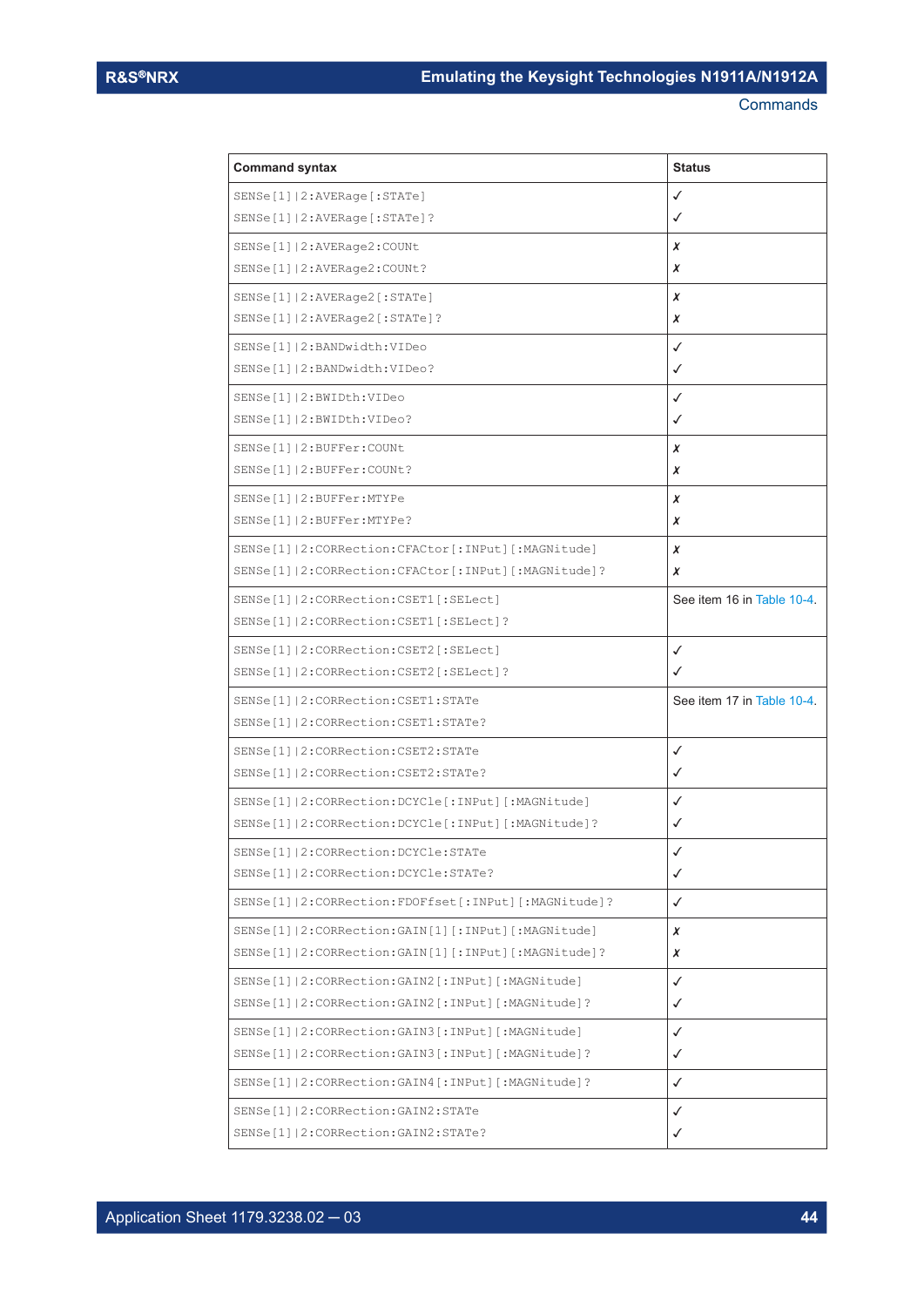| <b>Command syntax</b>                                  | <b>Status</b>             |
|--------------------------------------------------------|---------------------------|
| SENSe[1]   2: CORRection: GAIN3: STATe                 | ✓                         |
| SENSe[1]   2: CORRection: GAIN3: STATe?                | ✓                         |
| SENSe[1]   2: DETector: FUNCtion                       | ✓                         |
| SENSe[1]   2: DETector: FUNCtion?                      | ✓                         |
| SENSe[1]   2: FREQuency [: CW   : FIXed]               | $\checkmark$              |
| SENSe[1]   2: FREQuency [: CW   : FIXed] ?             | √                         |
| SENSe[1]   2: FREQuency [: CW   : FIXed] : STARt       | x                         |
| SENSe[1]   2: FREQuency [: CW   : FIXed] : STARt?      | X                         |
| SENSe[1]   2: FREQuency [: CW   : FIXEd] : STEP        | x                         |
| SENSe[1]   2: FREQuency [: CW   : FIXEd] : STEP?       | x                         |
| SENSe[1]   2: FREQuency [: CW   : FIXed] : STOP        | x                         |
| SENSe[1]   2: FREQuency [: CW   : FIXed] : STOP?       | x                         |
| SENSe[1]   2: MRATe SENSe[1]   2: MRATe?               | See item 8 in Table 10-4. |
| SENSe[1]   2: POWer: AC: RANGe                         | ✓                         |
| SENSe[1]   2: POWer: AC: RANGe?                        | ✓                         |
| SENSe[1]   2: POWer: AC: RANGe: AUTO                   | ✓                         |
| SENSe[1]   2: POWer: AC: RANGe: AUTO?                  | ✓                         |
| SENSe[1]   2: SWEep[1]   2   3   4: AUTO               | x                         |
| SENSe[1]   2: SWEep[1]   2   3   4: AUTO?              | x                         |
| SENSe[1]   2: SWEep[1]   2   3   4: AUTO: REF1   REF2  | X                         |
| SENSe[1]   2: SWEep[1]   2   3   4: AUTO: REF1   REF2? | x                         |
| SENSe[1]   2: SWEep[1]   2   3   4: OFFSet: TIME       | x                         |
| SENSe[1]   2: SWEep[1]   2   3   4: OFFSet: TIME?      | x                         |
| SENSe[1]   2: SWEep[1]   2   3   4: TIME               | x                         |
| SENSe[1]   2: SWEep[1]   2   3   4: TIME?              | x                         |
| SENSe[1]   2: TEMPerature?                             | x                         |
| SENSe[1]   2: TRACe: AUToscale                         | x                         |
| SENSe[1]   2: TRACe: LIMit: LOWer                      | x                         |
| SENSe[1]   2: TRACe: LIMit: LOWer?                     | x                         |
| SENSe[1]   2: TRACe: LIMit: UPPer                      | X                         |
| SENSe[1]   2: TRACe: LIMit: UPPer?                     | x                         |
| SENSe[1]   2: TRACe: OFFSet: TIME                      | x                         |
| SENSe[1]   2: TRACe: OFFSet: TIME?                     | x                         |
| SENSe[1]   2: TRACe: TIME                              | x                         |
| SENSe[1]   2: TRACe: TIME?                             | x                         |
| SENSe[1]   2:TRACE:UNIT                                | x                         |
| SENSe[1]   2: TRACe: UNIT?                             | x                         |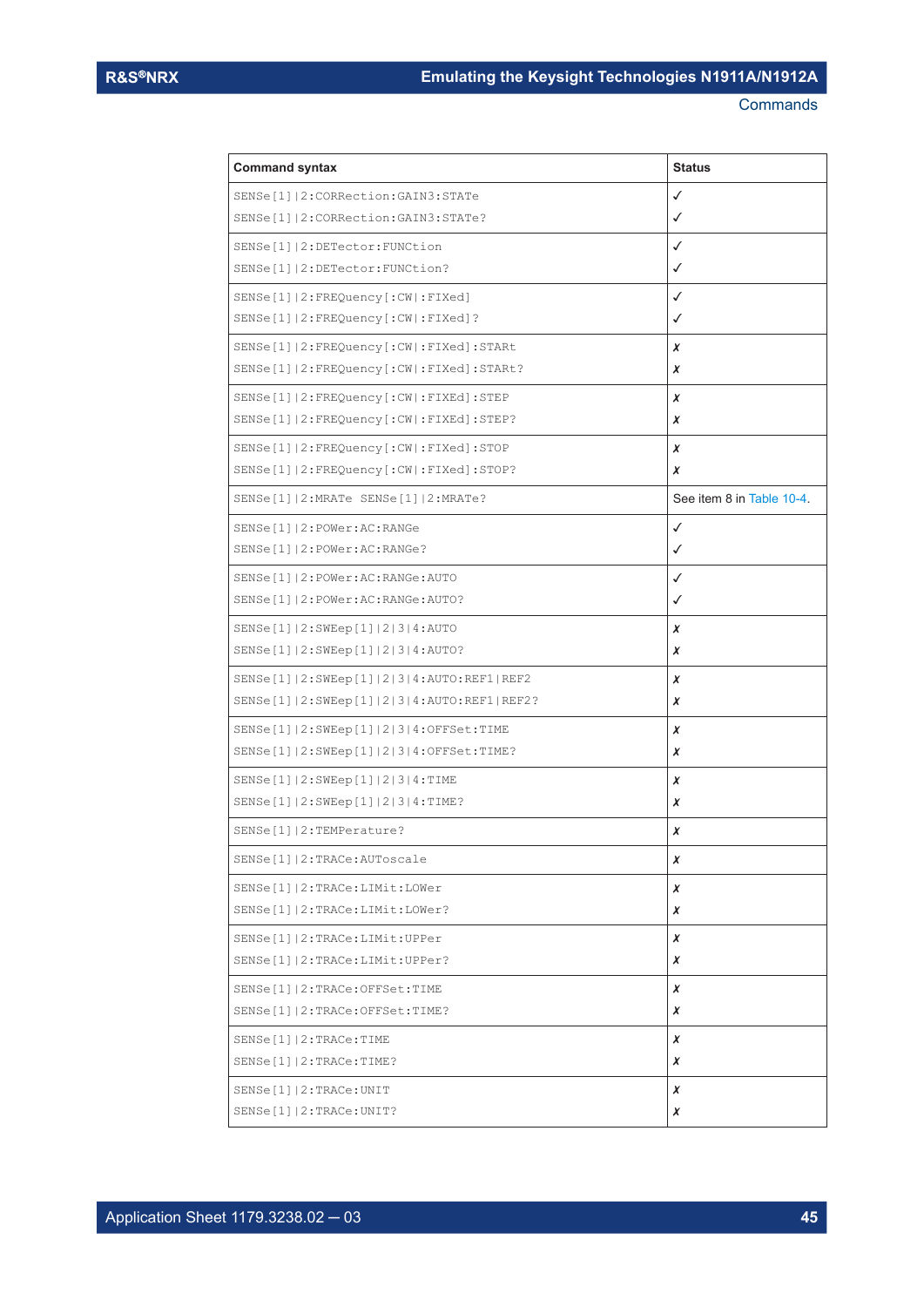| <b>Command syntax</b>                        | <b>Status</b> |
|----------------------------------------------|---------------|
| SENSe[1]   2: TRACe: X: SCALe: PDIV          | x             |
| SENSe[1]   2: TRACe: X: SCALe: PDIV?         | x             |
| SENSe[1]   2: TRACe: Y: SCALe: PDIV          | x             |
| SENSe[1]   2: TRACe: Y: SCALe: PDIV?         | x             |
| SENSe[1]]   2: V2P                           | x             |
| SENSe[1]]   2: V2P?                          | x             |
| SERVice: BIST: CALibrator                    | x             |
| SERVice: BIST: CALibrator?                   | x             |
| SERVice: BIST: CW[1]   2: LINearity          | x             |
| SERVice:BIST:CW[1] 2:LINearity?              | x             |
| SERVice:BIST:CW[1] 2:LINearity:PERRor?       | x             |
| SERVice:BIST:CW[1] 2:ZSET:NUMber?            | x             |
| SERVice: BIST: PEAK[1] 2: LINearity          | x             |
| SERVice: BIST: PEAK[1] 2: LINearity?         | x             |
| SERVice: BIST: PEAK[1] 2: LINearity: PERRor? | x             |
| SERVice: BIST: PEAK[1] 2:ZSET                | x             |
| SERVice:BIST:PEAK[1] 2:ZSET:NUMber?          | x             |
| SERVice:BIST:TBASe:STATe                     | x             |
| SERVice: BIST: TBASe: STATe?                 | x             |
| SERVice:BIST:TRIGger:TEST?                   | x             |
| SERVice: CALibrator: ADJ: COUR               | x             |
| SERVice: CALibrator: ADJ: COUR?              | x             |
| SERVice: CALibrator: ADJ: FINE               | x             |
| SERVice: CALibrator: ADJ: FINE?              | x             |
| SERVice: LAN: PHOStname                      | x             |
| SERVice: OPTion                              | J             |
| SERVice: OPTion?                             | ✓             |
| SERVice: SECure: ERASe                       | ✓             |
| SERVice: SECure: ERAse: STATus?              | ٠             |
| SERVice: SENSor [1]   2: CALFactor           | x             |
| SERVice: SENSor[1]   2: CALFactor?           | x             |
| SERVice: SENSor[1]   2: CDATe?               | x             |
| SERVice: SENSor [1]   2: CORRections: STATe  | x             |
| SERVice: SENSor[1]   2: CORRections: STATe?  | x             |
| SERVice: SENSor[1]   2: CPLace?              | x             |
| SERVice: SENSor [1]   2: FREQuency: MAXimum? | x             |
| SERVice: SENSor [1]   2: FREQuency: MINimum? | x             |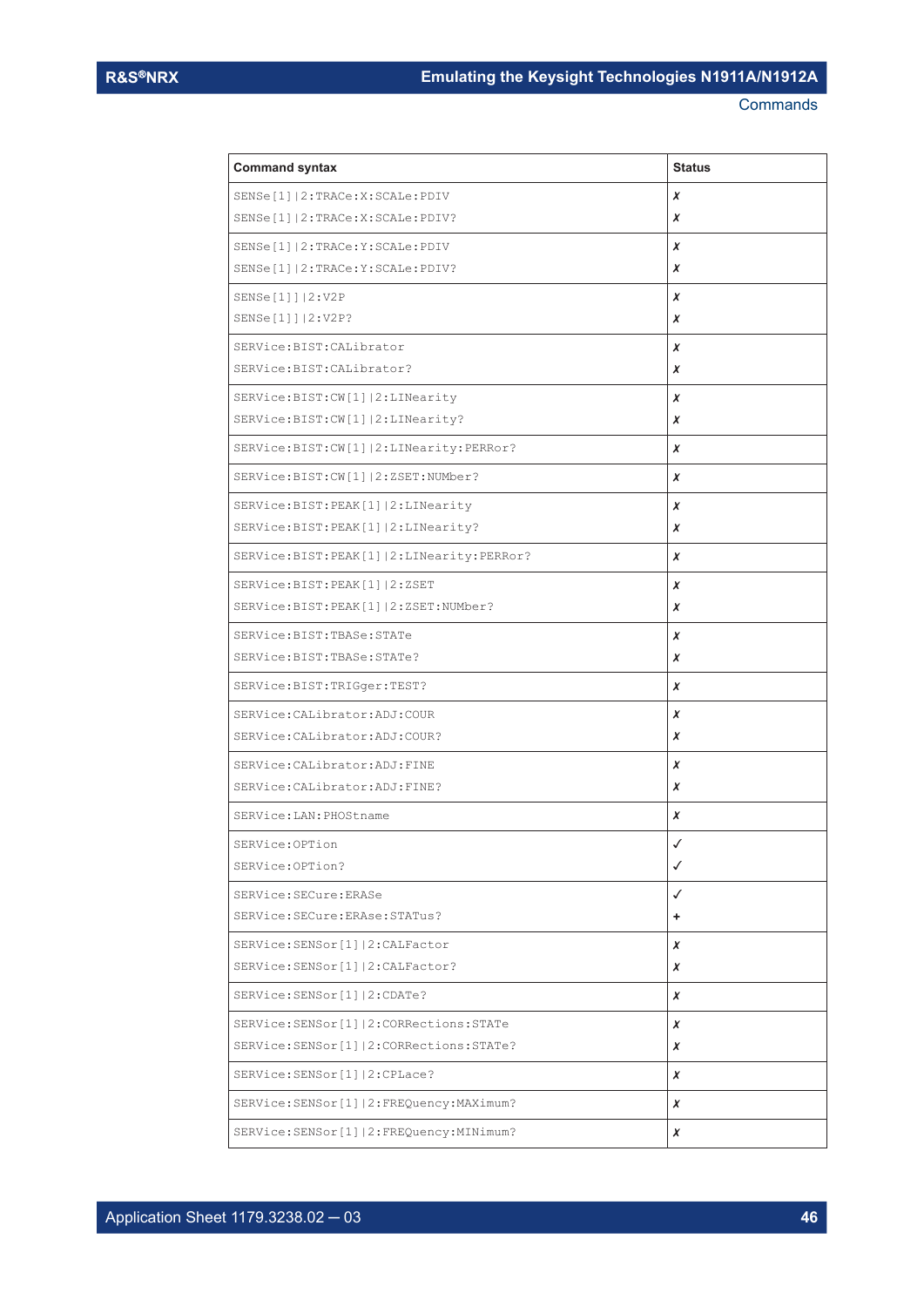| <b>Command syntax</b>                                  | <b>Status</b>             |
|--------------------------------------------------------|---------------------------|
| SERVice: SENSor[1]   2: PCALfactor                     | x                         |
| SERVice: SENSor[1]   2: PCALfactor?                    | x                         |
| SERVice: SENSor [1]   2: POWer: AVERage: MAXimum?      | x                         |
| SERVice: SENSor [1]   2: POWer: PEAK: MAXimum?         | x                         |
| SERVice: SENSor [1]   2: POWer: USABle: MAXimum?       | ✓                         |
| SERVice: SENSor [1]   2: POWer: USABle: MINimum?       | ✓                         |
| SERVice: SENSor [1]   2: RADC?                         | X                         |
| SERVice: SENSor[1]   2: SNUMber?                       | x                         |
| SERVice:SENSor[1] 2:TNUMber?                           | x                         |
| SERVice: SENSor [1]   2: TYPE?                         | x                         |
| SERVice: SNUMber                                       | x                         |
| SERVice: SNUMber?                                      | ✓                         |
| SERVice: VERSion: PROCessor                            | ✓                         |
| SERVice: VERSion: PROCessor?                           | ✓                         |
| SERVice: VERSion: SYSTem                               | ✓                         |
| SERVice: VERSion: SYSTem?                              | ✓                         |
| STATus: DEVice: CONDition?                             | See item 5 in Table 10-4. |
| STATus: DEVice: ENABle                                 | See item 5 in Table 10-4. |
| STATus: DEVice: ENABle?                                |                           |
| STATus: DEVice [: EVENt]?                              | See item 5 in Table 10-4. |
| STATus: DEVice: NTRansition                            | See item 5 in Table 10-4. |
| STATus: DEVice: NTRansition?                           |                           |
| STATus: DEVice: PTRansition                            | See item 5 in Table 10-4  |
| STATus: DEVice: PTRansition?                           |                           |
| STATus: OPERation: CONDition?                          | ✓                         |
| STATus: OPERation: ENABle                              | ✓                         |
| STATus: OPERation: ENABle?                             | ✓                         |
| STATus: OPERation [: EVENt] ?                          | ✓                         |
| STATus: OPERation: NTRansition                         | ✓                         |
| STATus: OPERation: NTRansition?                        | ✓                         |
| STATus: OPERation: PTRansition                         | ✓                         |
| STATus: OPERation: PTRansition?                        | ✓                         |
| STATus: OPERation: CALibrating [: SUMMary]: CONDition? | ✓                         |
| STATus: OPERation: CALibrating [: SUMMary]: ENABle     | ✓                         |
| STATus: OPERation: CALibrating [: SUMMary]: ENABle?    | ✓                         |
| STATus: OPERation: CALibrating [: SUMMary] [: EVENt] ? | ✓                         |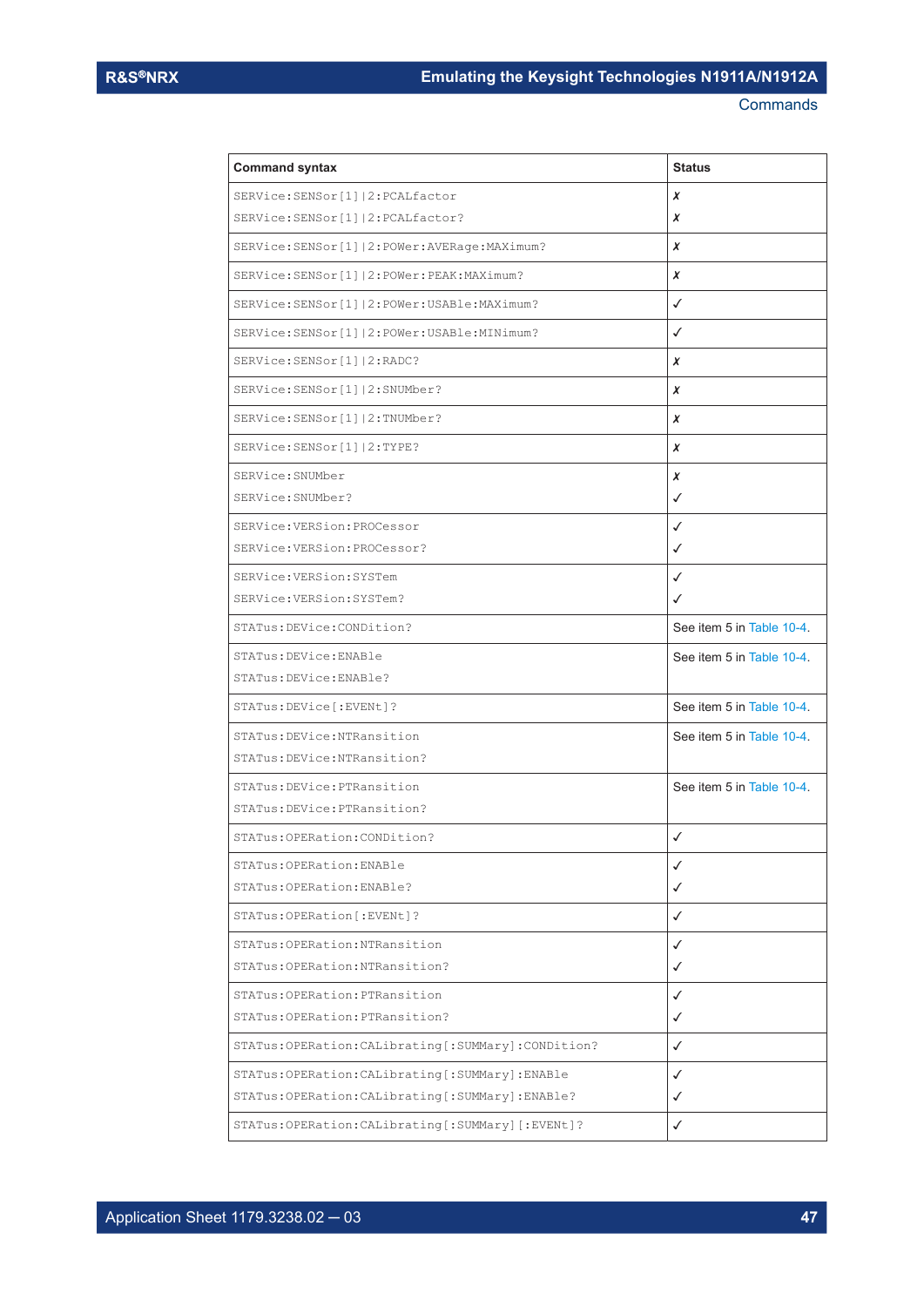| <b>Command syntax</b>                                    | <b>Status</b>             |
|----------------------------------------------------------|---------------------------|
| STATus: OPERation: CALibrating [: SUMMary]: NTRansition  | ✓                         |
| STATus: OPERation: CALibrating [: SUMMary]: NTRansition? | $\checkmark$              |
| STATus: OPERation: CALibrating [: SUMMary]: PTRansition  | ✓                         |
| STATus: OPERation: CALibrating [: SUMMary]: PTRansition? | ✓                         |
| STATus: OPERation: LLFail [: SUMMary]: CONDition?        | See item 7 in Table 10-4. |
| STATus: OPERation: LLFail [: SUMMary]: ENABle            | See item 7 in Table 10-4. |
| STATus: OPERation: LLFail [: SUMMary]: ENABle?           |                           |
| STATus: OPERation: LLFail [: SUMMary] [: EVENt] ?        | See item 7 in Table 10-4. |
| STATus: OPERation: LLFail [: SUMMary]: NTRansition       | See item 7 in Table 10-4. |
| STATus: OPERation: LLFail [: SUMMary]: NTRansition?      |                           |
| STATus: OPERation: LLFail [: SUMMary]: PTRansition       | See item 7 in Table 10-4  |
| STATus: OPERation: LLFail [: SUMMary]: PTRansition?      |                           |
| STATus: OPERation: MEASuring [: SUMMary]: CONDition?     | ✓                         |
| STATus: OPERation: MEASuring [: SUMMary]: ENABle         | ✓                         |
| STATus: OPERation: MEASuring [: SUMMary]: ENABle?        | ✓                         |
| STATus: OPERation: MEASuring [: SUMMary] [: EVENt]?      | ✓                         |
| STATus: OPERation: MEASuring [: SUMMary]: NTRansition    | ✓                         |
| STATus: OPERation: MEASuring [: SUMMary]: NTRansition?   | ✓                         |
| STATus: OPERation: MEASuring [: SUMMary]: PTRansition    | ✓                         |
| STATus: OPERation: MEASuring [: SUMMary]: PTRansition?   | ✓                         |
| STATus: OPERation: SENSe [: SUMMary]: CONDition?         | ✓                         |
| STATus: OPERation: SENSe [: SUMMary]: ENABle             | ✓                         |
| STATus: OPERation: SENSe [: SUMMary]: ENABle?            | ✓                         |
| STATus: OPERation: SENSe [: SUMMary] [: EVENt]?          | ✓                         |
| STATus: OPERation: SENSe [: SUMMary]: NTRansition        |                           |
| STATus: OPERation: SENSe [: SUMMary]: NTRansition?       |                           |
| STATus: OPERation: SENSe [: SUMMary]: PTRansition        | $\checkmark$              |
| STATus: OPERation: SENSe [: SUMMary]: PTRansition?       | ✓                         |
| STATus: OPERation: TRIGger [: SUMMary]: CONDition?       | ✓                         |
| STATus: OPERation: TRIGger [: SUMMary]: ENABle           | $\checkmark$              |
| STATus: OPERation: TRIGger [: SUMMary]: ENABle?          | ✓                         |
| STATus: OPERation: TRIGger [: SUMMary] [: EVENt] ?       | ✓                         |
| STATus: OPERation: TRIGger [: SUMMary]: NTRansition      | ✓                         |
| STATus: OPERation: TRIGger [: SUMMary]: NTRansition?     | ✓                         |
| STATus: OPERation: TRIGger [: SUMMary]: PTRansition      | ✓                         |
| STATus: OPERation: TRIGger [: SUMMary]: PTRansition?     | ✓                         |
| STATus: OPERation: ULFail [: SUMMary]: CONDition?        | See item 7 in Table 10-4. |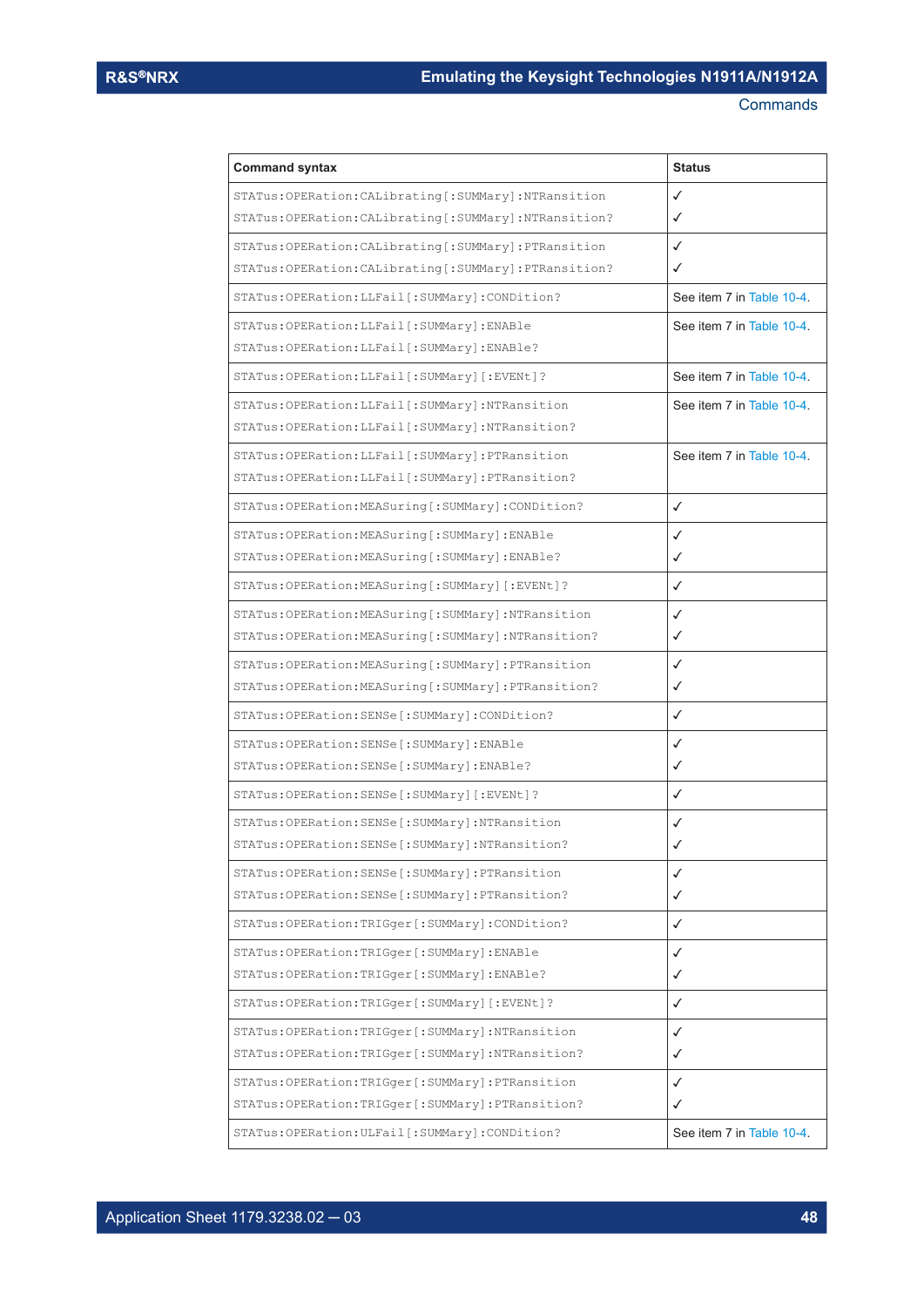| <b>Command syntax</b>                                       | <b>Status</b>             |
|-------------------------------------------------------------|---------------------------|
| STATus: OPERation: ULFail [: SUMMary]: ENABle               | See item 7 in Table 10-4. |
| STATus: OPERation: ULFail [: SUMMary]: ENABle?              |                           |
| STATus:OPERation:ULFail[:SUMMary][:EVENt]?                  | See item 7 in Table 10-4. |
| STATus: OPERation: ULFail [: SUMMary]: NTRansition          | See item 7 in Table 10-4. |
| STATus: OPERation: ULFail [: SUMMary]: NTRansition?         |                           |
| STATus: OPERation: ULFail [: SUMMary]: PTRansition          | See item 7 in Table 10-4. |
| STATus: OPERation: ULFail [: SUMMary]: PTRansition?         |                           |
| STATus: PRESet                                              | ✓                         |
| STATus:QUEStionable:CONDition?                              | ✓                         |
| STATus: QUEStionable: ENABle                                | ✓                         |
| STATus: OUEStionable: ENABle?                               | ✓                         |
| STATus: QUEStionable [: EVENt]?                             | ✓                         |
| STATus: OUEStionable: NTRansition                           | ✓                         |
| STATus: OUEStionable: NTRansition?                          | ✓                         |
| STATus: OUEStionable: PTRansition                           | ✓                         |
| STATus: QUEStionable: PTRansition?                          | ✓                         |
| STATus:QUEStionable:CALibration [:SUMMary]:CONDition?       | ✓                         |
| STATus: QUEStionable: CALibration [: SUMMary]: ENABle       | ✓                         |
| STATus: QUEStionable: CALibration [: SUMMary]: ENABle?      | ✓                         |
| STATus: QUEStionable: CALibration [: SUMMary] [: EVENt] ?   | ✓                         |
| STATus:QUEStionable:CALibration[:SUMMary]:NTRansition       | ✓                         |
| STATus: QUEStionable: CALibration [: SUMMary]: NTRansition? | ✓                         |
| STATus:QUEStionable:CALibration[:SUMMary]:PTRansition       | ✓                         |
| STATus:QUEStionable:CALibration[:SUMMary]:PTRansition?      | ✓                         |
| STATus:QUEStionable:POWer[:SUMMary]:CONDition?              | See item 6 in Table 10-4. |
| STATus:QUEStionable:POWer[:SUMMary]:ENABle                  | See item 6 in Table 10-4. |
| STATus:QUEStionable:POWer[:SUMMary]:ENABle?                 |                           |
| STATus: OUEStionable: POWer [: SUMMary] [: EVENt]?          | See item 6 in Table 10-4  |
| STATus: OUEStionable: POWer [: SUMMary]: NTRansition        | See item 6 in Table 10-4. |
| STATus: QUEStionable: POWer [: SUMMary]: NTRansition?       |                           |
| STATus: OUEStionable: POWer [: SUMMary]: PTRansition        | See item 6 in Table 10-4. |
| STATus:QUEStionable:POWer[:SUMMary]:PTRansition?            |                           |
| SYSTem:COMMunicate:GPIB[:SELF]:ADDRess                      | $\checkmark$              |
| SYSTem: COMMunicate: GPIB [: SELF]: ADDRess?                | $\checkmark$              |
| SYSTem: COMMunicate: LAN: AIP[: STATe]                      | x                         |
| SYSTem: COMMunicate: LAN: AIP [: STATe]?                    | x                         |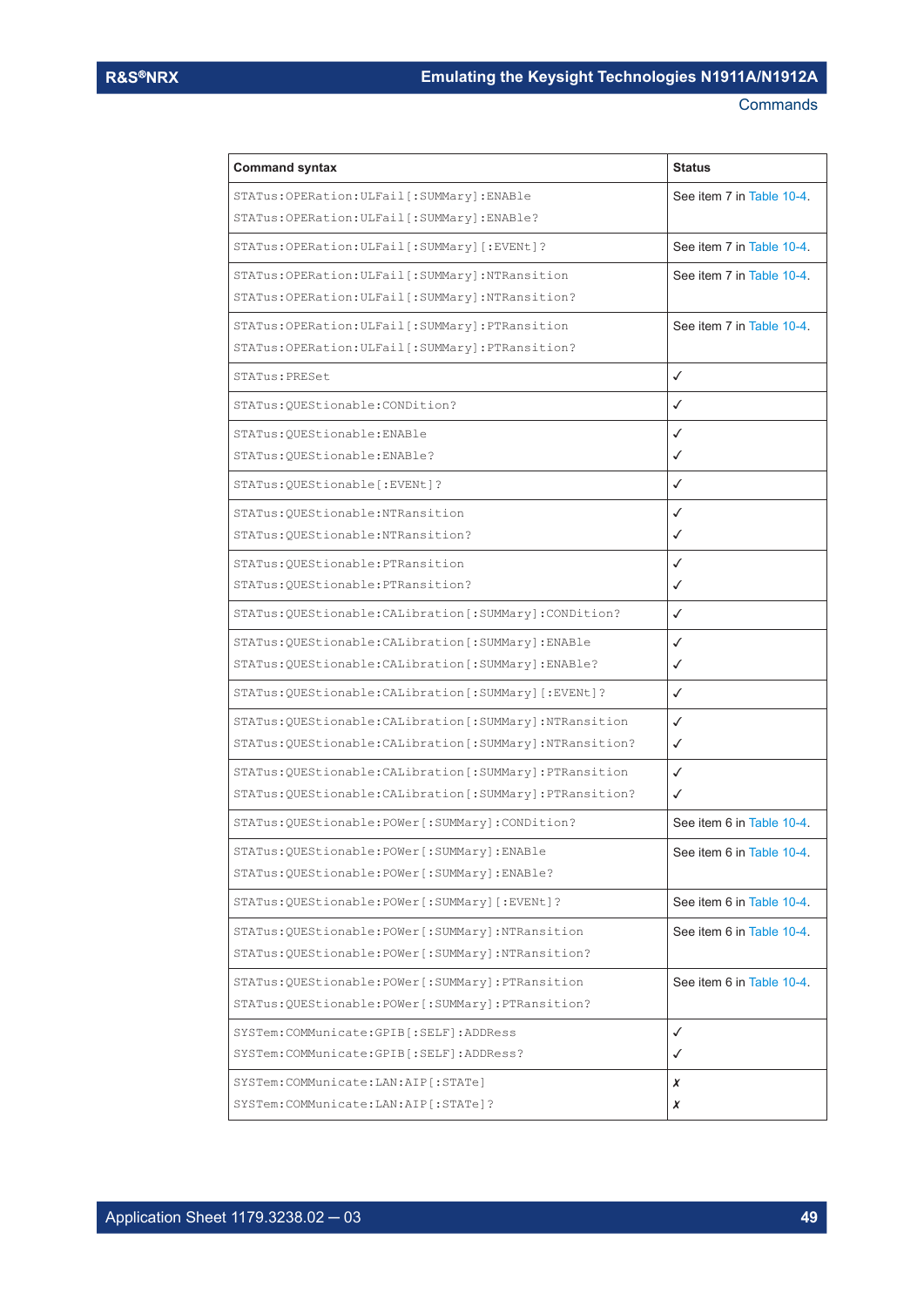| <b>Command syntax</b>                                  | <b>Status</b>              |
|--------------------------------------------------------|----------------------------|
| SYSTem: COMMunicate: LAN: ADDRess                      | x                          |
| SYSTem: COMMunicate: LAN: ADDRess?                     | x                          |
| SYSTem: COMMunicate: LAN: CURRent: ADDRess?            | x                          |
| SYSTem: COMMunicate: LAN: CURRent: DGATeway?           | x                          |
| SYSTem: COMMunicate: LAN: CURRent: DNAMe?              | x                          |
| SYSTem: COMMunicate: LAN: CURRent: SMASk?              | x                          |
| SYSTem: COMMunicate: LAN: DGATeway                     | x                          |
| SYSTem: COMMunicate: LAN: DGATeway?                    | x                          |
| SYSTem: COMMunicate: LAN: DHCP [: STATe]               | x                          |
| SYSTem: COMMunicate: LAN: DHCP [: STATe] ?             | x                          |
| SYSTem: COMMunicate: LAN: DNAMe                        | x                          |
| SYSTem: COMMunicate: LAN: DNAMe?                       | x                          |
| SYSTem: COMMunicate: LAN: HNAMe                        | x                          |
| SYSTem: COMMunicate: LAN: HNAMe?                       | x                          |
| SYSTem: COMMunicate: LAN: MAC?                         | x                          |
| SYSTem: COMMunicate: LAN: RESTart                      | x                          |
| SYSTem: COMMunicate: LAN: SMASk                        | x                          |
| SYSTem: COMMunicate: LAN: SMASk?                       | x                          |
| SYSTem: DISPlay: BMP?                                  | ✓                          |
| SYSTem:ERRor?                                          | See item in Table 10-4.    |
| SYSTem: HELP: HEADers?                                 | ✓                          |
| SYStem: LOCal                                          | ✓                          |
| SYSTem: PRESet                                         | See item 4 in Table 10-4   |
| SYSTem: REBoot                                         | ٠                          |
| SYSTem: REMote                                         | $\checkmark$               |
| SYSTem: RWLock                                         | ✓                          |
| SYSTem: VERSion?                                       | See item 3 in Table 10-4.  |
| $TRACE[1]   2[:DATA]$ ?                                | X                          |
| TRACe[1]   2: DEFine: DURation: REFerence              | x                          |
| TRACe[1] 2:DEFine:DURation:REFerence?                  | x                          |
| TRACe[1]   2: DEFine: TRANsition: REFerence            | x                          |
| TRACe[1]   2: DEFine: TRANsition: REFerence?           | x                          |
| TRACe[1]   2: MEASurement: INSTant: REFerence?         | X                          |
| TRACe[1]   2: MEASurement: PULSe[1]      10: DCYCle?   | See item 15 in Table 10-4. |
| TRACe[1]   2: MEASurement: PULSe[1]      10: DURation? | See item 15 in Table 10-4. |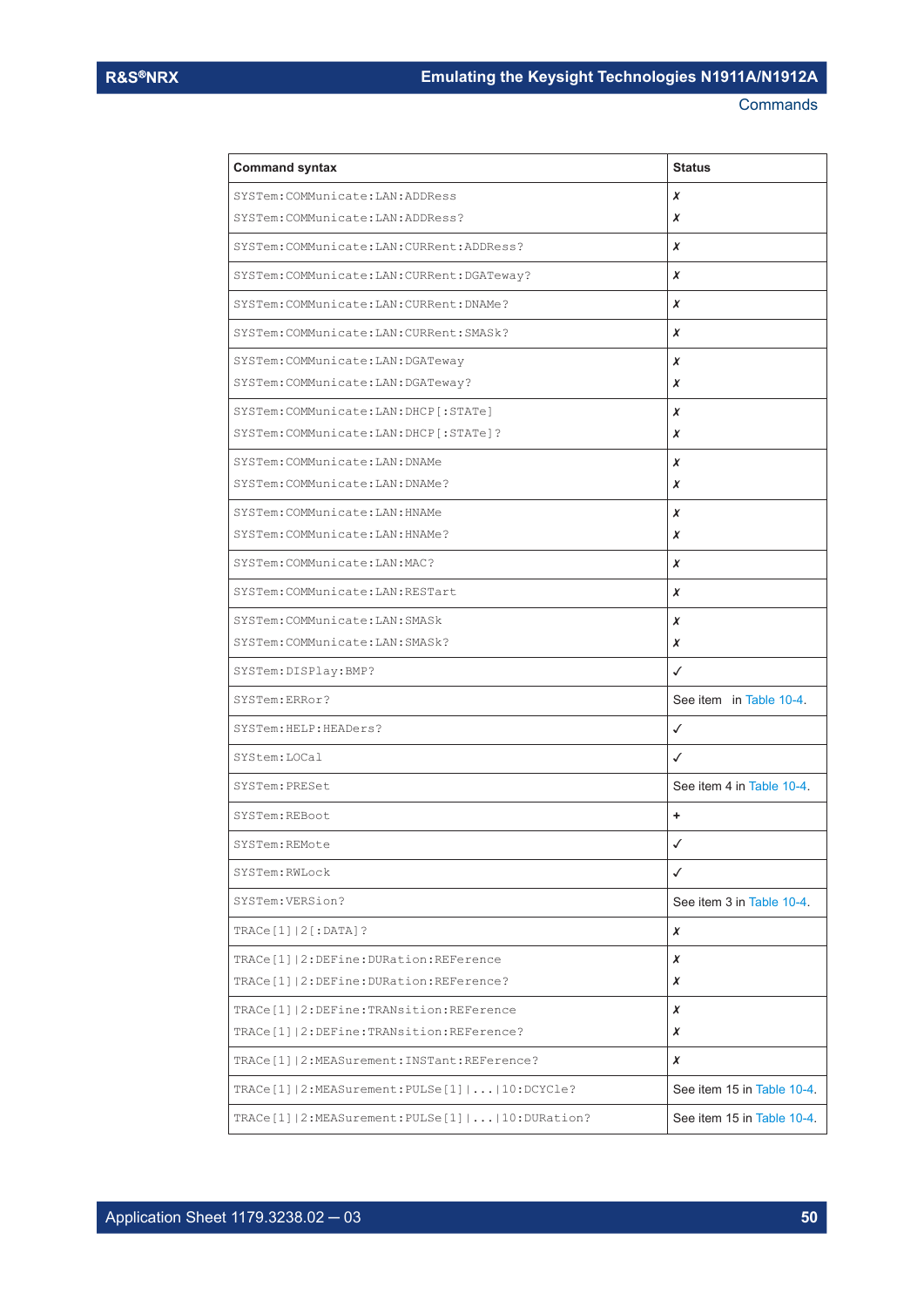| <b>Command syntax</b>                                                                      | <b>Status</b>              |
|--------------------------------------------------------------------------------------------|----------------------------|
| TRACe[1]   2: MEASurement: PULSe[1]      10: PERiod?                                       | See item 15 in Table 10-4. |
| TRACe[1]   2: MEASurement: PULSe[1]      10: SEParation?                                   | See item 15 in Table 10-4. |
| TRACe[1]   2: MEASurement: TRANsition [1]      10: NEGative:<br>DURation?                  | See item 15 in Table 10-4. |
| TRACe[1]   2: MEASurement: TRANsition [1]      10: NEGative:<br>OCCurrence?                | See item 15 in Table 10-4. |
| TRACe[1] 2:MEASurement:TRANsition[1]  10:POSitive:<br>DURation?                            | See item 15 in Table 10-4  |
| $\texttt{TRACE[1]}$ 2:MEASurement: $\texttt{TRANSition[1]}$   10: POSitive:<br>OCCurrence? | See item 15 in Table 10-4. |
| TRACe[1]   2: MEASurement: REFerence?                                                      | x                          |
| TRACE[1]   2:STATE                                                                         | x                          |
| TRACe[1]   2: STATe?                                                                       | x                          |
| TRACE[1]   2:UNIT                                                                          | x                          |
| $\texttt{TRACE}[1]   2: \texttt{UNIT?}$                                                    | x                          |
| TRIGger[1] 2:COUNt                                                                         | ٠                          |
| TRIGger[1] 2:COUNt?                                                                        | ٠                          |
| TRIGger[1] 2:DELay                                                                         | ٠                          |
| TRIGger[1] 2:DELay?                                                                        | ٠                          |
| TRIGger[1] 2:DELay:AUTO                                                                    | ✓                          |
| TRIGger[1] 2:DELay:AUTO?                                                                   | ✓                          |
| TRIGger[1] 2[:IMMediate]                                                                   | ✓                          |
| TRIGger [: SEQuence [1]   2] : COUNt                                                       | ✓                          |
| TRIGger [: SEQuence [1]   2] : COUNt?                                                      | ✓                          |
| TRIGger [: SEQuence [1]   2] : DELay                                                       | ✓                          |
| TRIGger [: SEQuence [1]   2] : DELay?                                                      | ✓                          |
| TRIGger [: SEQuence [1]   2] : DELay: AUTO                                                 | ✓                          |
| TRIGger [: SEQuence [1]   2] : DELay: AUTO?                                                | ✓                          |
| TRIGger [: SEQuence [1]   2] : HOLDoff                                                     | ✓                          |
| TRIGger [: SEQuence [1]   2] : HOLDoff?                                                    | ✓                          |
| TRIGger[:SEQuence[1] 2]:HYSTeresis                                                         | ✓                          |
| TRIGger[:SEQuence[1] 2]:HYSTeresis?                                                        | ✓                          |
| TRIGger [: SEQuence [1]   2] : IMMediate                                                   | ✓                          |
| TRIGger [: SEQuence [1]   2] : LEVel                                                       | ✓                          |
| TRIGger [: SEQuence [1]   2] : LEVel?                                                      | ✓                          |
| TRIGger [: SEQuence [1]   2] : LEVel: AUTO                                                 | x                          |
| TRIGger [: SEQuence [1]   2] : LEVel: AUTO?                                                | x                          |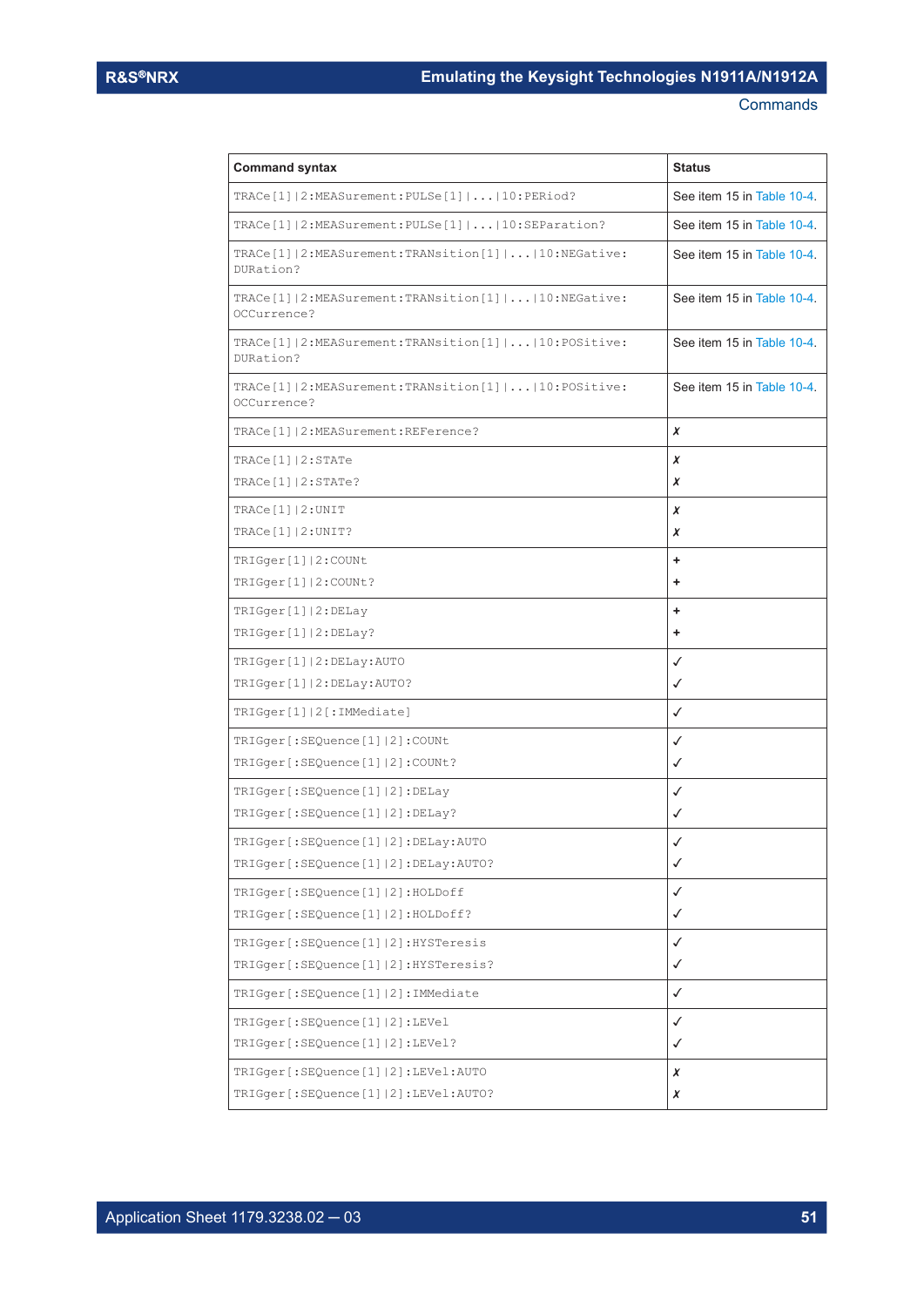Differences between the emulated instrument and the R&S NRX

<span id="page-51-0"></span>

| <b>Command syntax</b>                  | <b>Status</b>             |
|----------------------------------------|---------------------------|
| TRIGger [: SEQuence [1]   2] : SLOPe   | √                         |
| TRIGger [: SEQuence [1]   2] : SLOPe?  |                           |
| TRIGger [: SEQuence [1]   2] : SOURce  | See item 2 in Table 10-4. |
| TRIGger [: SEQuence [1]   2] : SOURce? |                           |
| TRIGger[1] 2:SOURce                    | See item 2 in Table 10-4. |
| TRIGger[1] 2:SOURce?                   |                           |
| UNIT[1]   2   3   4 : POWer            | √                         |
| UNIT[1]   2   3   4 : POWer?           |                           |
| UNIT[1]  2 3 4:POWer: RATio            |                           |
| UNIT[1]   2   3   4: POWer: RATio?     |                           |

# **10.3 Differences between the emulated instrument and the R&S NRX**

Table 10-4 lists all remaining differences in command and/or parameter implementation. Take these differences into consideration, since they can lead to necessary modifications of application code parts.

| <b>Item</b>    | <b>Comment</b>                                                                                                                                                                                                                                                     |
|----------------|--------------------------------------------------------------------------------------------------------------------------------------------------------------------------------------------------------------------------------------------------------------------|
| 1              | Response at N1911A is:<br>"Keysight, N1911A, MY< serialnumber>, A1.05.04"<br>Response at N1912A is:<br>"Keysight, N1912A, MY< serialnumber>, A2.05.04"                                                                                                             |
| 2              | Parameter values INTernal [1] and INTernal2 are not supported.                                                                                                                                                                                                     |
| 3              | Response data is not mapped to N1911A/N1912A response data range.                                                                                                                                                                                                  |
| 4              | Parameters other than DEFault are currently not supported.                                                                                                                                                                                                         |
| 5              | Bits that are not supported:<br>3: channel A sensor error<br>$\bullet$<br>4: channel B sensor error<br>٠                                                                                                                                                           |
| 6              | Bits that are not supported:<br>3: upper window power<br>٠<br>4: lower window power<br>٠<br>5: channel A please zero<br>$\bullet$<br>6: channel B please zero<br>٠<br>7: upper window lower measurement power<br>٠<br>8: lower window lower measurement power<br>٠ |
| $\overline{7}$ | Bits that are not supported:<br>1: channel A UL or LL fail status<br>٠<br>2: channel B UL or LL fail status<br>5: upper window lower measurement power UL or LL fail status<br>٠<br>6: lower window lower measurement power UL or LL fail status                   |

*Table 10-4: Details*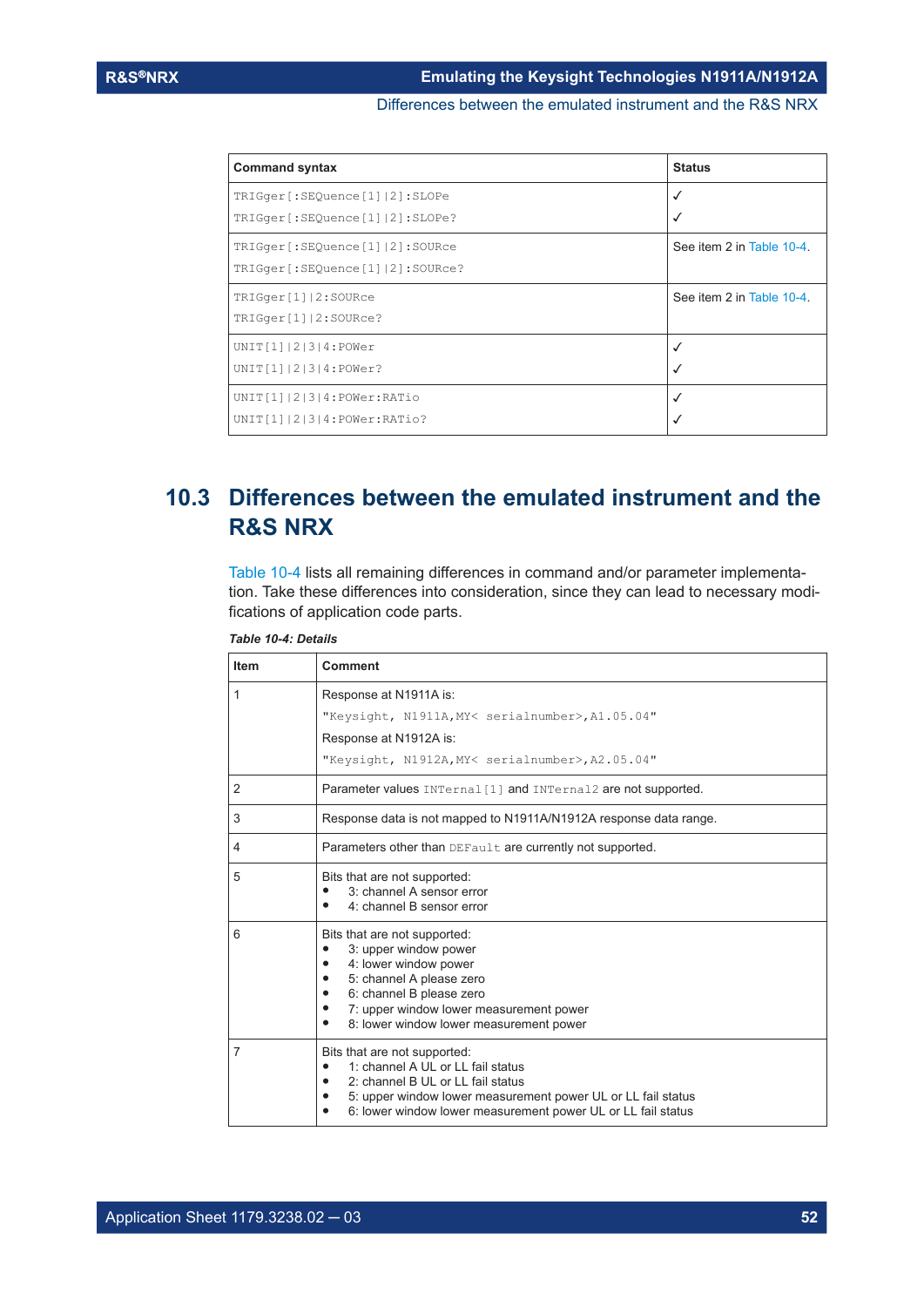<span id="page-52-0"></span>

| <b>Item</b> | <b>Comment</b>                                                                                                                                                        |
|-------------|-----------------------------------------------------------------------------------------------------------------------------------------------------------------------|
| 8           | Parameter value FAST is not supported.                                                                                                                                |
| 9           | R&S power sensors are factory calibrated, calibration during normal operation is superse-<br>ded.<br>Zeroing is executed, calibrating is simulated by a delay of 1 s. |
|             |                                                                                                                                                                       |
| 10          | R&S power sensors are factory calibrated, calibration during normal operation is superse-<br>ded.                                                                     |
|             | Calibrating is simulated by a delay of 1 s.                                                                                                                           |
| 11          | Parameter values " (SENS1-SENS1) ", " (SENS1/SENS1) ", " (SENS2-SENS2) " and<br>" (SENS2/SENS2) " are currently not supported.                                        |
| 12          | Parameter/response value is OFF in all cases.                                                                                                                         |
| 13          | Parameter/response value is $0$ (dB) in all cases.                                                                                                                    |
| 14          | Parameter values "POW: PTAV", "POW: MIN" are not supported.                                                                                                           |
| 15          | Suffix values 2 to 10 are not supported.                                                                                                                              |
| 16          | Command is recognized but has no effect. Response is:<br>11.11                                                                                                        |
| 17          | Command is recognized but has no effect. Response is:<br>0                                                                                                            |

# 11 References

- [1] Rohde & Schwarz, R&S NRP power meter operating manual
- [2] Rohde & Schwarz, R&S NRP2 power meter operating manual
- [3] Rohde & Schwarz, R&S NRX power meter user manual

# 12 Additional information

This application sheet is updated from time to time. Visit the following website to download the latest version:

[www.rohde-schwarz.com/manual/NRX](http://www.rohde-schwarz.com/manual/NRX)

# 13 Ordering information

Visit the following website for comprehensive ordering information about the R&S NRX: